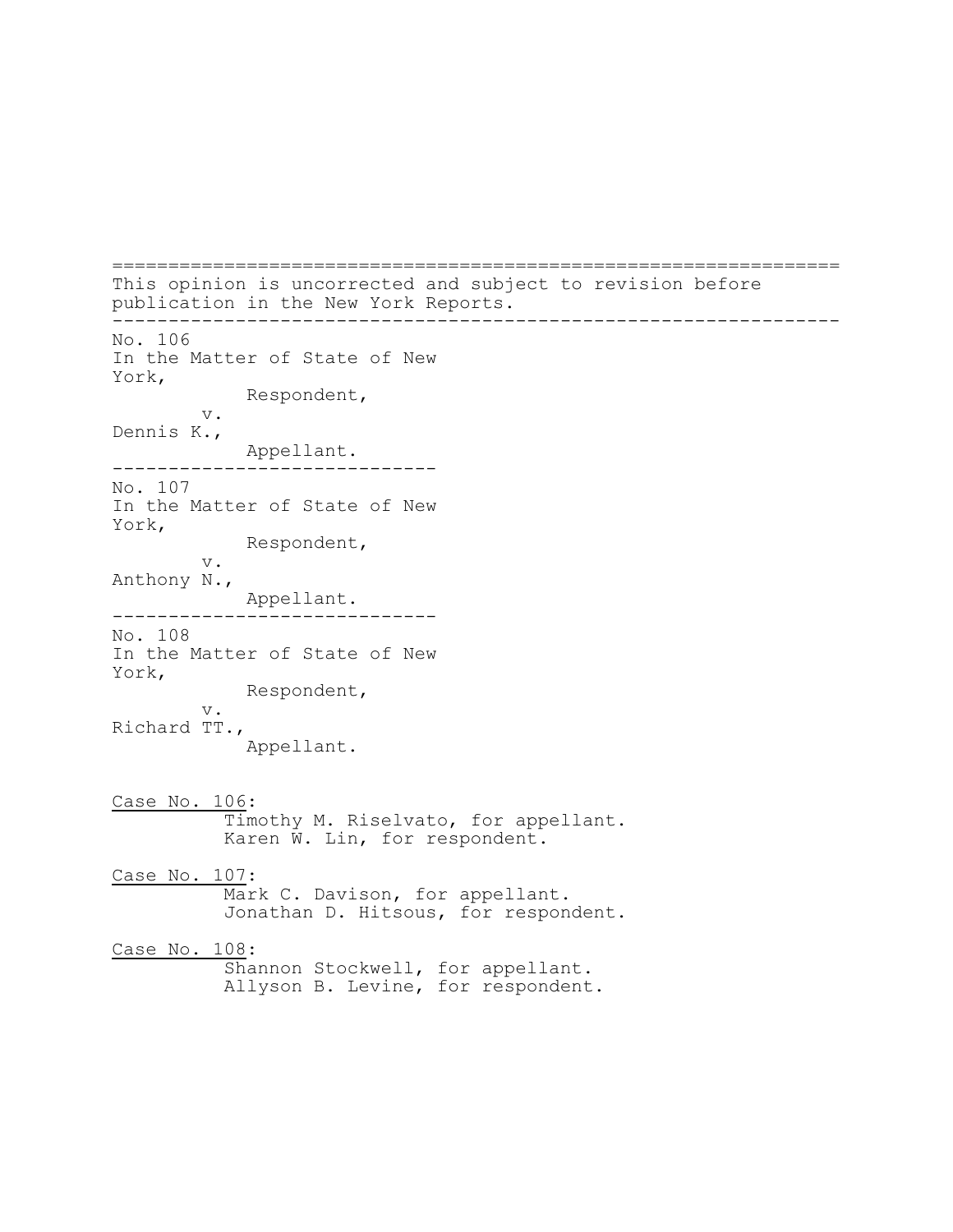PIGOTT, J.:

In Matter of State of New York v Donald DD. (24 NY3d 174 [2014)], we held that, in a trial conducted pursuant to Mental Hygiene Law article 10, "evidence that a respondent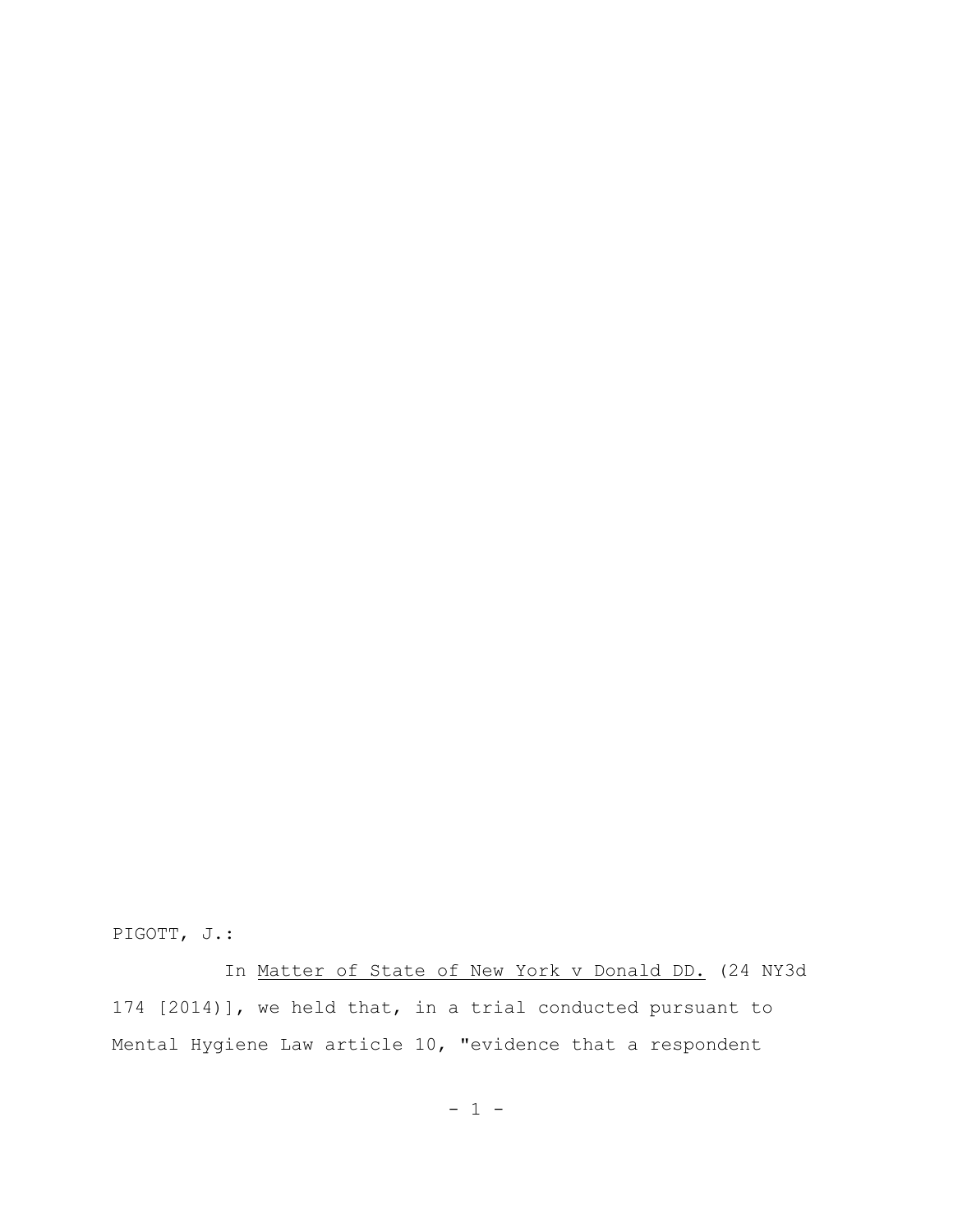- 2 - Nos. 106, 107 & 108 suffers from antisocial personality disorder (ASPD) cannot be used to support a finding that he [or she] has a mental abnormality as defined by Mental Hygiene Law  $$10.03$  (i), when it is not accompanied by any other diagnosis of mental abnormality" (id. at 177 [emphasis supplied]).

Like the respondent in Donald DD., respondents Dennis K., Anthony N. and Richard TT. have been diagnosed with ASPD.<sup>1</sup> Unlike the respondent in Donald DD., however, they have been diagnosed with conditions, diseases and/or disorders in addition to ASPD. Notwithstanding this significant distinction, respondents argue that our holding in Donald DD. warrants the dismissal of the petitions brought against them pursuant to Mental Hygiene Law  $$ 10.06$  (a). For the reasons that follow, we reject that argument and hold that in each of the Mental Hygiene

An "essential feature of [ASPD] is a pervasive pattern of disregard for, and violation of, the rights of others that begins in childhood or early adolescence and continues into adulthood" (American Psychiatric Association, Diagnostic and Statistical Manual of Mental Disorders 659 [5th ed 2013] [hereafter "DSM-V"]). There are four diagnostic criteria supporting the diagnosis: (1) the person is over the age of  $18$ ; (2) there is evidence that the person had an onset of conduct disorder before the age of 15; (3) the occurrence of antisocial behavior did not "exclusively occur" during the course of bipolar disorder or schizophrenia; and (4) the person has displayed "[a] pervasive pattern of disregard for and violation of the rights of others, occurring since the age of 15" (id.) With regard to the last criterion, the person must display three or more of the following seven traits: failure to conform to social norms; deceitfulness; impulsivity; irritability and aggressiveness; reckless disregard for one's safety or that of others; consistent irresponsibility; and lack of remorse (see id.).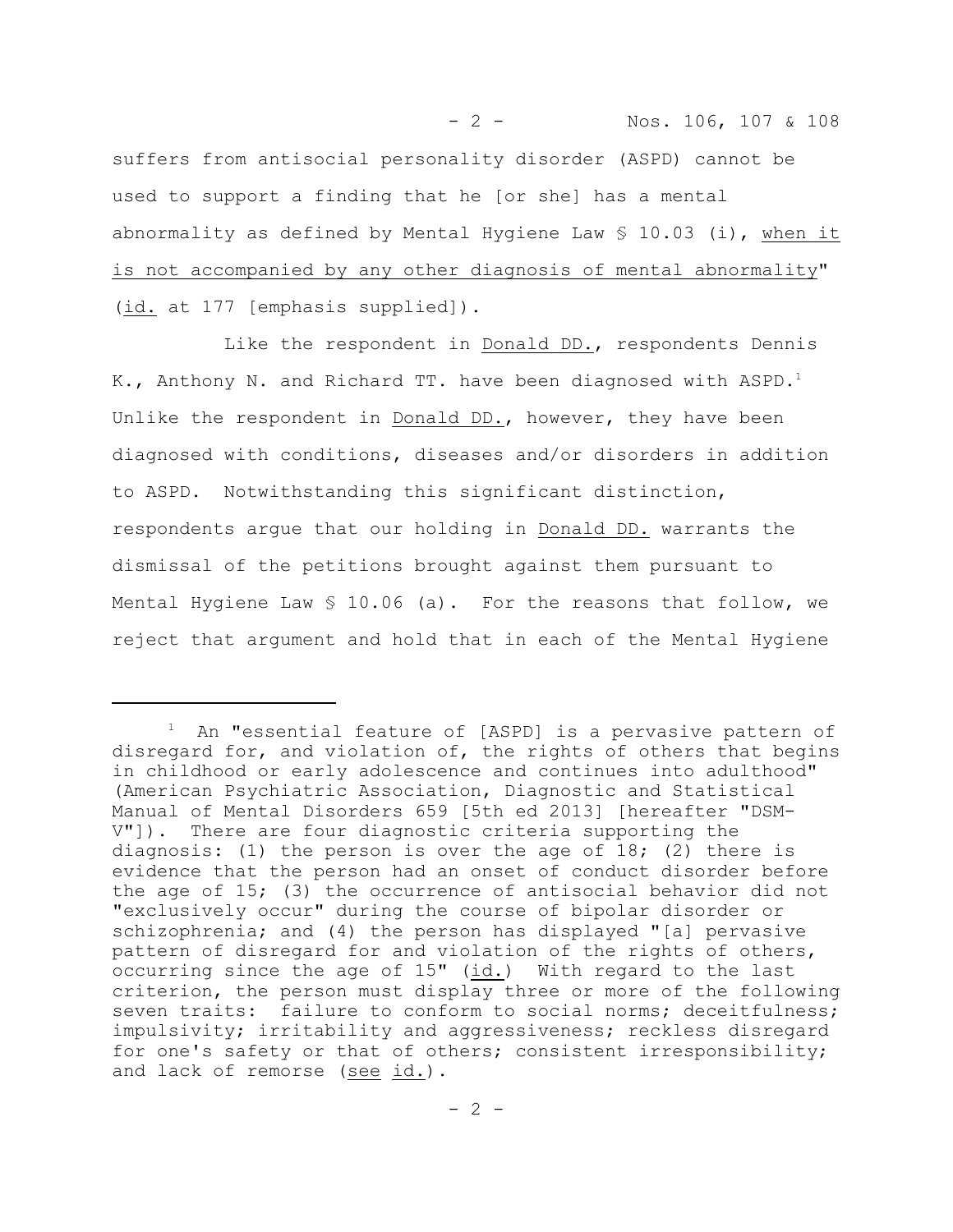Law article 10 proceedings, "the evidence, considered in the light most favorable to the State, was sufficient to support the . . . verdict[s]" that respondents suffered from a "mental abnormality" as defined in the Mental Hygiene Law (Matter of State of New York v John S., 23 NY3d 326, 348 [2014] [citations omitted]). Accordingly, in Matter of State of New York v Dennis K. and Matter of State of New York v Anthony N., we affirm the Appellate Division orders. In Matter of State of New York v Richard TT., we affirm the order of the Appellate Division and answer the certified question in the negative.

- 3 - Nos. 106, 107 & 108

I.

Mental Hygiene Law article 10 is designed to reduce the risks posed by, and to address the treatment needs of, sex offenders who suffer from mental abnormalities that predispose them to commit repeated sex crimes (Mental Hygiene Law §§ 10.01 [b], 10.03 [i]). The law defines "mental abnormality" as "a congenital or acquired condition, disease or disorder that affects the emotional, cognitive, or volitional capacity of a person in a manner that predisposes him or her to the commission of conduct constituting a sex offense and that results in that person having serious difficulty in controlling such conduct" (Mental Hygiene Law § 10.03 [i]). Thus, not only must the State establish by clear and convincing evidence the existence of a predicate "condition, disease or disorder," it must also link that "condition, disease or disorder" to a person's

- 3 -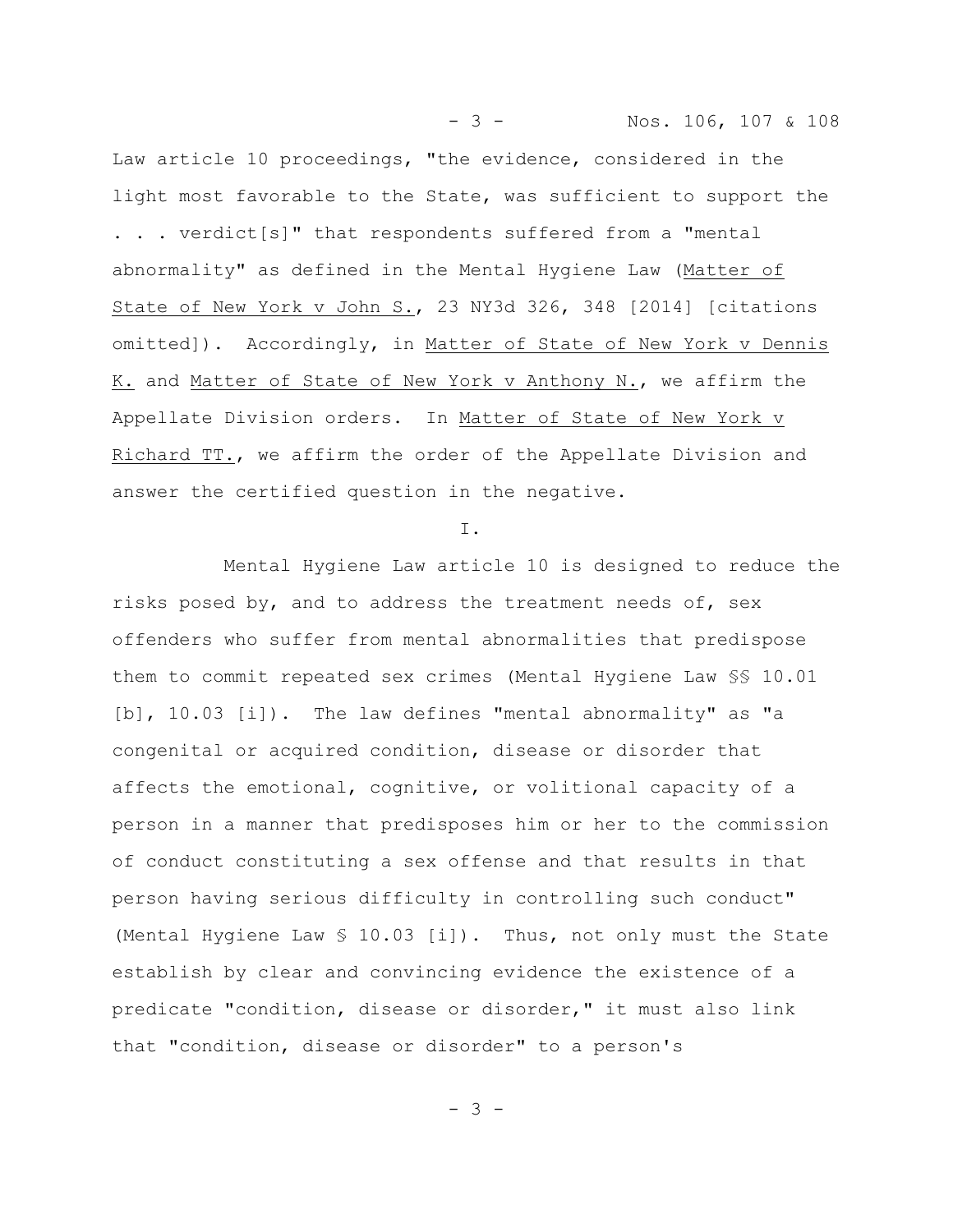- 4 - Nos. 106, 107 & 108 predisposition to commit conduct constituting a sex offense and to that person's "serious difficulty in controlling such conduct."

Substantive due process requires that evidence of a respondent's "serious difficulty in controlling behavior . . . when viewed in light of such features of the case as the nature of the psychiatric diagnosis, and the severity of the mental abnormality itself, must be sufficient to distinguish the dangerous sexual offender whose serious mental illness, abnormality or disorder subjects him to civil commitment from the dangerous but typical recidivist convicted in an ordinary criminal case" (Kansas v Crane, 534 US 407, 413 [2002]). When considering Mental Hygiene Law article 10 petitions, courts must be sure that civil commitment is not utilized as punishment or deterrence, but, rather, to serve the aims of providing the necessary treatment to sex offenders while concomitantly protecting the public from potential sexual assaults (see generally Mental Hygiene Law § 10.01 [a]).

## II.

As evidenced by these current appeals, a significant issue that repeatedly arises is what constitutes legal sufficiency of a mental abnormality for purposes of article 10. We addressed that issue in Matter of State of New York v Shannon S. (20 NY3d 99 [2012]), where the respondent was diagnosed with,

 $-4 -$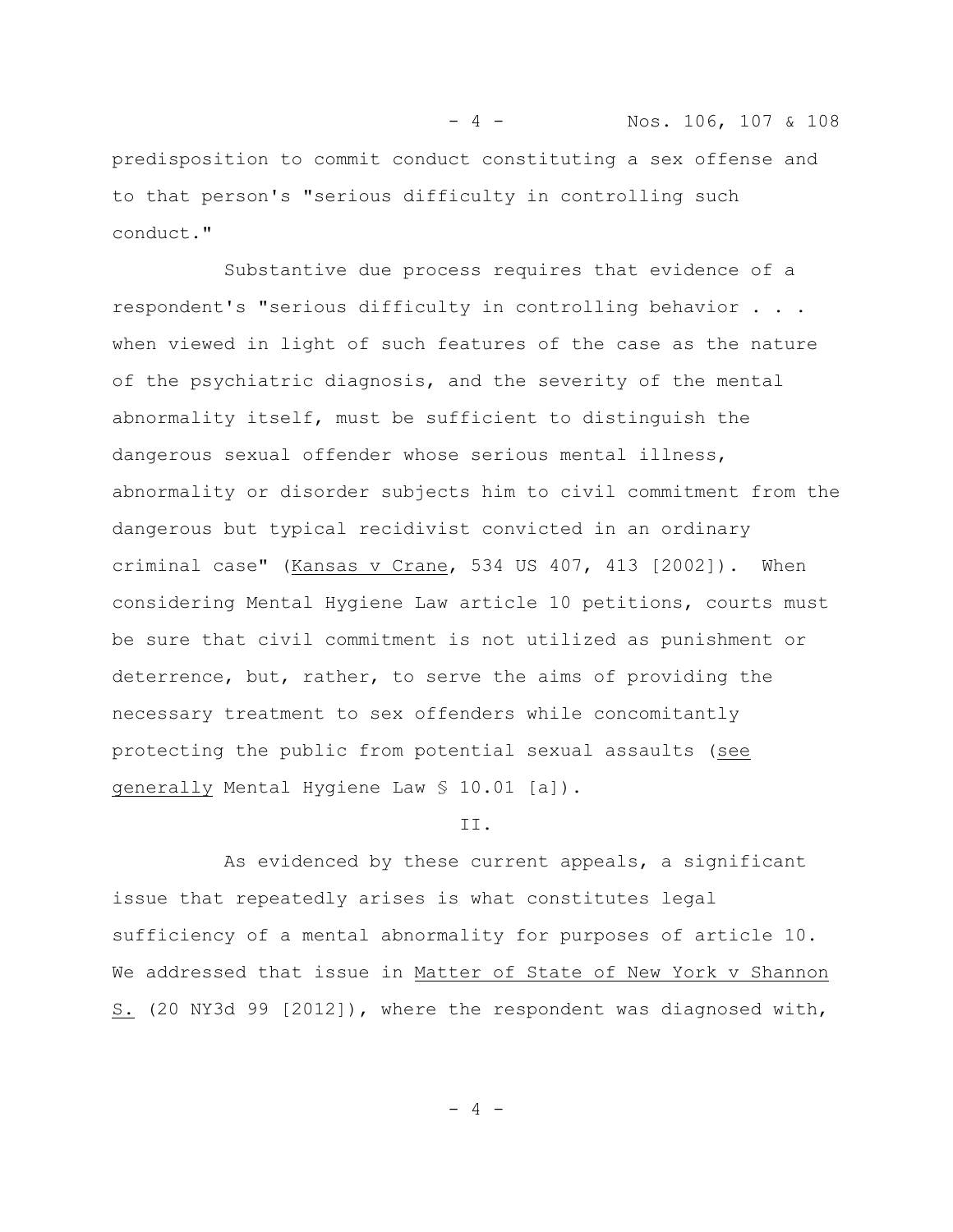among other things, ASPD and paraphilia  $NOS.^2$  The particular paraphilia with which the respondent was diagnosed was "hebephilia," which is defined as an attraction to pubescent girls, and is not contained in the American Psychological Association's Diagnostic and Statistical Manual of Mental Disorders (DSM) (id. at 105).

- 5 - Nos. 106, 107 & 108

 In Shannon S., we rejected the respondent's primary contention that, to qualify as a mental abnormality under the Mental Hygiene Law, a diagnosis of a mental disease or disorder must be listed in the DSM, recognizing that section 10.03 (i) "does not reference or require that a diagnosis be limited to mental disorders enumerated within the DSM" (id. at 105-106). We also found that a diagnosis of paraphilia NOS is "a viable predicate mental disorder or defect that comports with minimal due process" such that any issue pertaining to its reliability as a predicate condition is "a factor relevant to the weight to be

<sup>&</sup>lt;sup>2</sup> As we noted in Donald DD., "'[t]he essential features of a [p]araphilia are recurrent, intense sexually arousing fantasies, sexual urges, or behaviors generally involving 1) nonhuman objects, 2) the suffering or humiliation of oneself or one's partner, or 3) children or other nonconsenting persons that occur over a period of at least 6 months'" (Donald DD., 24 NY3d at 179 n 1, quoting American Psychiatric Association, Diagnostic and Statistical Manual of Mental Disorders 566 [4th ed Text Rev. 2000] ["DSM-IV-TR"]). Paraphilia NOS is a category that "is included for coding Paraphilias that do not meet the criteria for any of the specific categories," such as, among other things, "telephone scatologia (obscene phone calls), necrophilia (corpses), partialism (exclusive focus on part of body), zoophilia (animals), coprophilia (feces), klismaphilia (enemas), and urophilia (urine)" (DSM-IV-TR, at 576).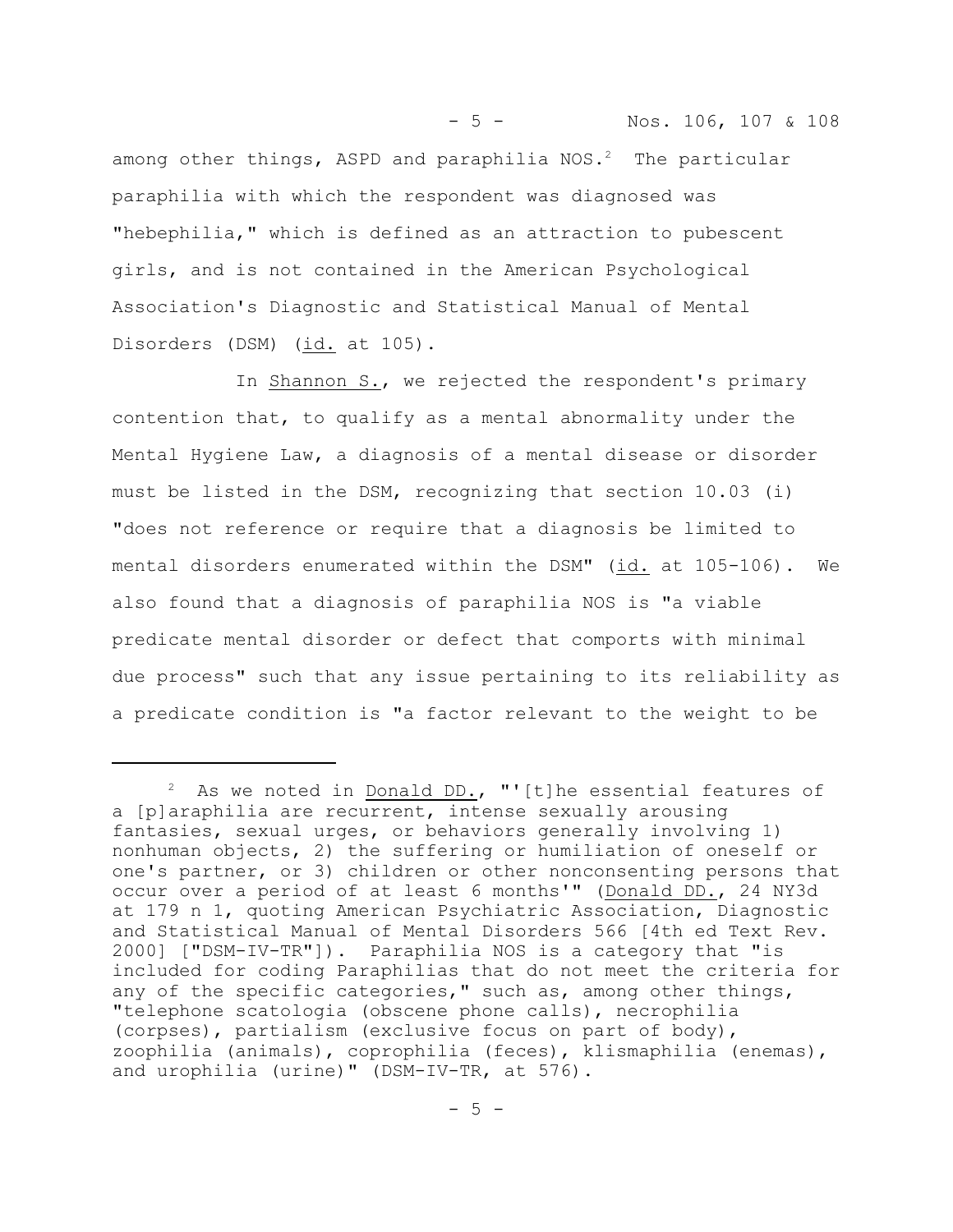- 6 - Nos. 106, 107 & 108 attributed to the diagnosis, an issue properly reserved for resolution by the factfinder" (id. at 107 [citations omitted]). Based on the particular facts of Shannon S., we concluded that there was an adequate record to assess the paraphilia NOS diagnosis and we found no basis to disturb the affirmed findings of fact of Supreme Court (see id. at 107-108).

Two years later, we observed in Donald DD. "that ASPD establishes only a general tendency toward criminality, and has no necessary relationship to a difficulty in controlling one's sexual behavior" (Donald DD., 24 NY3d at 191). Noting that the expert testimony and statistics indicated that well over half of the prison population (and in some instances up to 80% of incarcerated individuals) could be diagnosed with ASPD, we concluded that an ASPD diagnosis, by itself "simply does not distinguish the sex offender whose mental abnormality subjects him to civil commitment from the typical recidivist convicted in an ordinary criminal case" (id. at 189-190). Absent evidence of an "independent mental abnormality diagnosis," evidence of ASPD, coupled with testimony concerning the sex crimes that Donald DD. had committed, was insufficient to support Supreme Court's finding of mental abnormality (id. at 191). We explained that our holding did not conflict with Shannon S. because the paraphilia NOS diagnosis in that case, "whatever its strength or weakness as an evidentiary matter, [wa]s, at the very least, potentially relevant to a finding of predisposition to conduct

- 6 -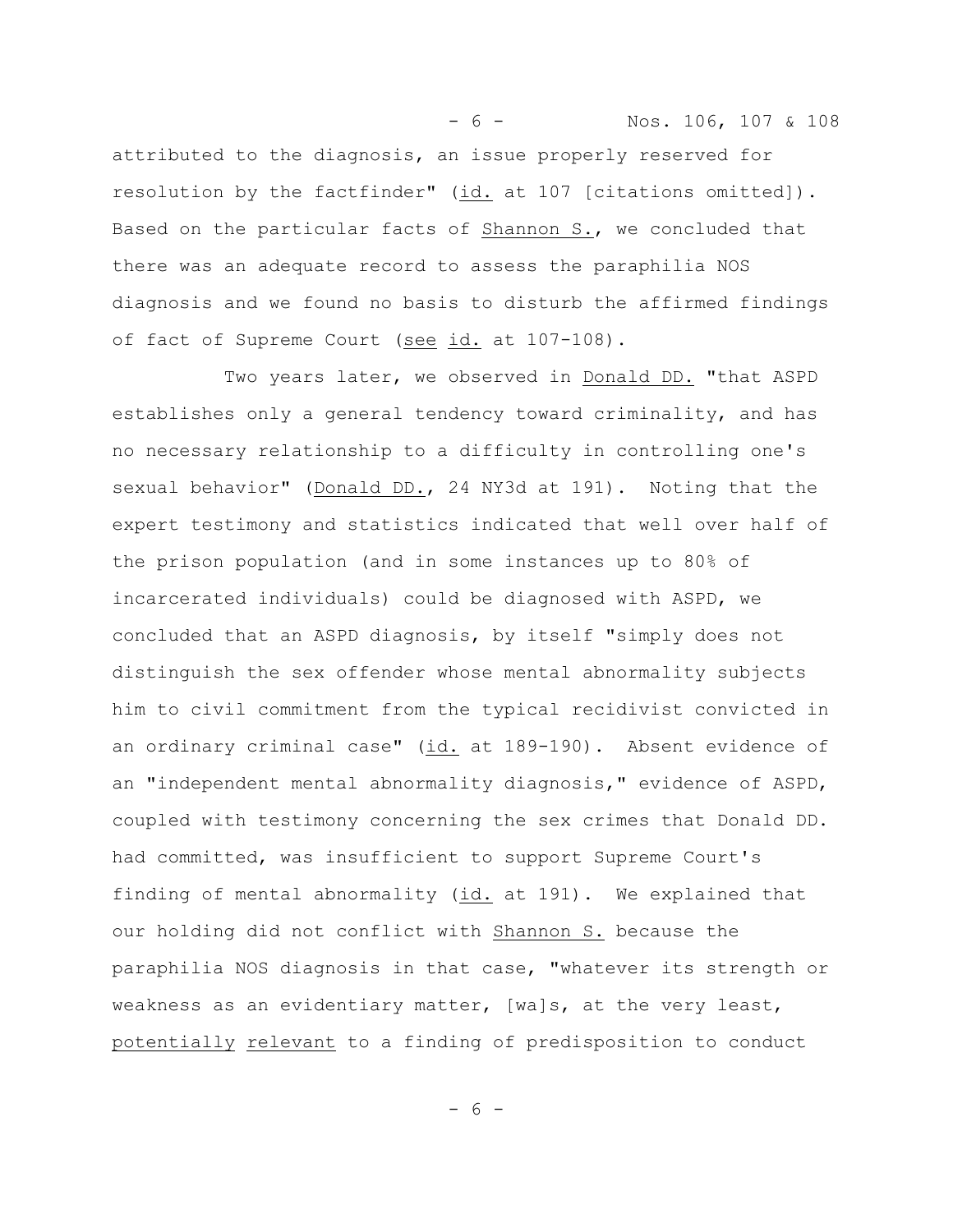- 7 - Nos. 106, 107 & 108 constituting a sex offense" and that the same could not be said of ASPD (id. [emphasis supplied]).

Finally, in Matter of State of New York v Kenneth T., the companion case to Donald DD., the State's psychologist testified that Kenneth T.'s disorders of ASPD and paraphilia NOS, together, predisposed him to the commission of conduct constituting a sex offense and resulted in his having serious difficulty controlling that conduct (see Donald DD., 24 NY3d at 178-179). We acknowledged that "[p]araphilia NOS is a controversial diagnosis" but declined to overrule Shannon S.'s holding that such a diagnosis was sufficient to support a finding of mental abnormality, noting that Kenneth T. had not made a motion for a Frye hearing to challenge the general acceptance of that diagnosis in the scientific community (id. at 187).

In Kenneth T., we assumed for the sake of argument that paraphilia NOS constituted a condition that met the "predisposition" prong of section 10.03 (i), but nonetheless held that the State failed to establish by clear and convincing evidence that Kenneth T. had "'serious difficulty in controlling' his sexual misconduct within the meaning of section 10.03 (i)" (id.). We concluded that testimony by the State's psychologist that Kenneth T. had carried out offenses that allowed for his identification by the victims, and that he had attempted a second rape after having served a lengthy prison sentence for the first offense, was insufficient to establish the "serious difficulty"

- 7 -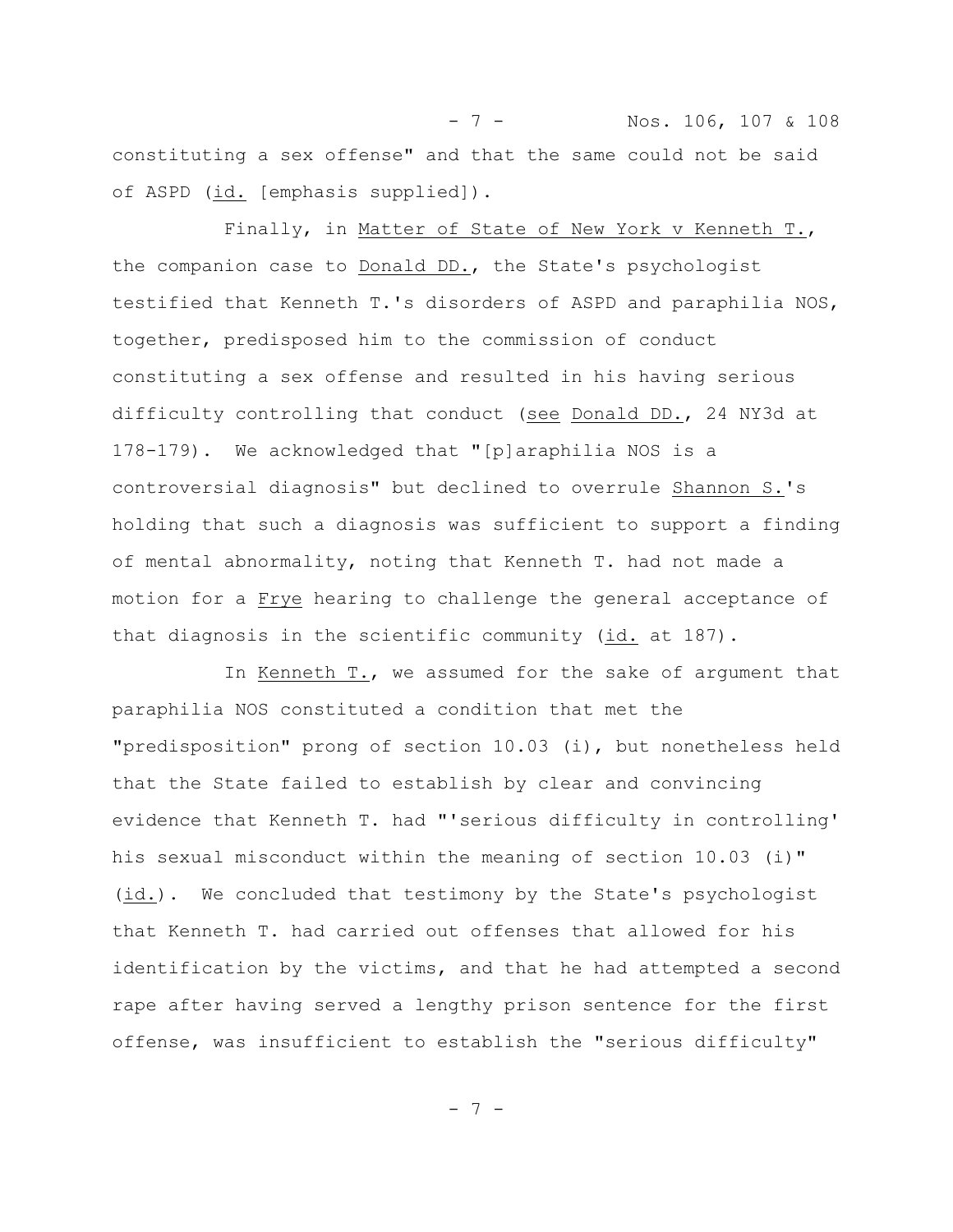- 8 - Nos. 106, 107 & 108 prong of section 10.03 (i) (id.). While acknowledging that sex offenders are not known for their self-control, we stated that "it is rarely if ever possible to say, from the facts of a sex offense alone, whether the offender had great difficulty in controlling his urges or simply decided to gratify them" (id. at 188). We did not delineate "from what sources sufficient evidence of a serious difficulty controlling sex-offending conduct may arise," but noted that "[a] detailed psychological portrait of a sex offender would doubtless allow an expert to determine the level of control the offender has over his sexual conduct"  $(id. at 188)$ .

Having summarized our relevant precedent concerning legal sufficiency in Mental Hygiene Law article 10 proceedings, we now consider the evidence presented in each of the following appeals.

#### III.

## *Dennis K.*

Respondent Dennis K. has committed numerous sexual offenses against female victims. In June 1975, when he was 15 years old, he, along with three members of his gang, raped a 19 year-old woman. Two days later, with three accomplices in tow, he raped and robbed a 25-year-old woman. As a result of his commission of these offenses, he was convicted of numerous crimes, including rape, sodomy and sexual abuse, all in the first degree. He was adjudicated a youthful offender and sentenced to

- 8 -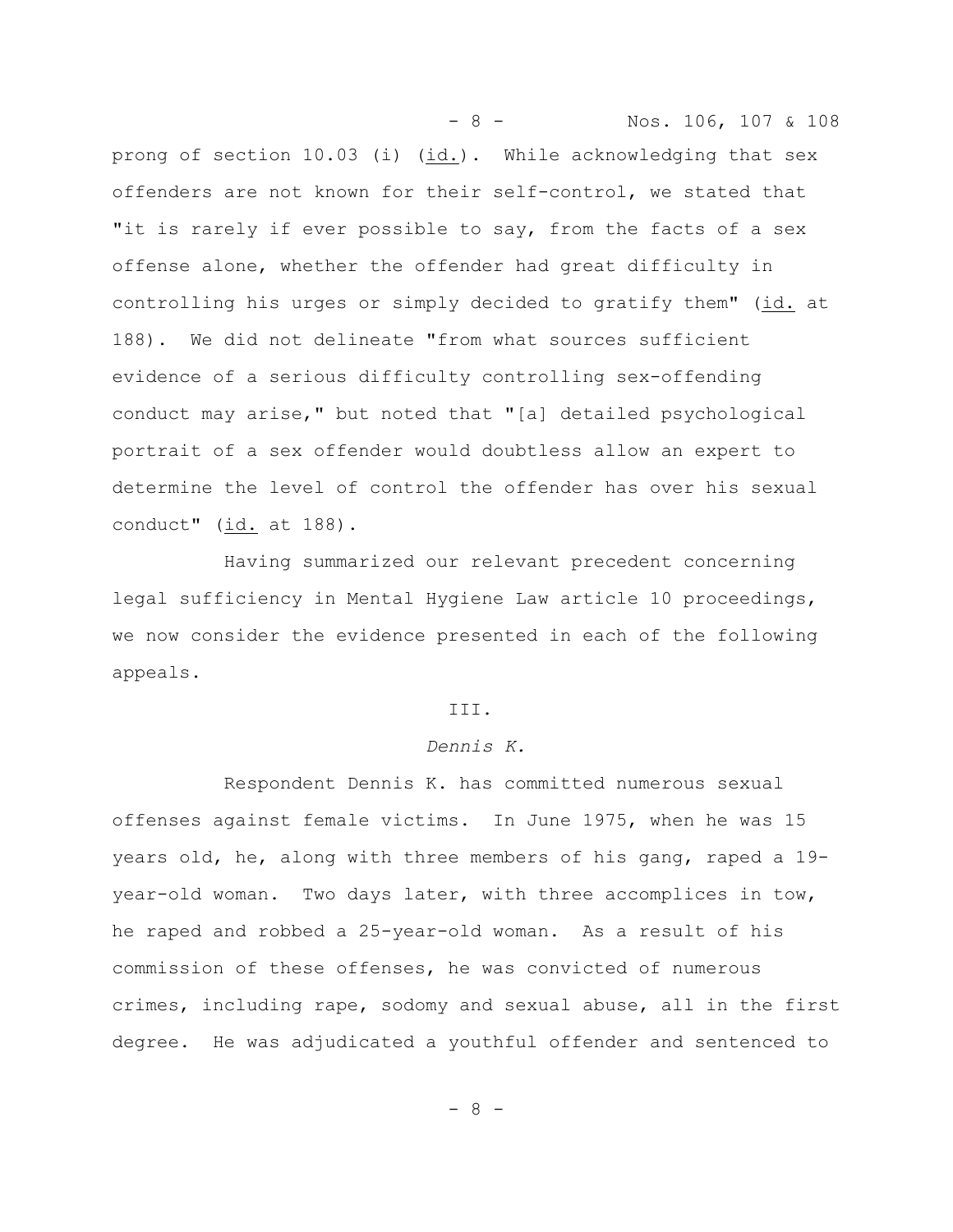- 9 - Nos. 106, 107 & 108 a term of 18 months to 3 years in state prison. In October 1977, two months after being released on parole, respondent, along with another person, held a woman captive for over an hour, raped her twice, assaulted her with a bottle and stole her money and jewelry. After a jury trial, he was convicted of, among other crimes, two counts of rape in the first degree, and was sentenced to 8 1/3 to 25 years' imprisonment. He was released on parole in 1989. In April 1992, three years after his release, and while still on parole, he held a 17-year-old pregnant female at gunpoint, forced her to go to a nearby park with him and raped and robbed her. He pleaded guilty to rape in the first degree and was sentenced to 8-16 years' imprisonment.

*Mental Hygiene Law article 10 Proceeding*

On March 10, 2010, the State commenced a civil commitment proceeding against respondent pursuant to Mental Hygiene Law article 10 (see Mental Hygiene Law § 10.06 [a]). The petition alleged that he was a "detained sex offender" who suffered from a "mental abnormality"; namely, ASPD and paraphilia NOS.

In September 2011, pursuant to Mental Hygiene Law § 10.07, Supreme Court held a jury trial to determine whether respondent suffered from a mental abnormality within the meaning of section 10.03 (i). The State's sole witness, licensed psychologist Dr. Stuart Kirschner, had evaluated respondent at a correctional facility in April 2011 and also reviewed his

- 9 -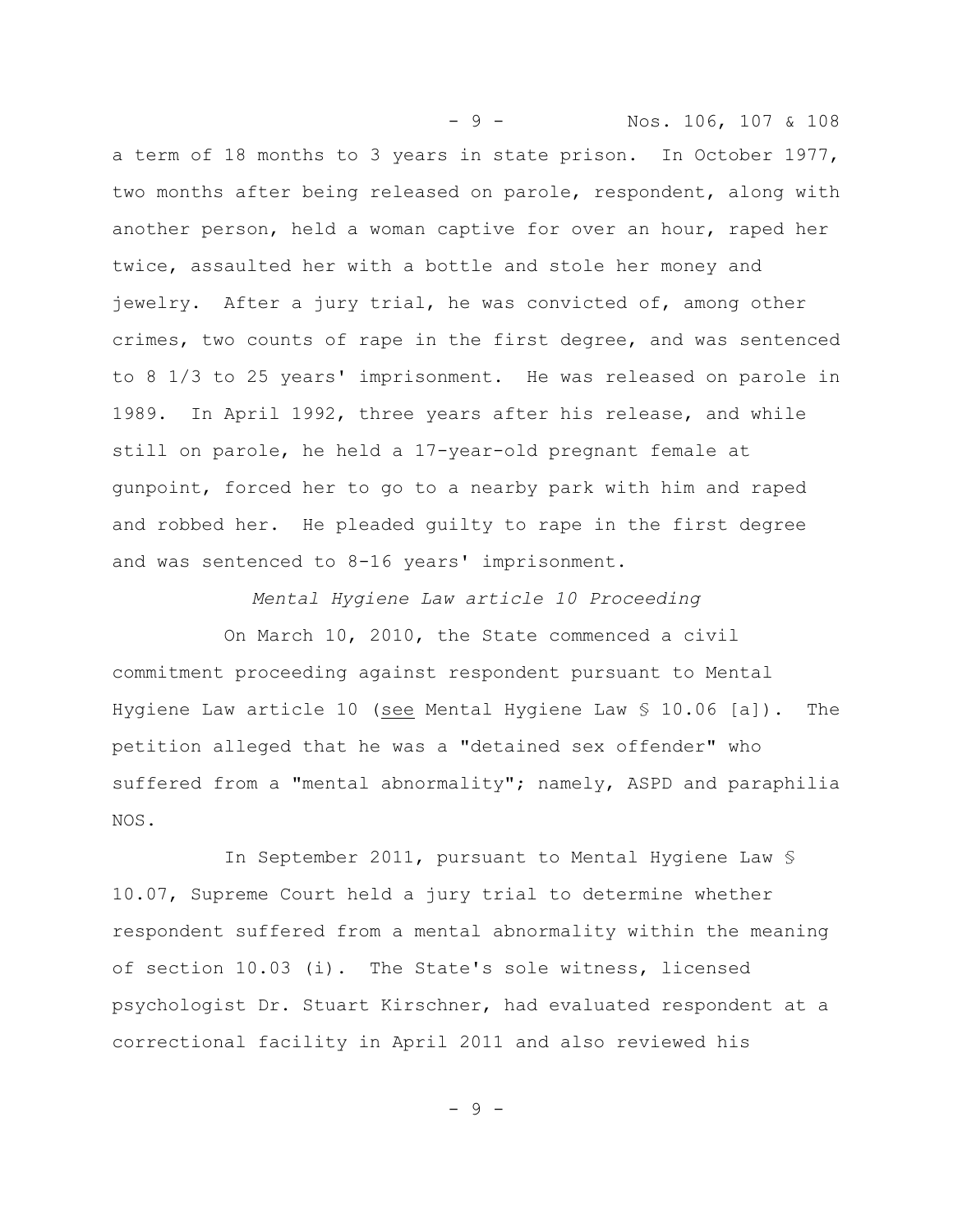- 10 - Nos. 106, 107 & 108 pertinent criminal history and psychological records in preparation for the evaluation and trial. Notably, while participating in a sex offender treatment program, respondent referred to himself as a "sadistic power rapist," which Dr. Kirschner found to be significant because it indicated that there was an overall "theme" whereby it was important to respondent that he be able to "exert power and control over others even though the other individual or the victim might resist." Respondent claimed that as a member of a gang, he could have sex with any of the female gang members, but that he committed the 1975 rapes because he wanted to have sex with a non-gang member. Dr. Kirschner found this to be significant because, although respondent could gratify his sexual needs through his gang membership, respondent's sexual desires drove him to victimize non-consenting women outside the gang.

Dr. Kirschner testified that respondent suffers from paraphilia NOS and ASPD, both of which are found in the DSM-IV-TR. The doctor explained that paraphilia involves sexual urges, fantasies or behaviors that involve either humiliation of, or the infliction of physical pain on, other individuals. The NOS portion of the paraphilia diagnosis is utilized where the individual does not meet the specific criteria of a particular paraphilia disorder, but it nonetheless is an accepted diagnosis that is utilized in the evaluation of sex offenders. In terms of paraphilia NOS (non-consent), the term, "non-consent" refers to

 $- 10 -$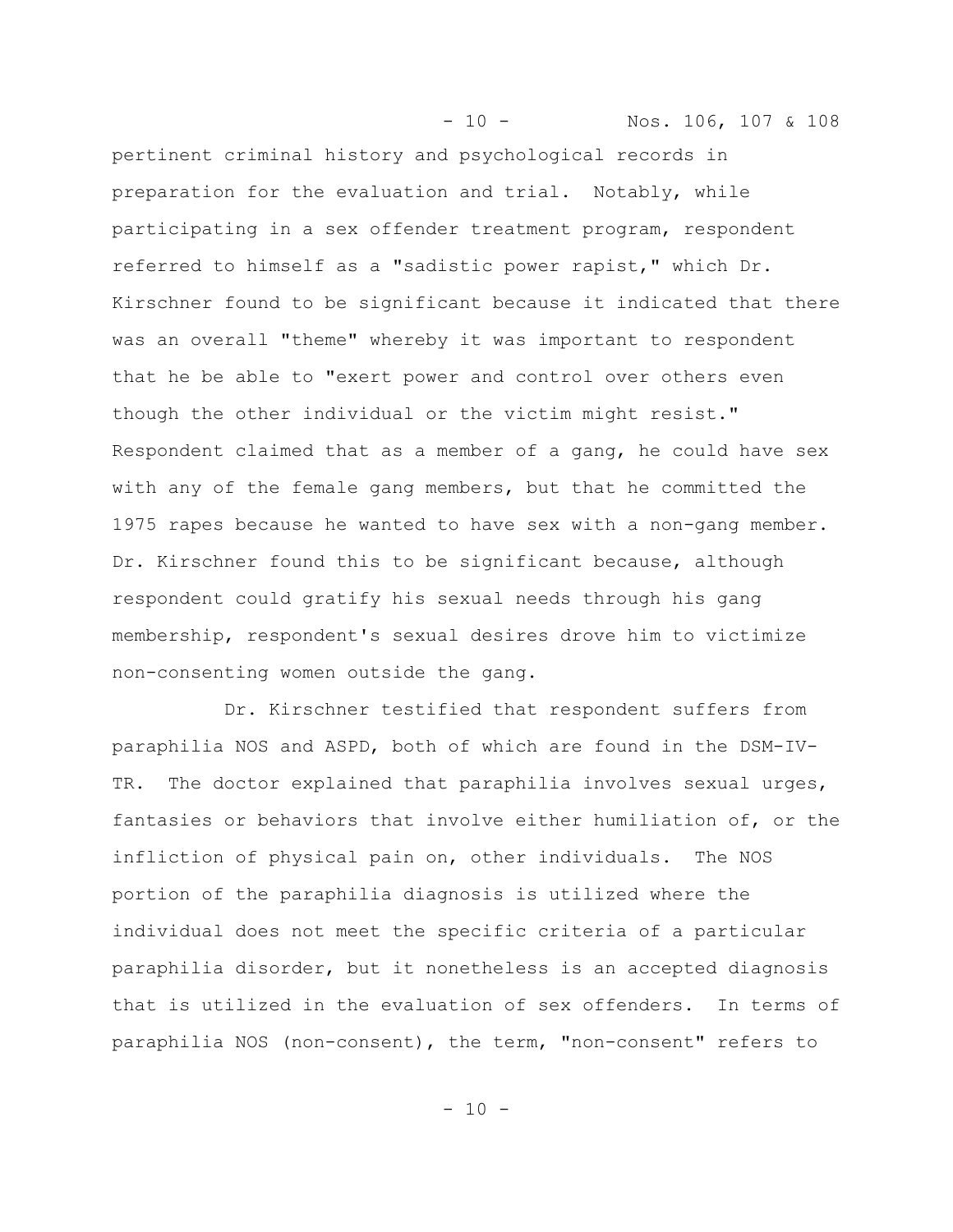- 11 - Nos. 106, 107 & 108 an unwilling participant who either does not, or is unable to give, consent.

In Dr. Kirschner's opinion, paraphilia NOS predisposed respondent to commit sex offenses because he has a "sense of entitlement that he [can] have what he wants at will, it's just a matter of overtaking the person" such that, if he has an urge, he feels entitled to act upon it without concern for the victim. Dr. Kirschner did not render this diagnosis merely because respondent had committed rapes. His opinion was based on respondent's concession that he has had numerous consensual sexual relationships with females, has frequented prostitutes on multiple occasions, and, despite such access to consenting partners, he has still committed rapes, which indicates that "[s]omething is definitely going on with [respondent] in regards to his sex urges and drives."

According to Dr. Kirschner, he diagnosed respondent with ASPD because respondent met all four criteria of that disorder: (1) he displayed evidence of conduct disorder prior to the age of 15 (through his gang membership and truancy); (2) he was at least 18 years old (and consistently engaged in conduct as an adult that constituted grounds for arrest); (3) his antisocial behavior did not occur during a course of schizophrenia or bipolar disorder (there is no evidence that respondent's behavior occurred as a result of either diagnosis); and (4) he has shown a pervasive disregard for and violation of the rights of others.

 $-11 -$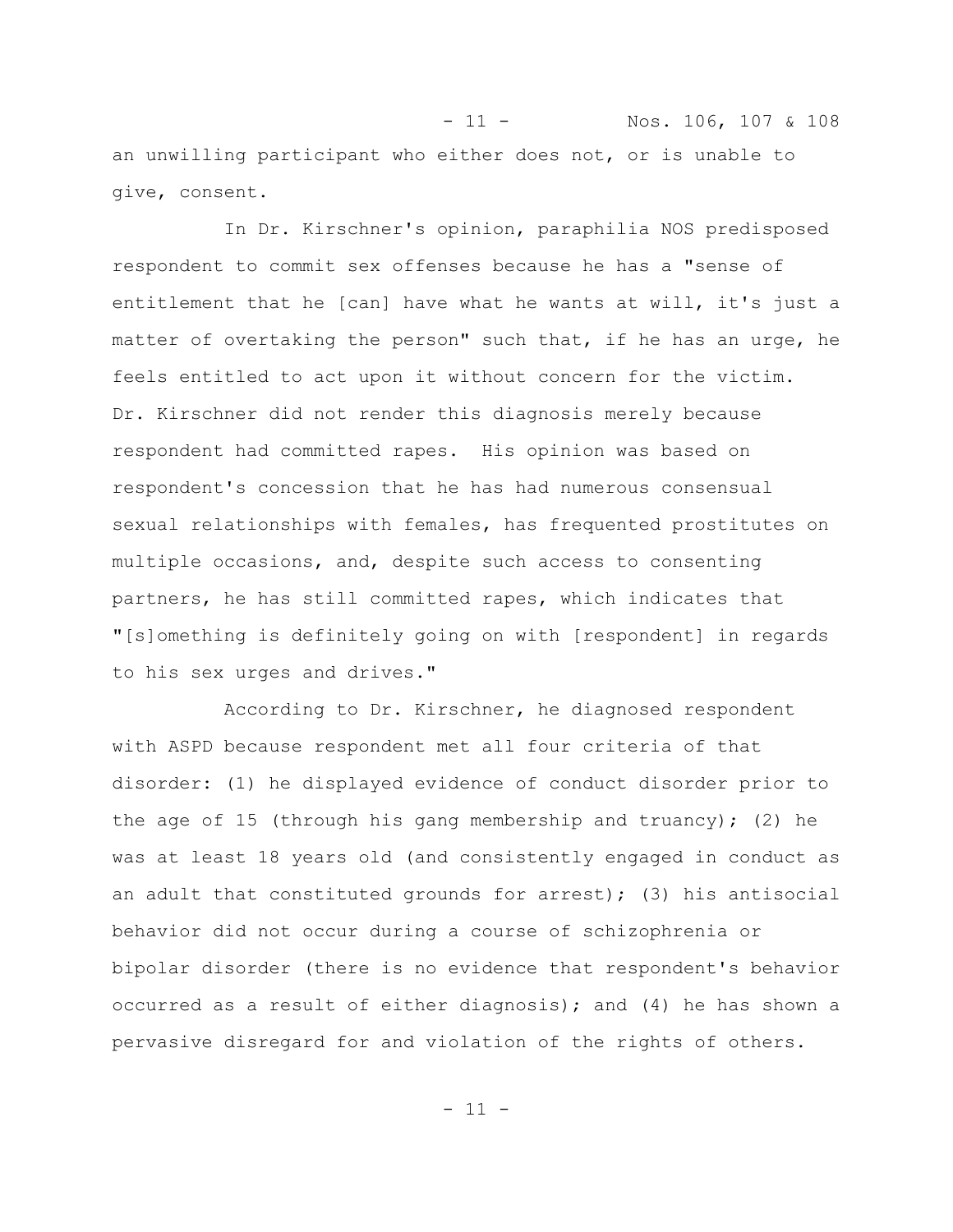Dr. Kirschner testified that, with respect to the fourth criterion, respondent met all seven of the maladaptive traits. Dr. Kirschner explained that while approximately 85% of the prison population meets the ASPD criteria, that did not mean that all sex offenders necessarily suffer a mental abnormality as a result of that particular diagnosis. However, in his opinion, respondent is a "life-persistent offender" because his antisocial behavior extended well beyond adolescence and early adulthood.

- 12 - Nos. 106, 107 & 108

When asked to provide a connection between respondent's ASPD diagnosis and his sexual behavior, Dr. Kirschner testified that respondent had given a number of examples concerning a "disturbance" in his ability to control his impulses and urges that predisposes him to the commission of sex offenses. For instance, respondent has a sense of entitlement "that if it's there, he can take it." With regard to the 1992 offense, respondent acknowledged that it was an "act of power and control" over a person who was rejecting his advances and that he was determined to "get what he wanted." Moreover, according to Dr. Kirschner, respondent has "sexualized" power and control such that, not only is he predisposed to committing offenses in general, he is particularly predisposed to committing offenses of a sexual nature because he derives gratification from overpowering people whom he thinks he can control.

Dr. Kirschner also testified that respondent has displayed an "impulsivity" over the course of his life that

 $- 12 -$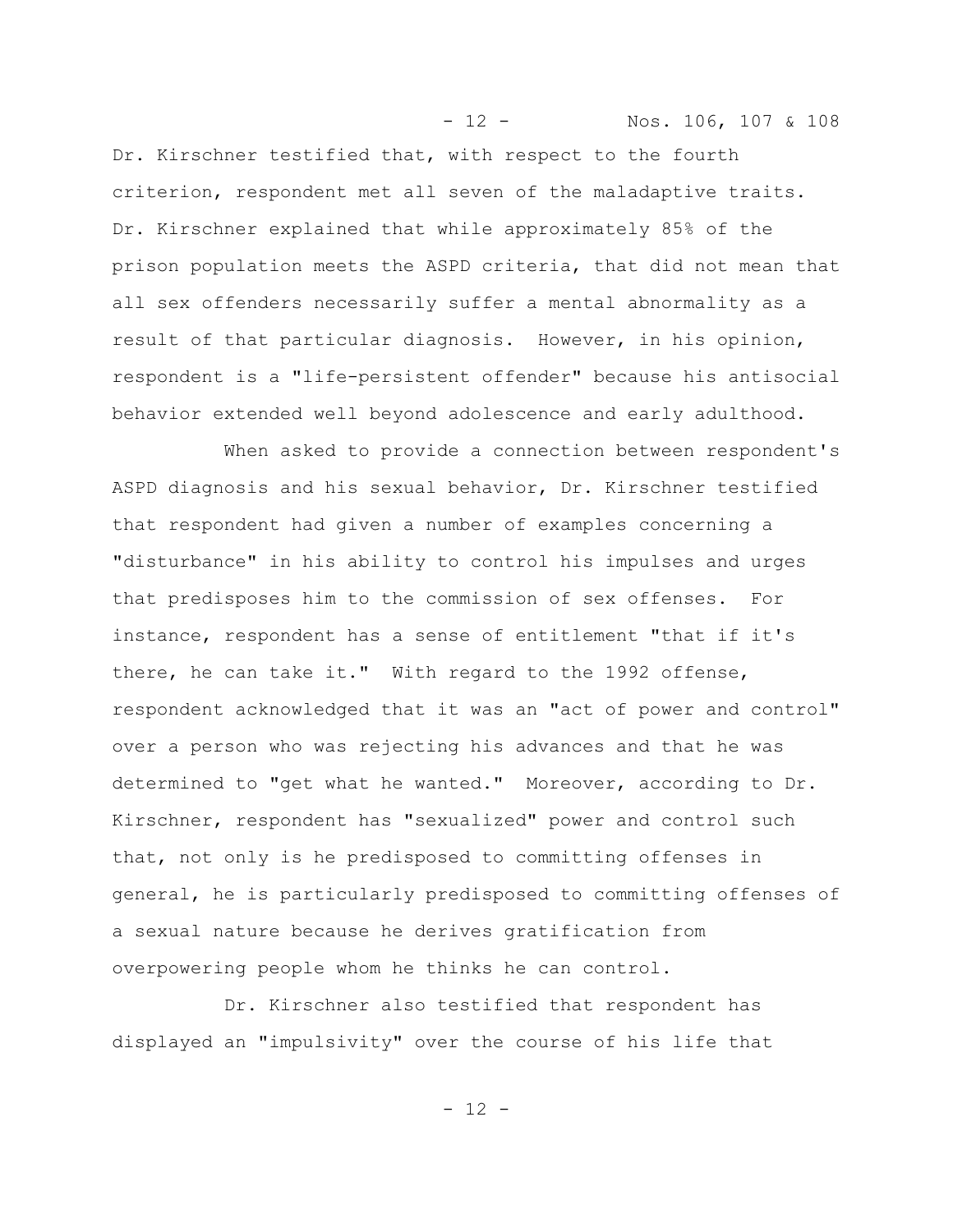- 13 - Nos. 106, 107 & 108 speaks to the issue of "the volitional component and inability to control one's urges." Specifically, he has been confined for most of his adult life, and during the limited times that he had been out of confinement, he ultimately reoffends. That he was in "consensual sexual relationships" at the times he offended in 1975, 1977 and 1992 but still felt the need to look outside those relationships for sexual gratification further indicated that his desire for "power" and "control" merged with sexual needs that are not met in his primary relationships.

At the conclusion of the State's case, respondent moved to dismiss the petition on the ground that the State failed to meet its burden of establishing by clear and convincing evidence that he suffered from a mental abnormality. Supreme Court denied the motion.

Respondent called licensed psychologist, Dr. Jeffrey Singer, who likewise diagnosed respondent with ASPD, but claimed that there was no basis to diagnose him with paraphilia. With regard to the ASPD diagnosis, Dr. Singer testified that such a diagnosis does not mean that respondent has a mental abnormality, finding it significant that respondent had gone 17 years while incarcerated without committing a sexual offense and that he had successfully completed a sex offender treatment program in 2008- 2009.

During summation, the State argued that the paraphilia NOS and ASPD diagnoses together predisposed respondent to commit

- 13 -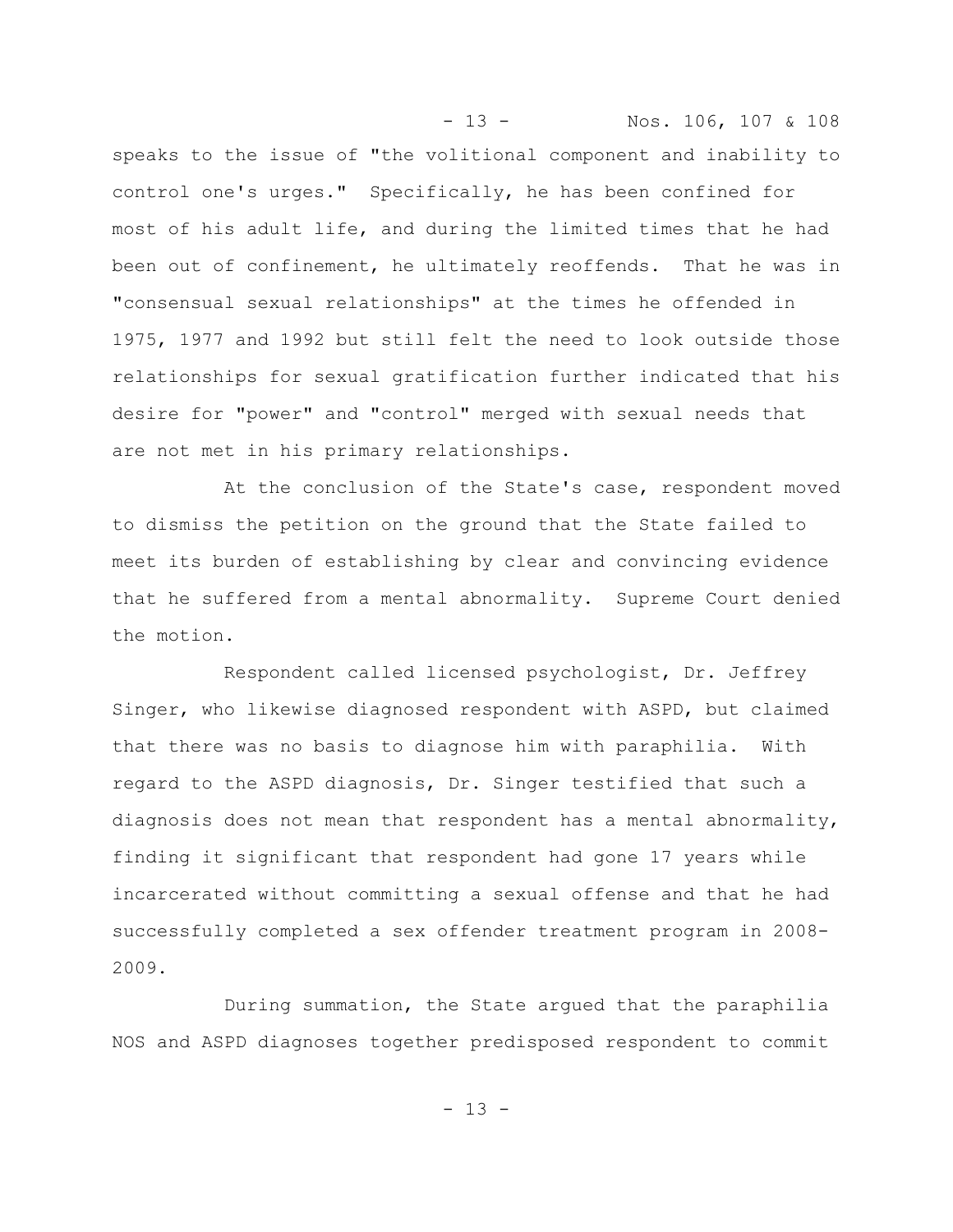- 14 - Nos. 106, 107 & 108 sexual offenses and resulted in his "serious difficulty in controlling his predisposition to sexually reoffend."

The jury concluded that respondent had a mental abnormality as defined by Mental Hygiene Law  $$10.03$  (i). The court thereafter held a dispositional hearing, pursuant to Mental Hygiene Law  $\frac{10.07}{f}$ , and determined, among other things, that respondent was a dangerous sex offender requiring confinement and committed him to a secure treatment facility. As relevant here, respondent appealed the order of Supreme Court that determined, after the jury trial, that respondent suffered from a mental abnormality and that he was a dangerous sex offender requiring confinement.

The Appellate Division affirmed, holding that the State's expert testimony that respondent suffered from paraphilia NOS and ASPD was legally sufficient to support the jury's finding of mental abnormality (120 AD3d 694, 695 [2d Dept 2014]). It also determined that remarks made by the assistant attorney general during summation did not deprive respondent of a fair trial in light of the court's jury charge, and that Supreme Court did not err in denying respondent's application to preclude certain expert testimony at the dispositional hearing or in denying respondent's post-dispositional hearing motion to strike portions of that expert's testimony on the ground that the expert allegedly violated the Health Insurance Portability and Accountability Act of 1996 (HIPAA) (id. at 695-696). Finally,

- 14 -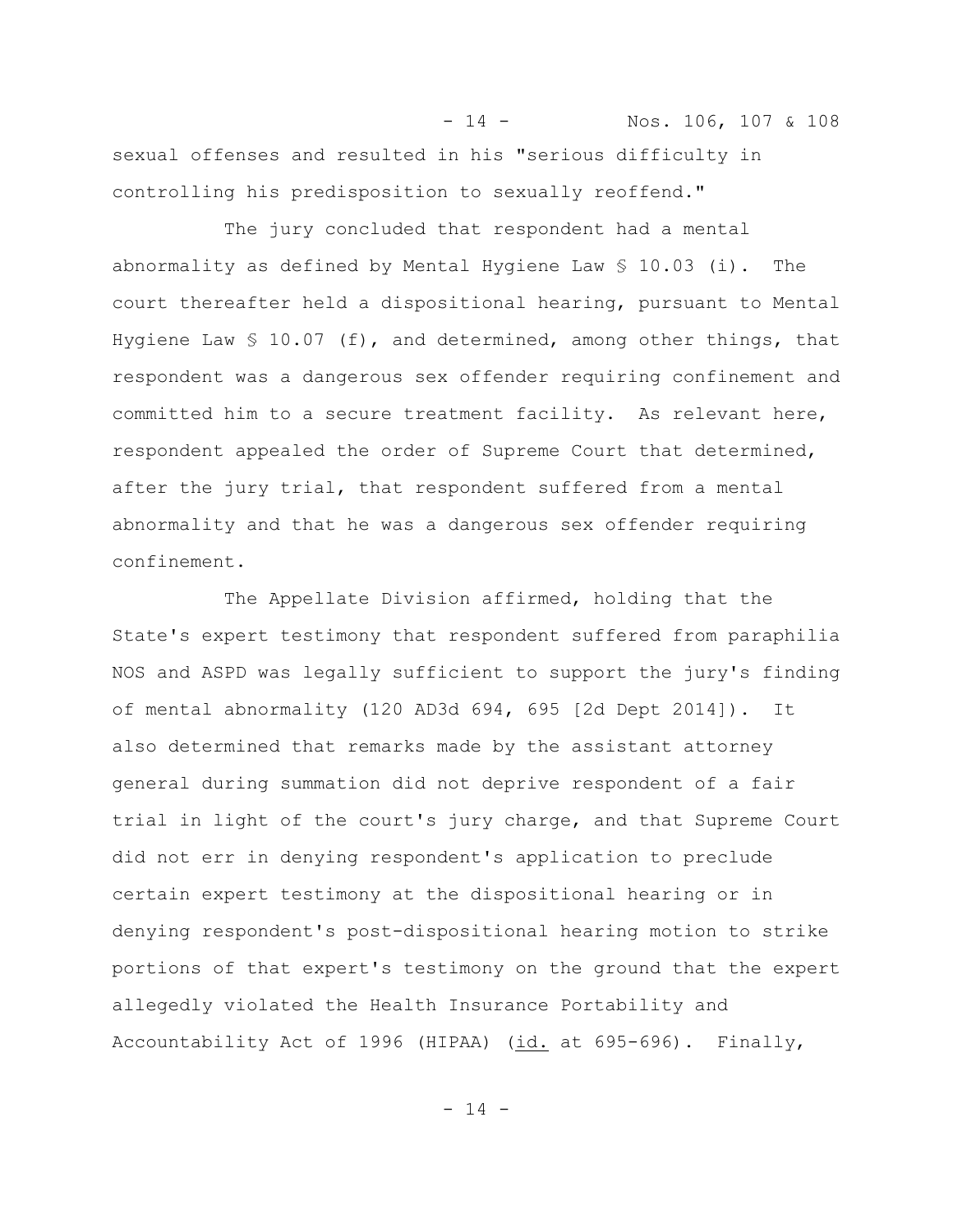- 15 - Nos. 106, 107 & 108 the Appellate Division determined that Supreme Court properly found that there was clear and convincing evidence to support its determination that respondent was a dangerous sex offender requiring confinement (see id. at 696).

This Court granted respondent leave to appeal.

# *Legal Sufficiency*

Respondent first contends that the State failed to establish by clear and convincing evidence that he has a "condition, disease or disorder that affects" his "emotional, cognitive, or volitional capacity . . . in a manner that predisposes him . . . to the commission of conduct constituting a sex offense." Relying on Donald DD.'s holding that ASPD, by itself, is insufficient to support a finding of mental abnormality, respondent argues that the sufficiency analysis thus turns on whether paraphilia NOS is a sufficient predicate condition, and, according to respondent, it is not. We disagree.

Unlike the sole diagnosis of ASPD in Donald DD., there were two diagnoses here: ASPD and paraphilia NOS. Thus, this case is distinguishable from Donald DD. in that, here, the diagnosis of ASPD is accompanied by a diagnosis of a "condition, disease or disorder" that we have already recognized as "potentially relevant to a finding of predisposition to conduct constituting a sex offense" (Donald DD., 24 NY3d at 191).

In that respect, this case is similar to Shannon S., which involved diagnoses of ASPD and paraphilia NOS. There, we

 $- 15 -$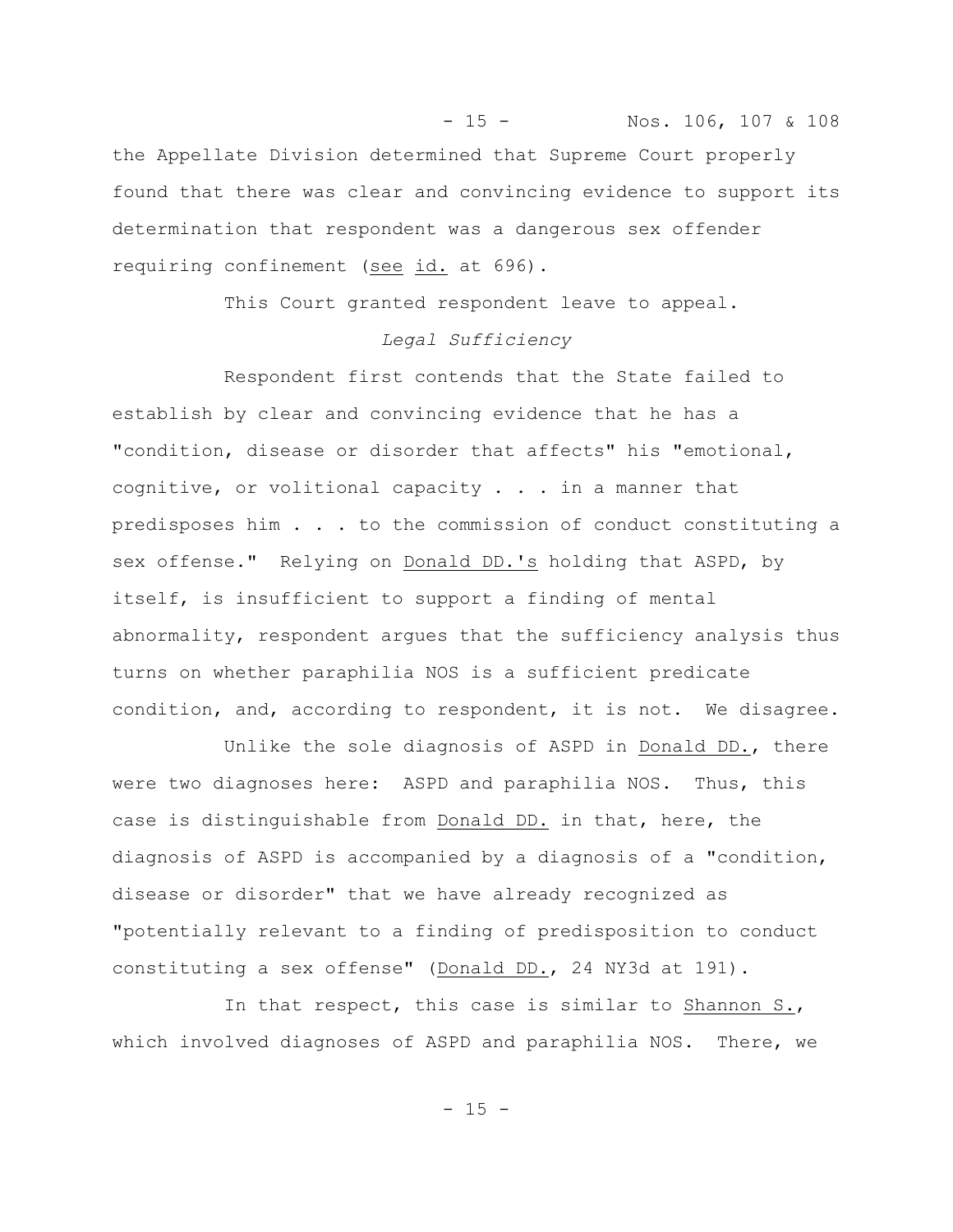- 16 - Nos. 106, 107 & 108 held that paraphilia NOS is "a viable predicate mental disorder or defect that comports with minimal due process" (Shannon S., 20 NY3d at 107). Moreover, in Donald DD., we acknowledged that Shannon S. did not address the specific question whether a paraphilia NOS diagnosis was generally accepted in the scientific community because counsel failed to request a Frye hearing, and we similarly declined to address that particular question in Donald DD. because no Frye hearing was requested or held (see Donald DD., 24 NY3d at 187). Likewise, here, to the extent that respondent challenges the validity of paraphilia NOS as a predicate "condition, disease or disorder," we need not reach that argument because he did not mount a Frye challenge to the diagnosis.

Respondent's second challenge to the sufficiency of the mental abnormality determination focuses on the "serious difficulty in controlling" prong of the mental abnormality test. Relying on Donald DD., respondent argues that the State relied on the fact that he committed sex offenses to meet its burden in that respect. The State correctly concedes that the mere fact that a rapist overpowers a nonconsenting victim is insufficient to support an article 10 petition or an underlying diagnosis of paraphilia NOS. It is evident from this record, however, that the State did more than simply rely on respondent's commission of the offenses -- it presented "[a] detailed psychological portrait" that enabled Dr. Kirschner to determine the level of

 $- 16 -$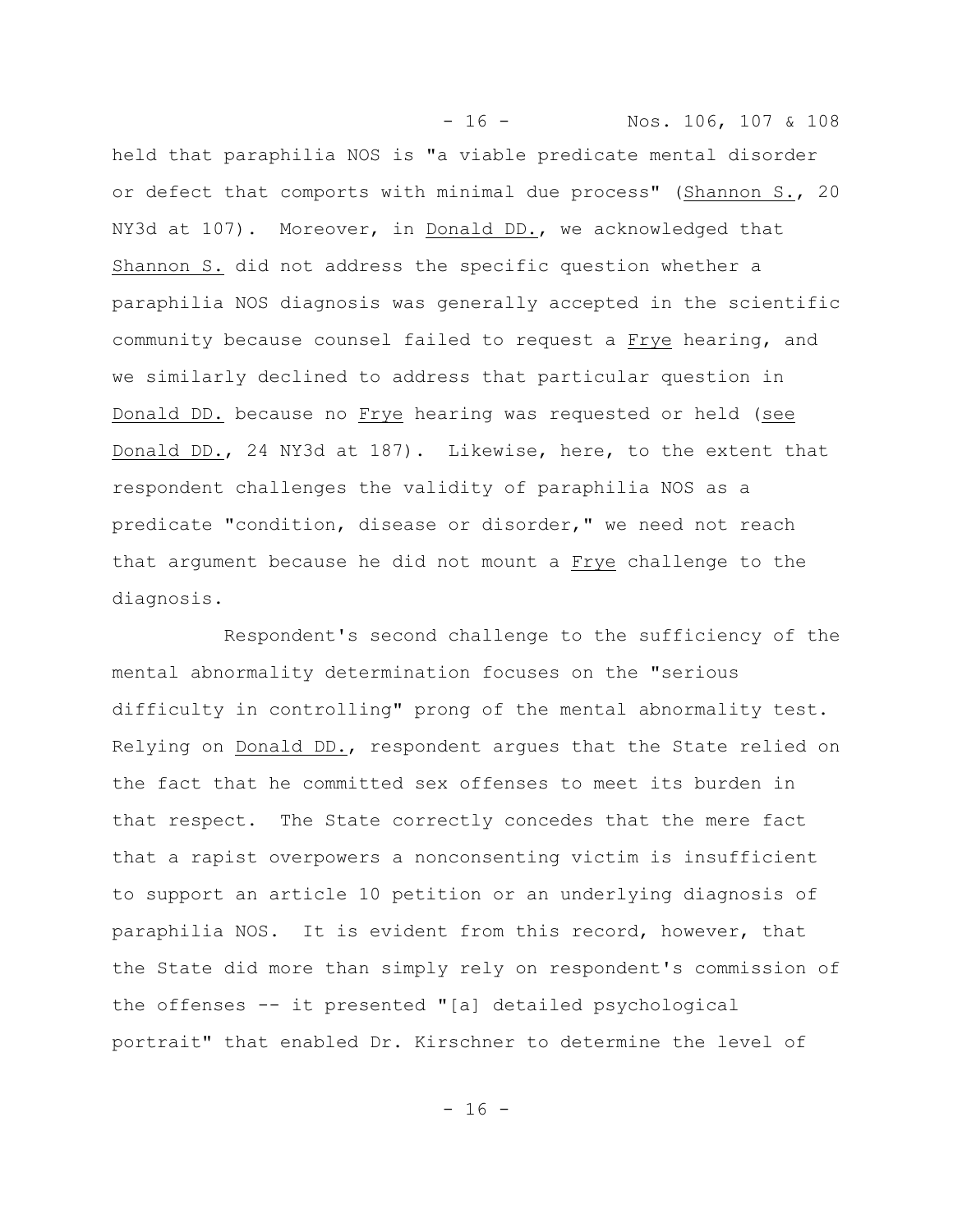- 17 - Nos. 106, 107 & 108 control respondent had over his conduct (Donald DD., 24 NY3d at 188).

Dr. Kirschner found it significant that respondent referred to himself as a "sadistic power rapist" because it indicated that he enjoyed being able to "exert power and control over others" in the face of resistance. Respondent has "sexualized power and control" to the point where a consensual relationship does not gratify him because "power, control, violence [have] all merged with his sexual need."

In short, Dr. Kirschner's testimony established that respondent has difficulty controlling his paraphilic urge to commit sex crimes by both overpowering and assaulting nonconsenting victims, and engages in this conduct notwithstanding the fact that numerous consensual sexual relationships are available to him. The "psychological portrait" painted by the State is that respondent becomes sexually aroused by overpowering nonconsenting women and has serious difficulty in controlling such conduct. We conclude that, on this record, the evidence presented was legally sufficient to establish by clear and convincing evidence that respondent has "serious difficulty in controlling" his sexual misconduct.

### *Remaining Issues*

Respondent's contention that certain summation remarks made by the assistant attorney general deprived him of a fair trial is unpreserved for our review (see generally People v

 $- 17 -$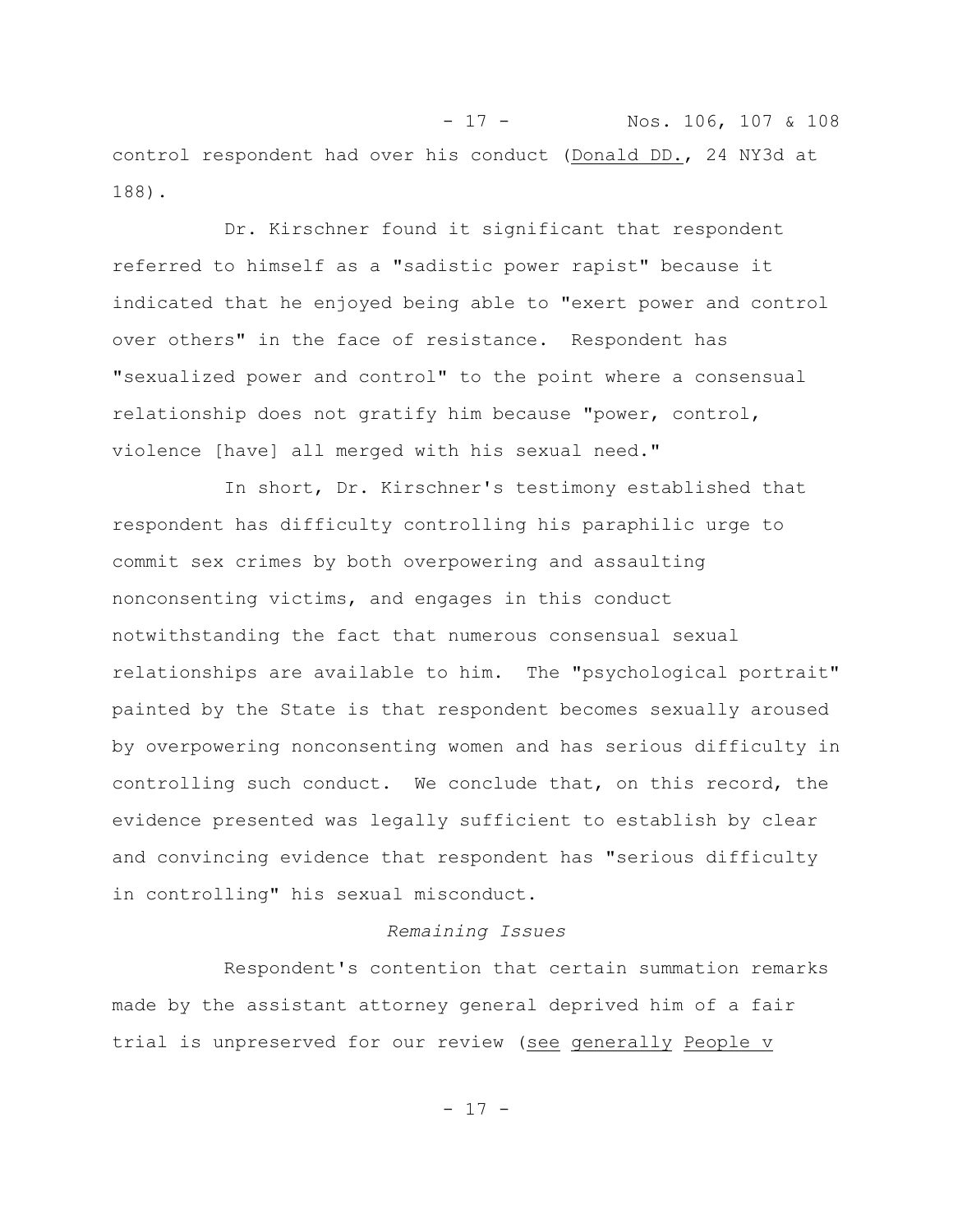Tonge, 93 NY2d 838, 839-840 [1999]). His related contention that Supreme Court should have issued a curative instruction to address the assistant attorney general's comment during summation that "indicated to the jury that given the option of not accepting any testimony ultimately from either [the State's or respondent's] expert, [it] could still decide this case because they could connect the dots" is before us. Indeed, respondent's counsel asked the court to charge the jury that although it could

- 18 - Nos. 106, 107 & 108

"reject to whatever extent either of the experts' testimony, that [its] verdict must be based on the evidence in this case, and that evidence consists entirely of testimony. To clarify, that they, in fact, have to rely on clear and convincing evidence supplied by the attorney general and cannot discount that and still find a verdict in their favor."

The court declined to give that particular instruction, but stated that it would apprise the jury of the appropriate standard and that it must decide the case based on the record evidence. It thereafter charged the jury that the State had the burden of demonstrating by clear and convincing evidence that respondent suffered from a mental abnormality, and that, in making such a determination, the jury was to rely on only the testimony and the exhibits and that it was up to the jury to determine what weight to give the expert testimony. Finally, the court instructed the jury that it was required to apply the law as instructed by the court. Thus, on this record, the Appellate Division properly held that Supreme Court providently exercised its discretion in declining to give the particular charge

 $- 18 -$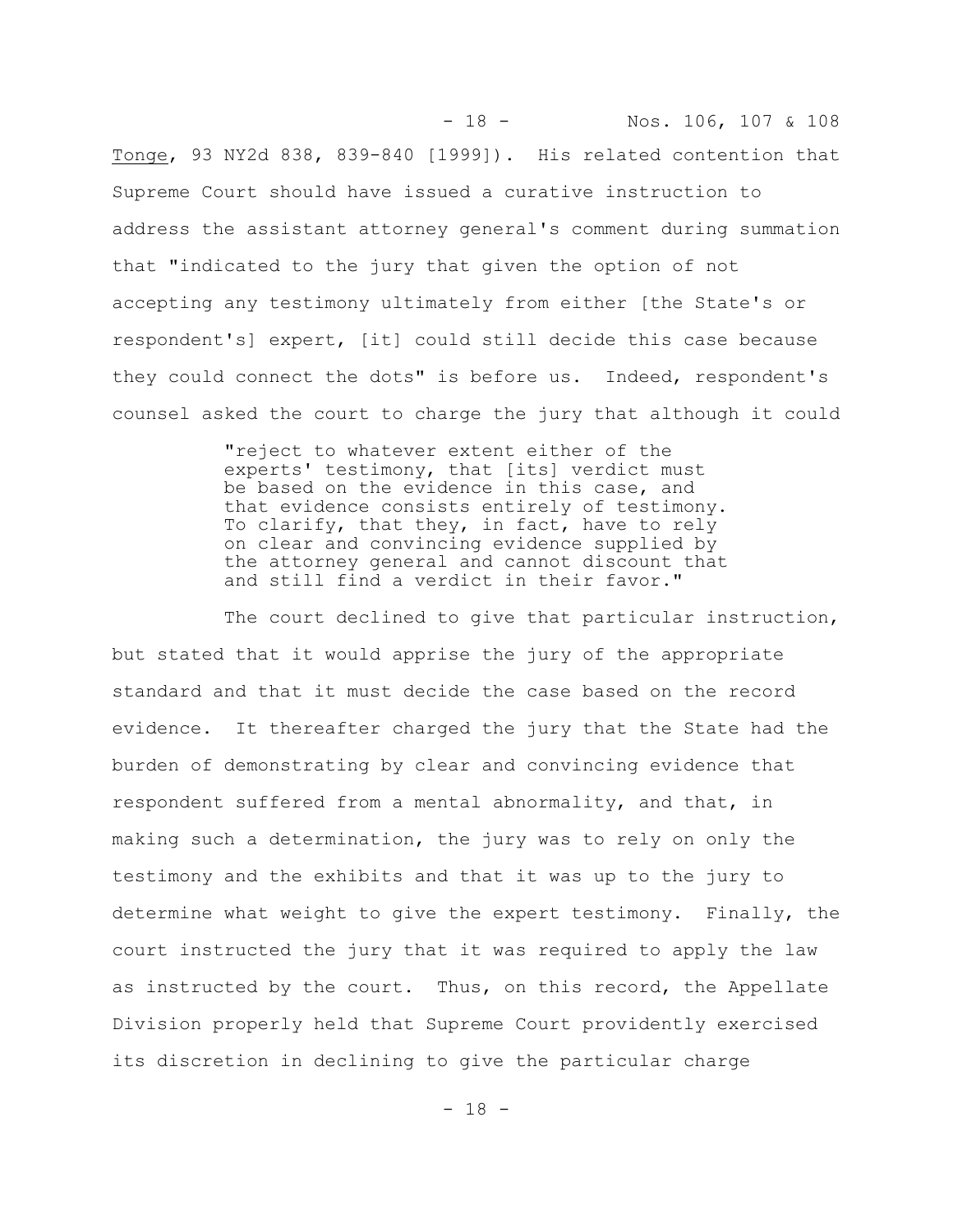- 19 - Nos. 106, 107 & 108 requested by respondent and issuing its own charge.

Prior to the dispositional hearing, respondent moved to preclude the testimony of Dr. Kirschner and Dr. Kunkle (a member of the Office of Mental Health's case review team), claiming that neither expert had stated in their respective reports whether respondent was a dangerous sex offender requiring confinement or a sex offender requiring strict and intensive supervision and treatment (SIST). We hold that the court properly denied the motion as to both experts.

With regard to Dr. Kirschner's report, which respondent received prior to trial, the record indicates that the report specifically delineated Dr. Kirschner's conclusion that respondent required inpatient treatment in a secure psychiatric center. Although it appears that Dr. Kunkle's report did not contain Dr. Kunkle's opinion with regard to the dispositional phase, the court took note of that fact and counsel was able to cross-examine Dr. Kunkle concerning his recommendation. Thus, under the circumstance of this particular case, the court did not abuse its discretion in denying respondent's preclusion motion.

Respondent also made an unsuccessful post-hearing motion to strike certain parts of Dr. Kunkle's testimony on the ground that Dr. Kunkle allegedly violated HIPAA by conducting a post-petition search of Department of Corrections records to determine whether respondent had received any sex offender treatment after the filing of the petition. Respondent does not

- 19 -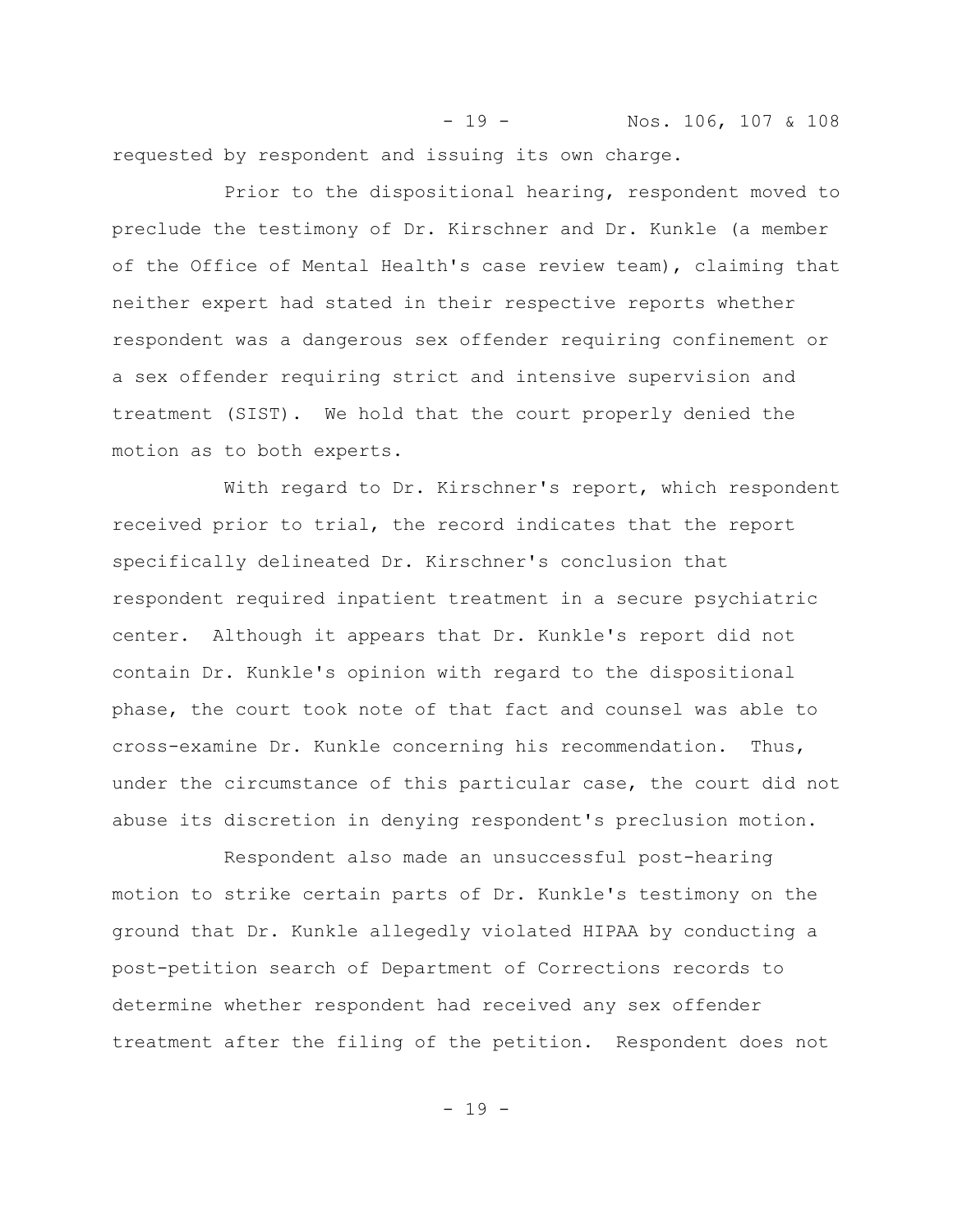- 20 - Nos. 106, 107 & 108 identify what particular records Dr. Kunkle reviewed, nor does it appear from the record that the search uncovered any such records. Accordingly, the Appellate Division properly concluded that Supreme Court did not err in denying respondent's motion to strike that testimony (see 45 CFR 160.103).

We have considered respondent's legal sufficiency challenge to Supreme Court's determination that he is a dangerous sex offender requiring civil confinement and conclude that it is without merit.

## IV.

#### *Anthony N.*

Respondent Anthony N.'s criminal history consists of a number of assaults and sex offenses. In 1983, when he was 27 years old, he went to an ex-girlfriend's home and demanded that she drop assault charges that she had filed against him. He also demanded that she "go to bed with him." When she refused to do either, he grabbed her by the hair and struck her in the eye, resulting in the victim's four-day hospitalization. Respondent pleaded guilty to assault in the third degree and was sentenced to six months in jail. One year later, in 1984, respondent went to the apartment of an unknown female and claimed to be looking for another person. When the woman opened the door, respondent forced himself inside, pushed the woman into the bathroom and fondled her breasts. Although he was charged with, among other things, assault and sexual abuse, he pleaded guilty to one count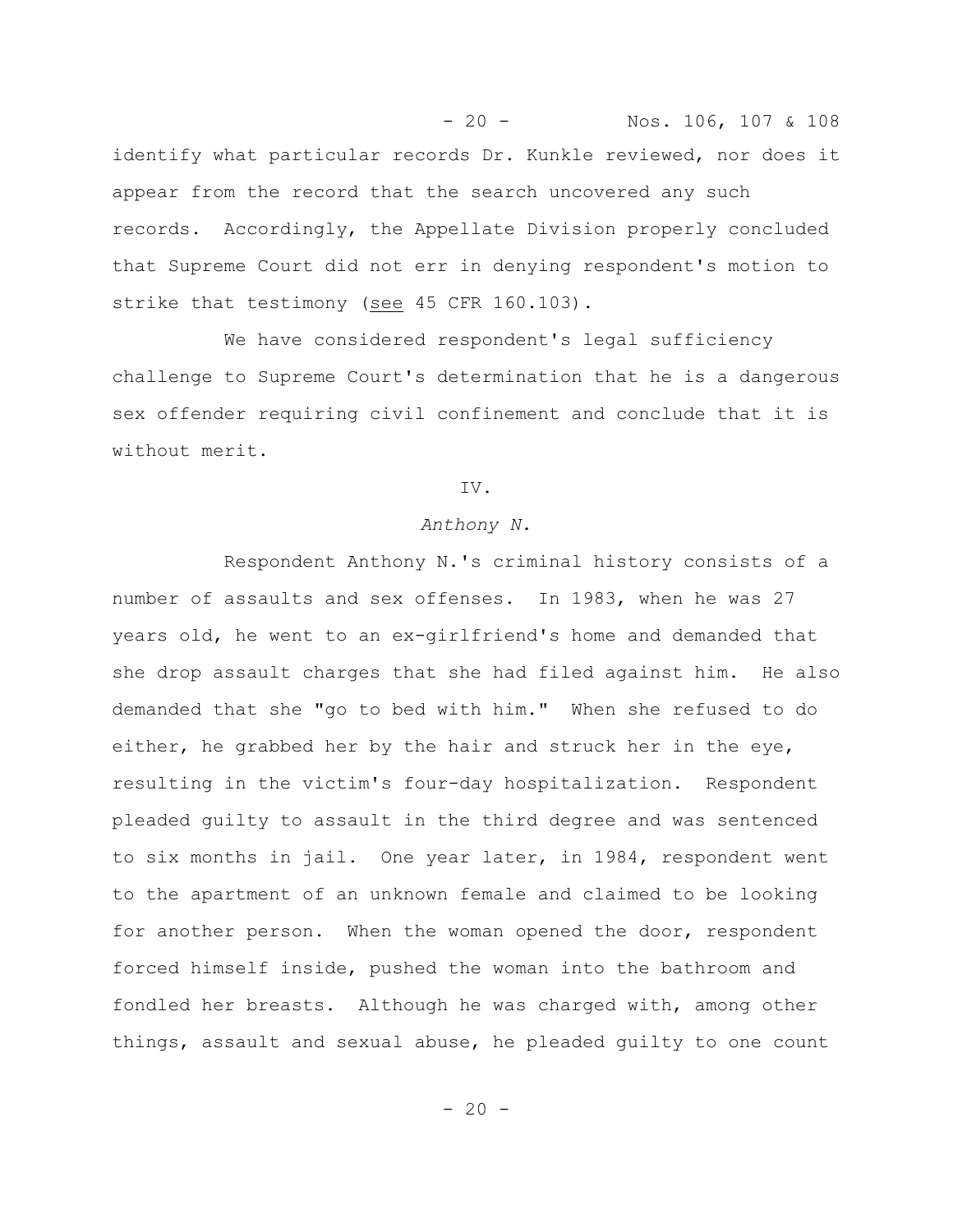- 21 - Nos. 106, 107 & 108 of burglary in the third degree and was sentenced to 6 months in jail with 5 years' parole.

In November 1987, respondent was arrested for committing the offenses of sexual abuse in the first degree and assault in the third degree against his paramour. Those charges were eventually dropped. However, the following year, respondent entered the same woman's apartment in violation of an order of protection, locked the door, told her that he had to "have [her] one more time" and raped her. He was thereafter arrested for rape in the first degree and burglary in the second degree. He pleaded guilty to one count of sexual misconduct and served 17 months in prison.

In 1993, respondent, then 37 years old, met a woman at a bar through a mutual friend. He took her to a nearby music studio, where he raped and sodomized her. Although charged with rape in the first degree, he eventually pleaded guilty to sexual abuse in the first degree and served four years in prison.

As to the instant offense, respondent began a tumultuous relationship with the victim in 1999 that eventually ended by 2003. However, later that year in June 2003, upset that she was seeing another man, respondent broke into her house when she was not there. When she arrived home, he ambushed her by swinging a hammer at her, causing her to fall down the stairs. He threatened to rape and kill her and then kill himself. Respondent was arrested for, among other crimes, attempted rape,

 $- 21 -$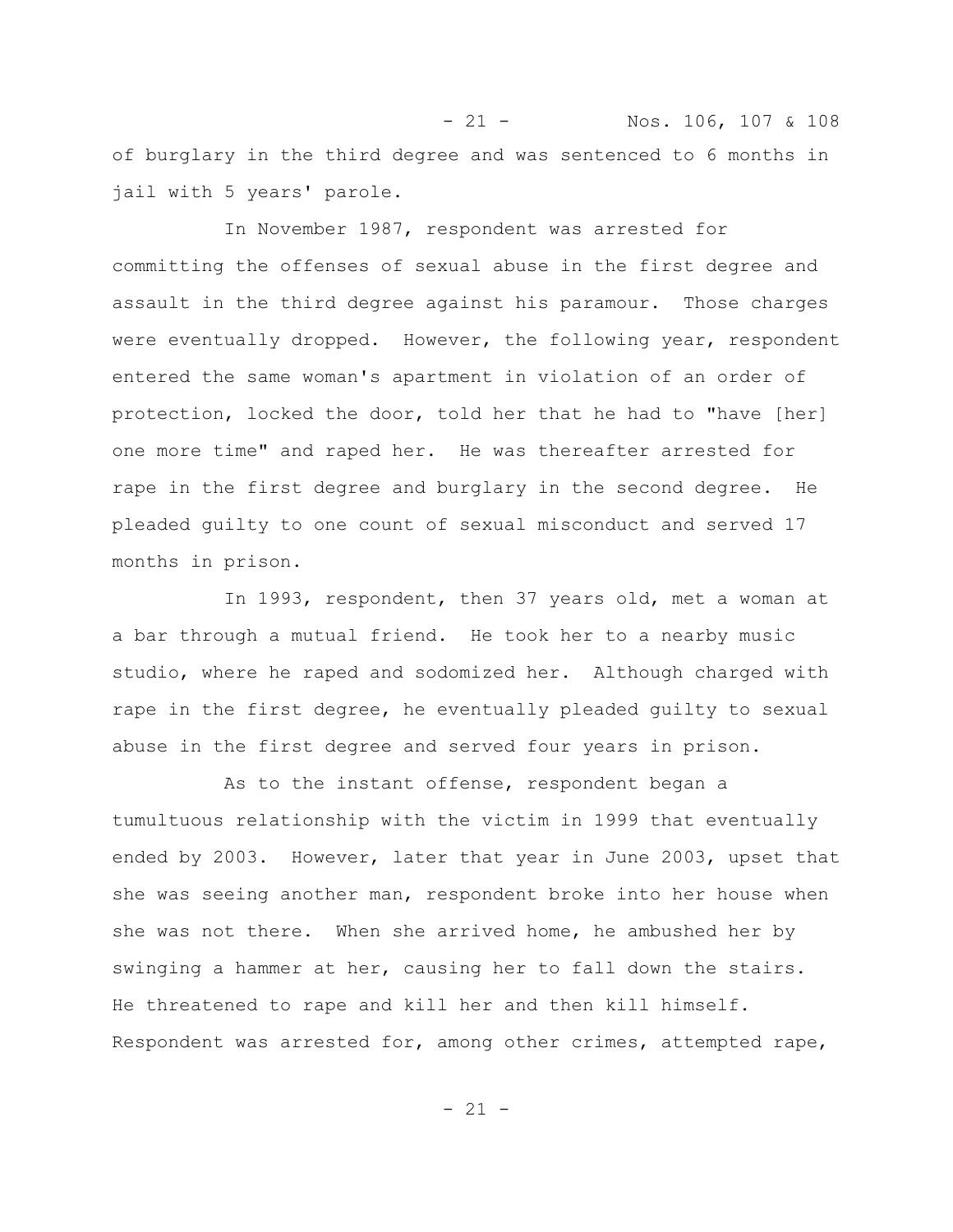- 22 - Nos. 106, 107 & 108 burglary and assault. He pleaded guilty to attempted burglary in the second degree (a "designated felony" that can constitute a "sexually motivated" offense under Mental Hygiene Law § 10.03  $[f]$ ,  $[p]$  and  $[s]$ , and was sentenced to 7 years' imprisonment with 5 years' postrelease supervision.

*Mental Hygiene Law article 10 Proceeding*

On June 9, 2010, before respondent was due to be released from prison, the State commenced an article 10 civil commitment proceeding against him, asserting that he had, as relevant here, borderline personality disorder<sup>3</sup> and ASPD, and that such disorders constituted "mental abnormalities" under section 10.03 (i). After a hearing, Supreme Court held that there was probable cause to believe that respondent was a detained sex offender requiring civil management.

The State called psychologist Dr. Joel Lord, who

<sup>&</sup>lt;sup>3</sup> According to the DSM-V, borderline personality disorder is "[a] pervasive pattern of instability of interpersonal relationships, self-image, and affects, and marked impulsivity, beginning by early adulthood and present in a variety of contexts, as indicated by five or more of the following:" impulsivity in at least two areas that are potentially self damaging, like substance abuse and sex; recurrent suicidal behavior or threats, or self-mutilating behavior; "[a]ffective instability due to a marked reactivity of mood"; "[c]hronic feelings of emptiness"; difficulty in controlling anger and inappropriate, intense anger; "[t]ransient, stress-related paranoid ideation or severe dissociative symptoms"; "[f]rantic efforts to avoid real or imagined abandonment"; "[a] pattern of unstable and intense interpersonal relationships characterized by alternating between extreme of idealization and devaluation"; and "[i]dentity disturbance: markedly and persistently unstable selfimage or sense of self" (DSM-V 663 [5th ed. 2013]).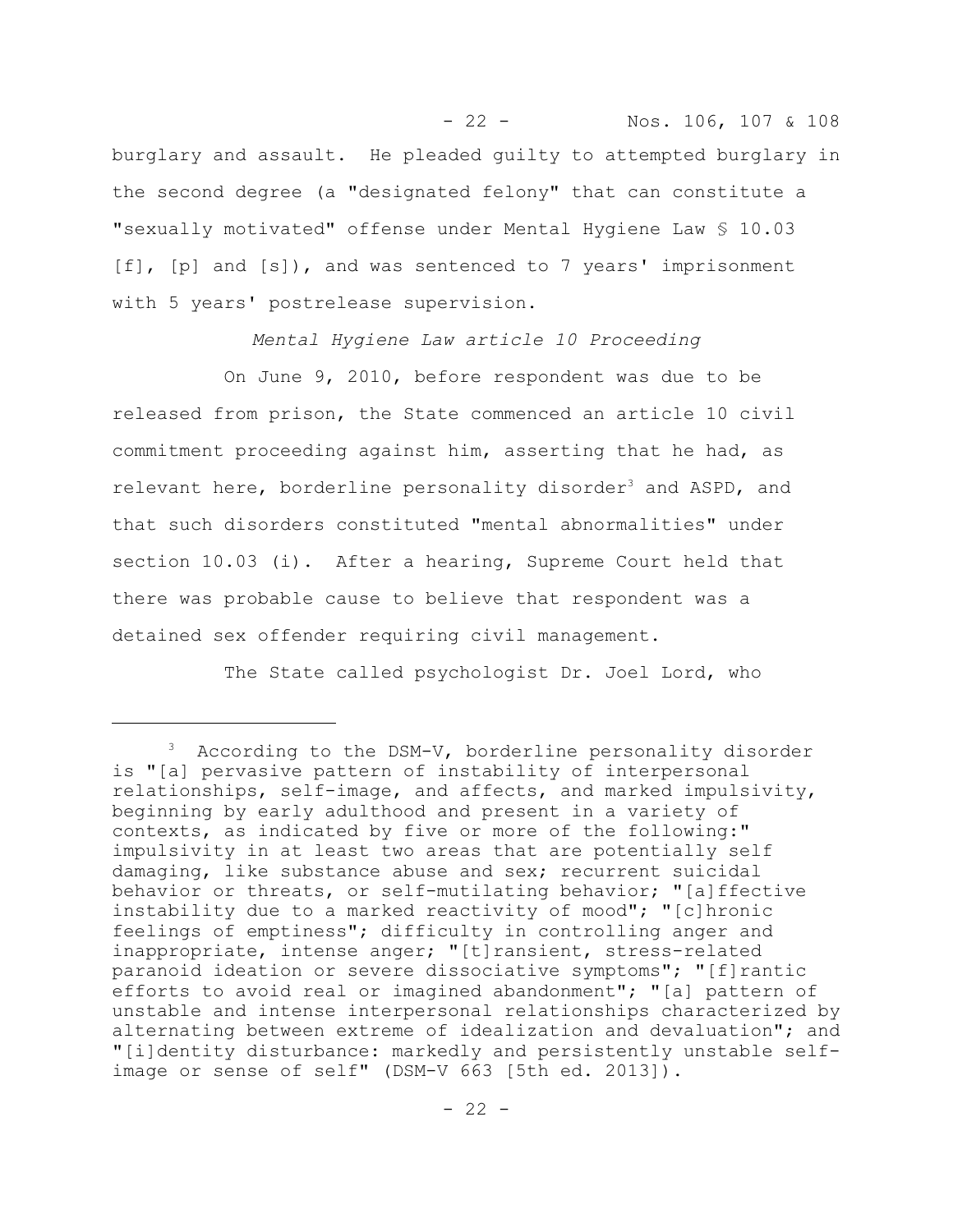- 23 - Nos. 106, 107 & 108 testified that he had attempted to interview respondent but that his efforts were rebuffed. Dr. Lord reviewed presentence investigation reports, grand jury minutes and parole documents and notes in preparation for his evaluation of respondent. A week before the trial, Dr. Lord had spoken with four of respondent's victims -- three of whom had relationships with respondent  $--$  about respondent's behavior.<sup>4</sup> Two of the women  $-$ the victims from the 1983 and 2003 incidents -- recounted various instances of domestic violence that respondent committed against them. Three of the women claimed that respondent had sex with them without their consent.

Dr. Lord testified with a reasonable degree of professional certainty that, based on his review of the records and conversations with the victims, respondent suffers from borderline personality disorder and  $ASPD.^5$  The borderline personality disorder diagnosis was premised on the fact that respondent had attempted suicide on two occasions and that there was evidence of emotional instability and impulsivity related to sex and drugs. Moreover, respondent's conduct of "exploding" and "beating up" the victims that he lived with supported that

<sup>&</sup>lt;sup>4</sup> Dr. Lord explained that it was standard practice in his profession to rely on victim interviews when conducting an evaluation of an article 10 respondent, particularly in a case such as this, where the respondent refuses to be interviewed and has not participated in a sex offender treatment program.

<sup>5</sup> He also diagnosed respondent with alcohol abuse and polysubstance disorder.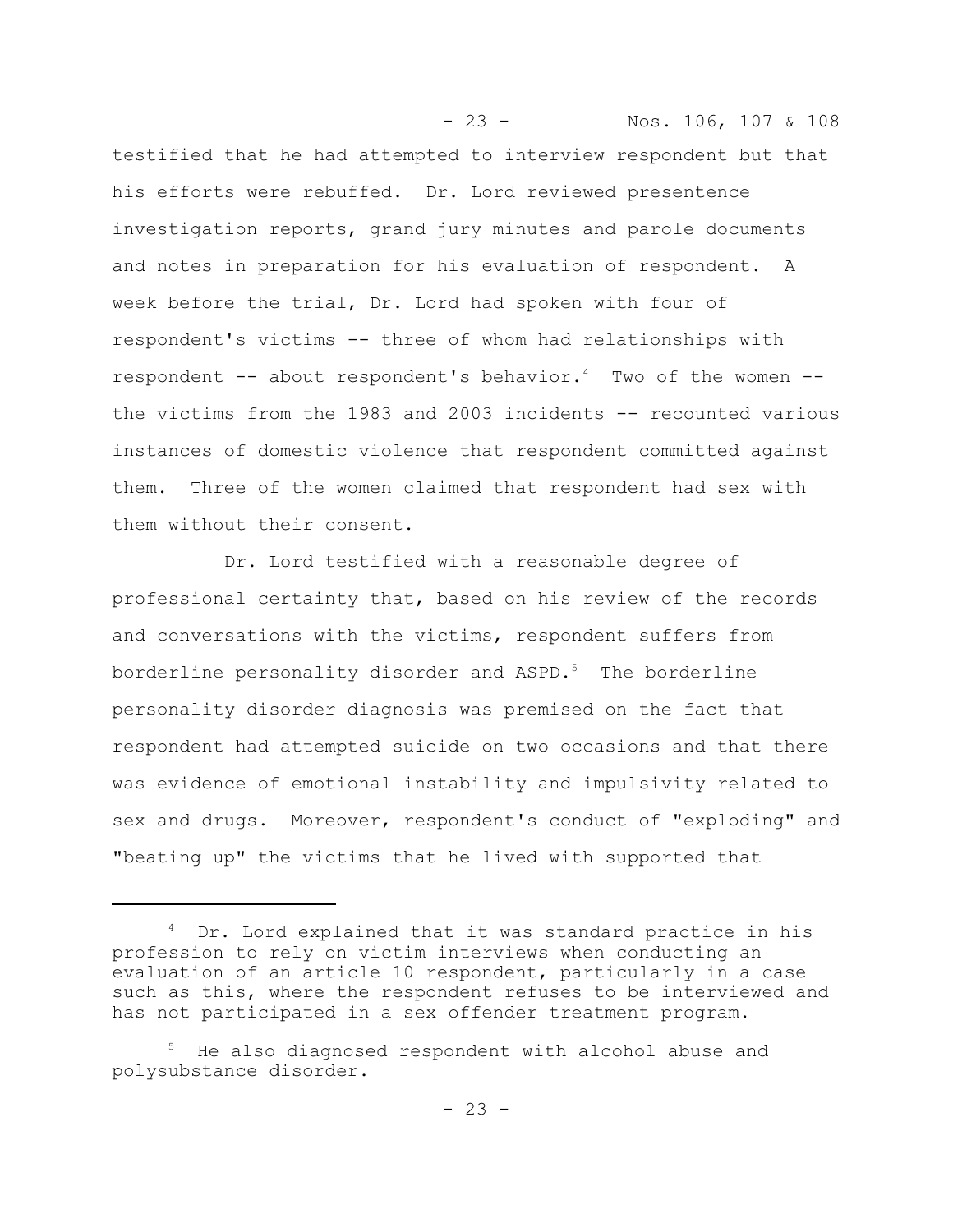- 24 - Nos. 106, 107 & 108 diagnosis. The ASPD diagnosis was premised on respondent's history of taking advantage of others, difficulty with the law, impulsivity and remorselessness, along with the presence of a conduct disorder before the age of 15.

In explaining why he believed respondent has a mental abnormality, Dr. Lord testified that, with regard to three victims with whom respondent had relationships, respondent feels "entitled" to sex. The same could be said with regard to the 1993 victim, as evidenced by his statement to that victim "I'm going to have you," which was the same language he used with another one of his victims. This entitlement on respondent's part demonstrates that he does not appreciate the rights of other people and that he has a poor ability to control his behavior. In Dr. Lord's opinion, the "primary predisposing factors" to respondent's mental abnormality are his personality disorders, resulting in his disregard of the rights of others, inability to appreciate others' suffering, along with his own sense of entitlement, instability, irritability and anger. All of those traits "come together and contribute to this abuser style that he developed, this strategy for always having somebody that he could force into submission and thereby elevate himself . . . ." Ultimately, Dr. Lord testified with a reasonable degree of professional certainty that, based on his review of the relevant records, respondent's attempted burglary conviction constituted a "sexually motivated offense."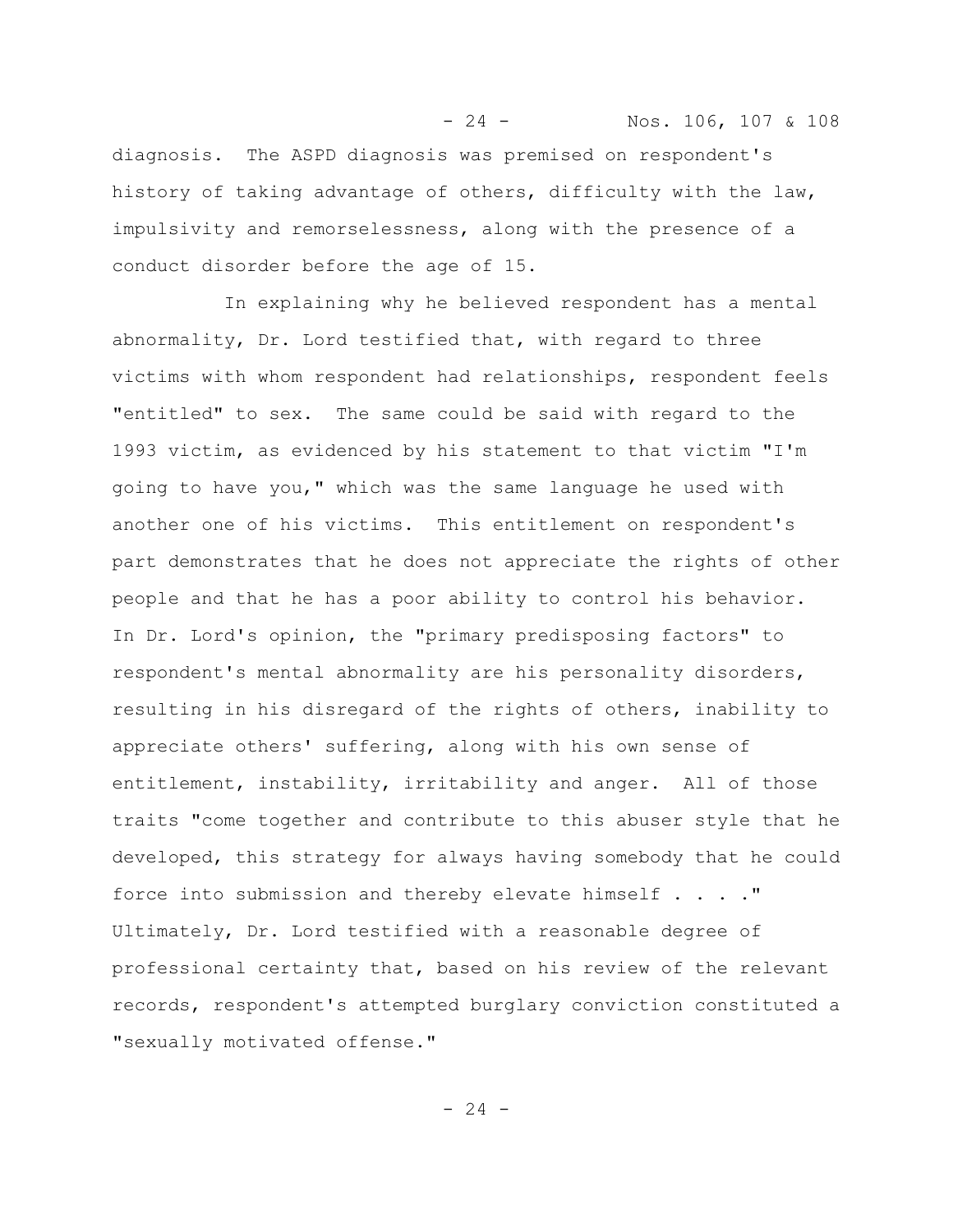- 25 - Nos. 106, 107 & 108 The State also called licensed clinical psychologist John Thomassen, who reviewed respondent's mental health records and conducted an interview of respondent. He diagnosed respondent with borderline personality disorder based on his criminal history, which consisted of 46 arrests and/or convictions (with all but 16 convictions being dismissed), all of which save for three of them involved the same victims with whom he had long-term relationships.<sup>6</sup> The first two long-term relationships each had at least a dozen situations where respondent either violated orders of protection or violated probation or parole, and continued pursuing the women after they had pressed charges against him. The criminal history indicated that respondent is a person who cannot let go in a relationship and is desperate to restore it. When respondent feels abandoned, or when the relationship is threatened, he either injures himself or attempts suicide, and when faced with the loss of a relationship, he experiences irritability, extreme anger and depression.

Dr. Thomassen testified that respondent's borderline personality disorder predisposes him to conduct that constitutes the commission of a sex offense in that respondent's "desperate need to have some relationship or contact with women to which he is connected or wishes to have a connection" results in him

<sup>&</sup>lt;sup>6</sup> Dr. Thomassen did not diagnose respondent with ASPD, polysubstance dependence or alcohol abuse.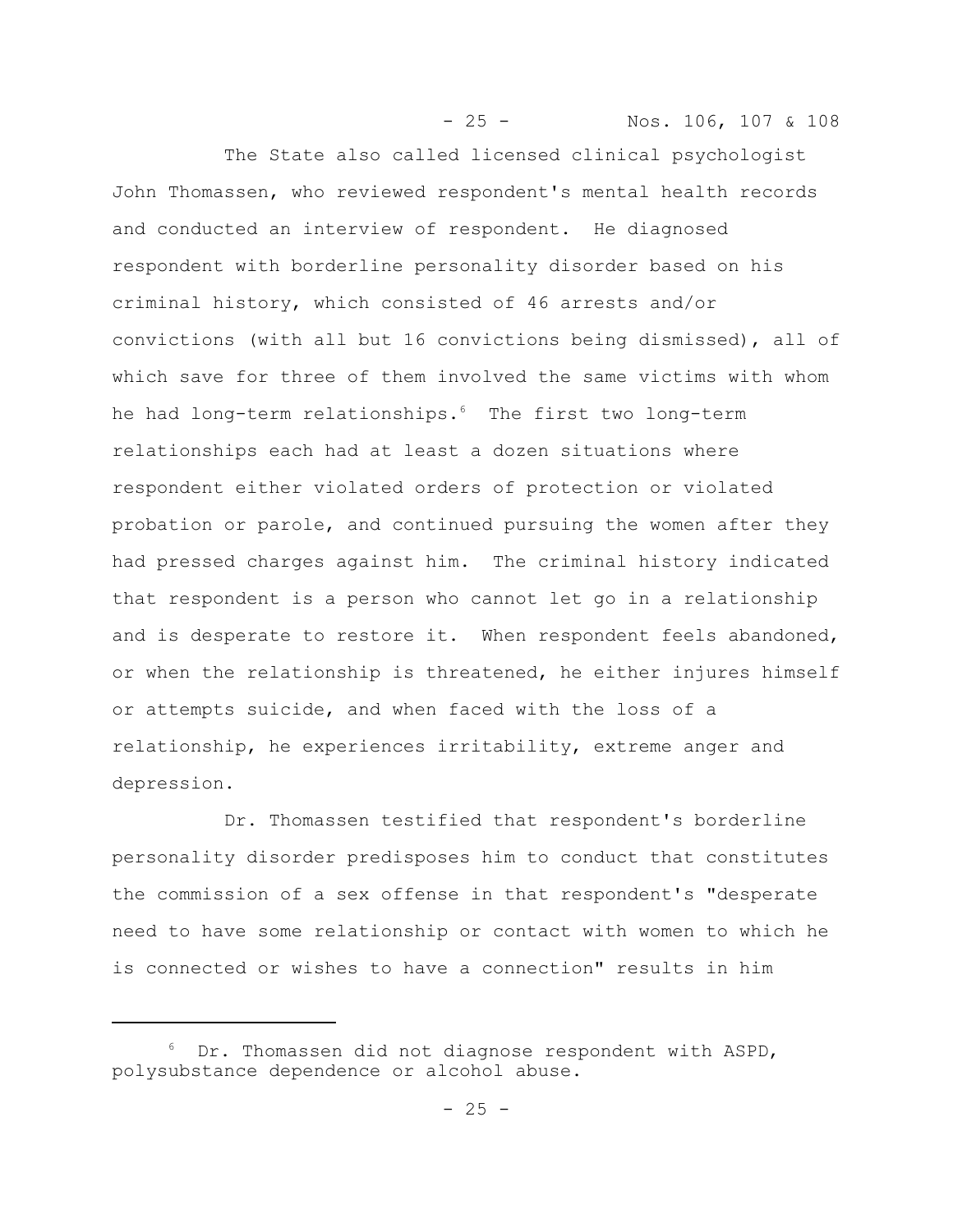- 26 - Nos. 106, 107 & 108 engaging in forced sex against his paramours. Those with borderline personality disorder may attempt to make a connection with another person "by needing to have sex with them against their will," which suggested to him that respondent has a predisposition to act on an urge and difficulty controlling that urge.

At the conclusion of the State's case, respondent moved to dismiss the petition on the grounds that the State failed to demonstrate that the attempted burglary conviction constituted a sexually motivated offense and that the State did not establish that respondent had a mental abnormality. The court denied both motions.

Respondent called his own expert, licensed psychologist Dr. Erik Schlosser, who testified that respondent does not have either ASPD or borderline personality disorder. He acknowledged that respondent has traits of borderline personality disorder, but testified that the evidence only indicated that he is a "domestic batterer."

The jury determined that the attempted burglary conviction constituted a sexually motivated offense and that respondent was a detained sex offender who suffered from a mental abnormality. In April 2012, Supreme Court held a dispositional hearing, and, after hearing from Drs. Lord and Schlosser, it determined that respondent should be released to SIST. In October 2012, the State petitioned to revoke respondent's SIST

$$
-26-
$$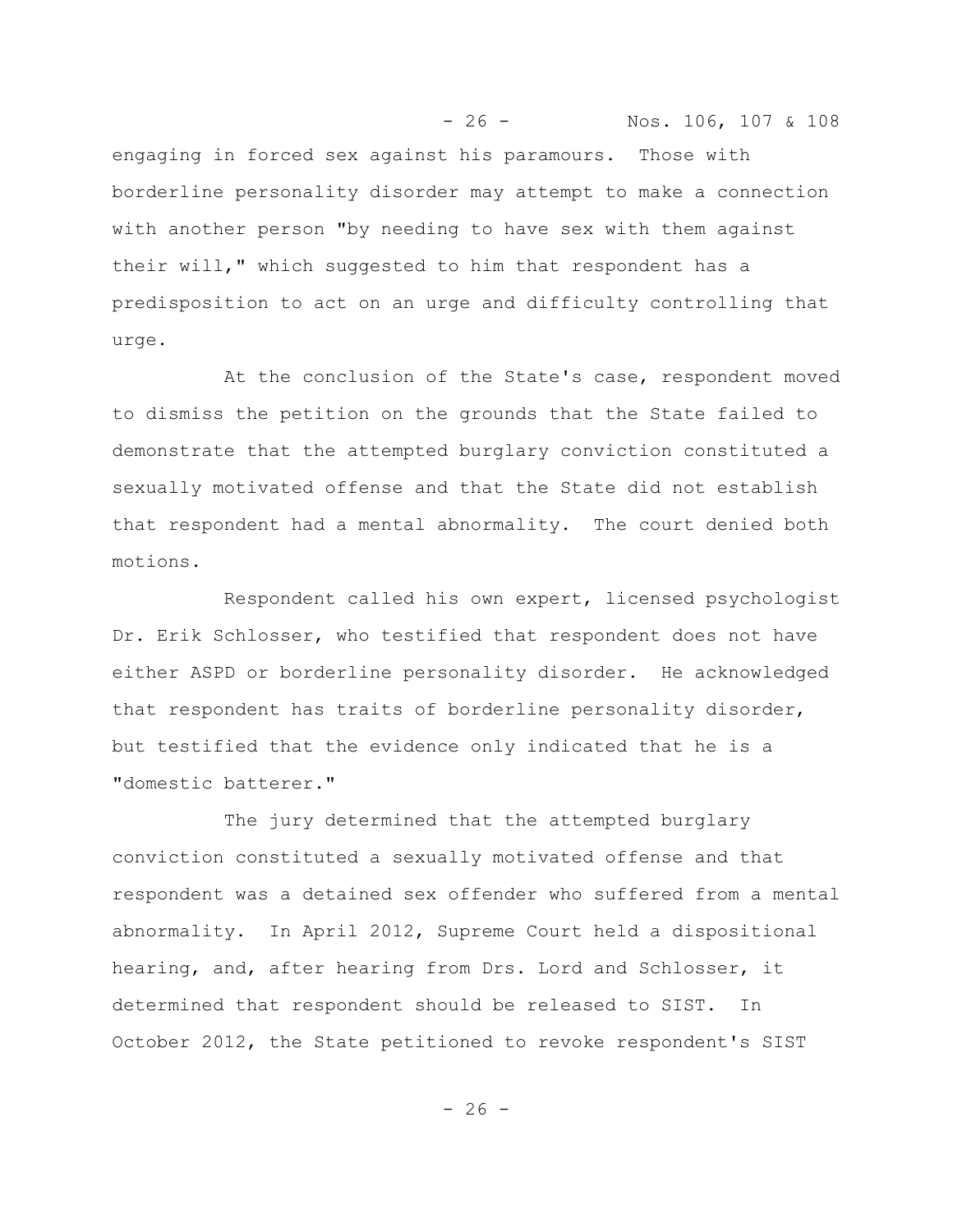- 27 - Nos. 106, 107 & 108 and sought to confine him in a secure treatment facility based upon his alleged violations of the SIST conditions. Dr. Lord testified at the SIST revocation hearing. Respondent did not call any witnesses. Supreme Court concluded that respondent was a dangerous sex offender now requiring confinement.

Respondent appealed from two orders, the first order finding that he was a dangerous sex offender requiring civil management and the second order revoking his SIST (120 AD3d 941 [4th Dept 2014]). With regard to the appeal from the first order, the Appellate Division held that the evidence was legally sufficient to establish that the attempted burglary conviction constituted a sexually motivated offense, and that there was legally sufficient evidence establishing that the personality disorders with which he was diagnosed predisposed him to commit sex offenses and resulted in him having serious difficulty in controlling his behavior (see id. at 942-943). The court also held that respondent did not preserve his contention that his due process rights were violated by the introduction of hearsay evidence that formed the basis of the experts' opinions. Finally, with regard to the appeal from the second order, the Appellate Division held that the State established by clear and convincing evidence that respondent was a dangerous sex offender requiring confinement, and rejected his argument that Supreme Court was required to specifically address the issue of a less restrictive alternative (see id. at 943).

- 27 -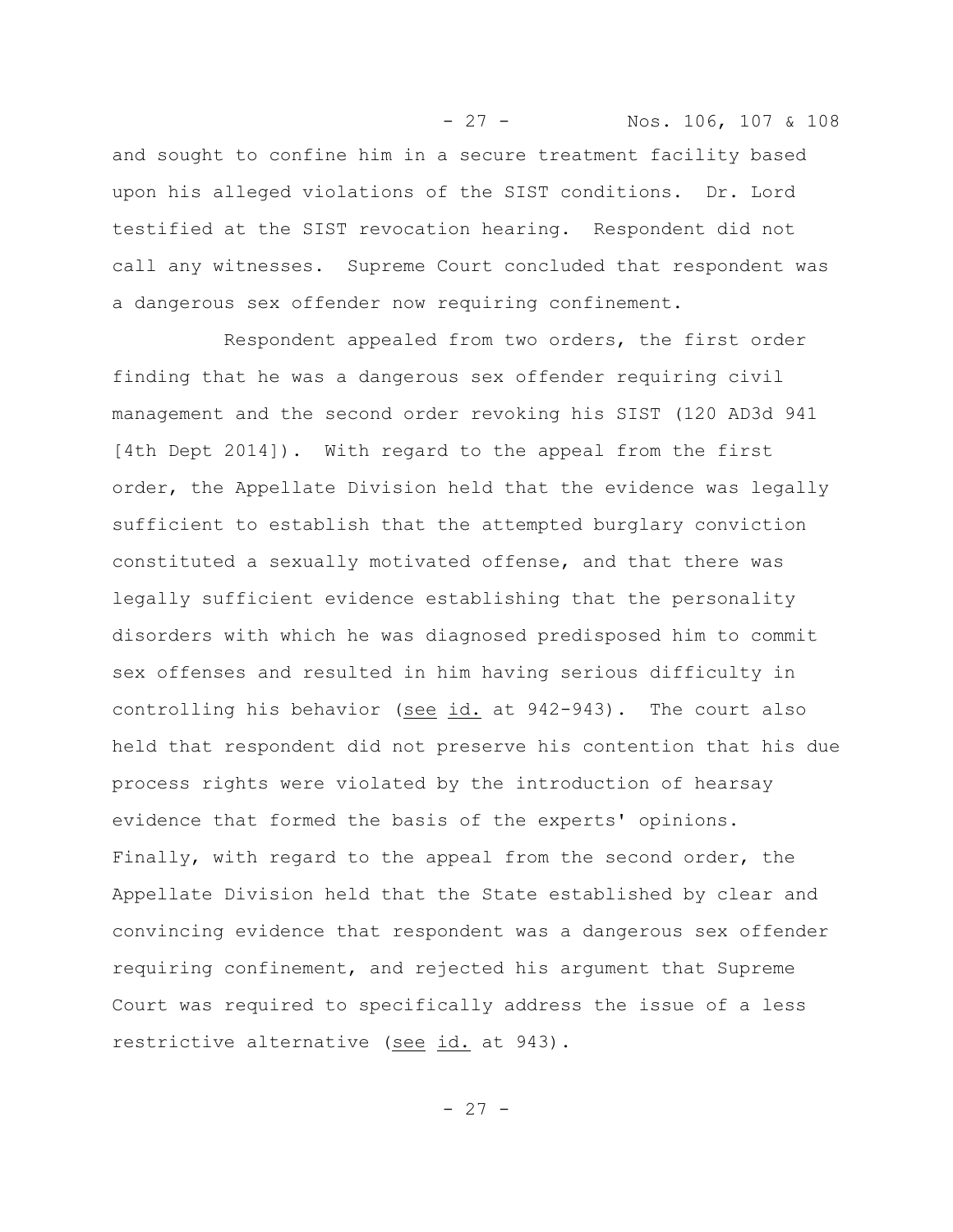This Court granted respondent leave to appeal, and we now affirm.

- 28 - Nos. 106, 107 & 108

#### *Hearsay*

Respondent argues that Dr. Lord's hearsay basis testimony should have been excluded pursuant to our holding in Matter of State of New York v Floyd Y. (22 NY3d 95 [2013]), which requires hearsay "evidence to meet minimum requirements of reliability and relevance before it can be admitted at an article 10 proceeding" (id. at 109). Because respondent never raised that particular objection, however, the court was never alerted to the hearsay argument that he now makes on this appeal.<sup>7</sup> Thus, the issue is unpreserved for our review.

## *Legal Sufficiency*

Respondent makes two legal sufficiency arguments on appeal. First, he claims that the State failed to meet its burden of proving that his 2003 conviction for attempted burglary in the second degree was a "sexually motivated" offense.

An individual may not be subject to civil management unless he or she is found to be "a detained sex offender who suffers from a mental abnormality" (Mental Hygiene Law § 10.07 [d]). A "detained sex offender" is "a person who is in the care, custody, control, or supervision of an agency with jurisdiction,

 $7$  Respondent asserts that his due process rights were violated by the introduction of hearsay statements of four of his victims through the expert testimony of Dr. Lord, who had spoken to the victims a week before the commencement of the article 10 trial.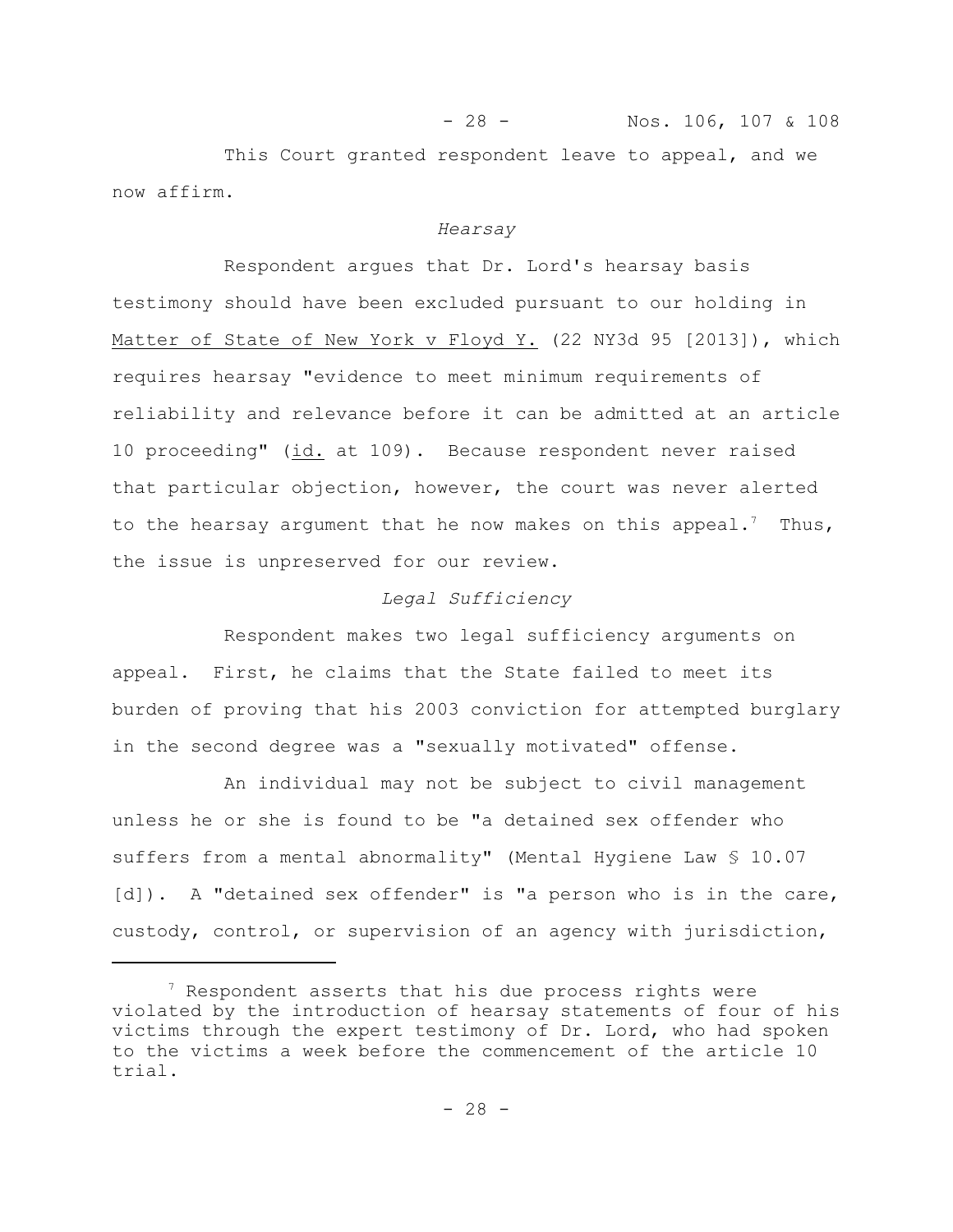- 29 - Nos. 106, 107 & 108 with respect to a sex offense or designated felony, in that the person is . . . [a] person who stands convicted of a designated felony that was sexually motivated and committed prior to the effective date of [article 10]" (id. at § 10.01 [g] [4]). The term "sexually motivated" is defined as meaning "that the act or acts constituting a designated felony were committed in whole or in substantial part for the purpose of direct sexual gratification of the actor" (id. at § 10.01 [s]).

Here, it is undisputed that respondent's felony of attempted burglary in the second degree is a "designated felony" under the statute (id. at 10.03 [f]), and such a felony also falls under the definition of a "sex offense" (id. at  $\S$  10.03 [p]). The only dispute is whether the proof at trial established that the offense was "sexually motivated." At trial, the court charged the jury that it had to find that the attempted burglary crime was sexually motivated beyond a reasonable doubt in light of a federal court order that required application of that standard (see Mental Hygiene Legal Service v Cuomo, 785 F Supp 2d 205, 208-209 [SD NY 2011]). That order was later vacated on appeal (Mental Hygiene Legal Services v Schneiderman, 472 Fed Appx 45 [2d Cir 2012]).

In light of the court's charge, we need not delineate what burden of proof should be applied with regard to the issue of sexual motivation because the evidence in the record is sufficient to meet the more stringent "beyond a reasonable doubt"

 $-29 -$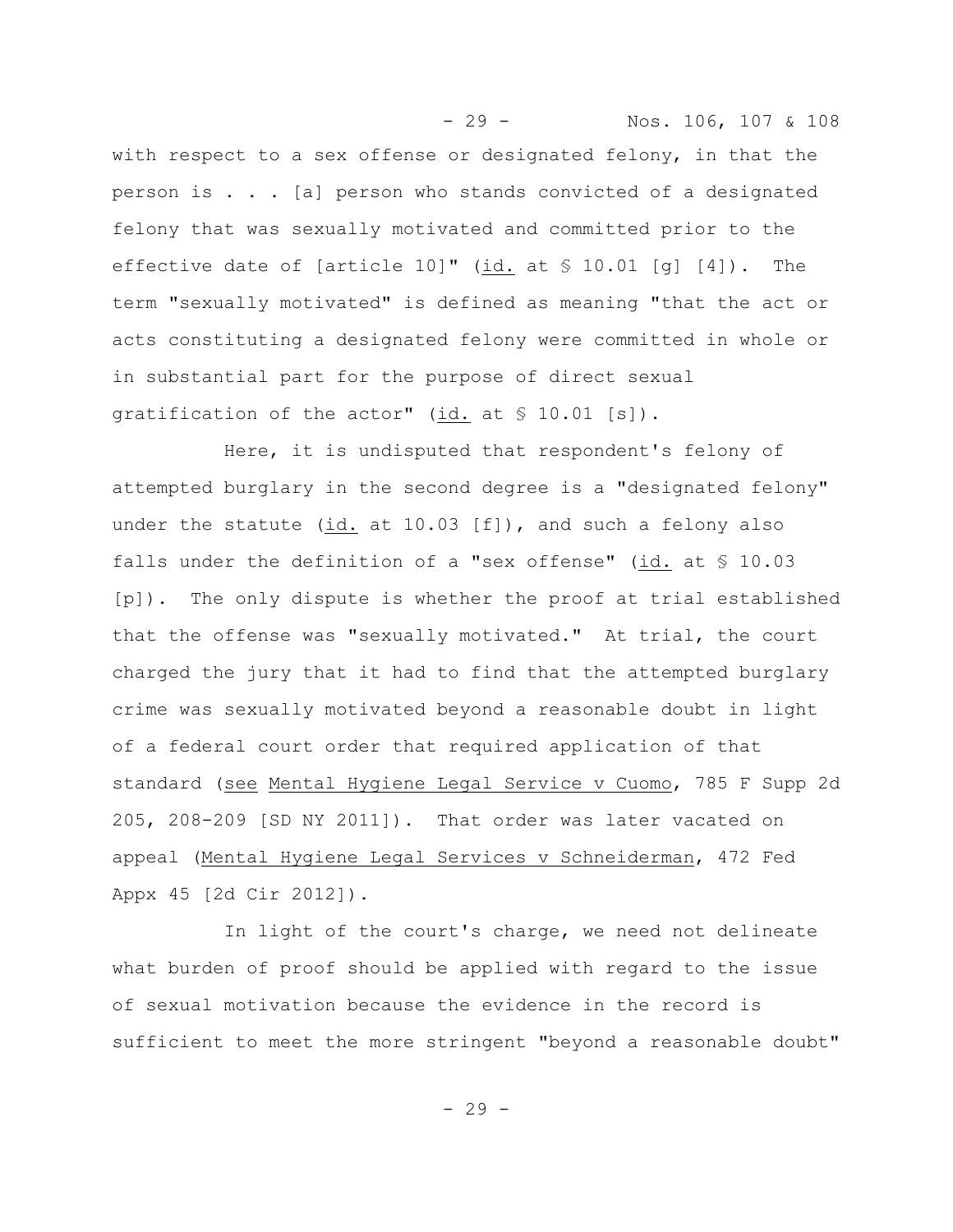- 30 - Nos. 106, 107 & 108 standard. Specifically, the victim's grand jury testimony, which was deemed reliable by the State's and respondent's experts, adequately detailed the circumstances surrounding the 2003 attempted burglary offense, including the fact that respondent arrived at the victim's residence with, among other things, a "sex toy" and lubricant, and told the victim that he was going to rape her. He dragged her to her bedroom, made her take off her clothes and directed her to lie face down on the bed. Respondent stopped only because the victim's son had come home, and the victim was not able to escape until she promised him that he could move back in with her and that they would have sex all night. In light of these facts, the jury had a valid line of reasoning upon which it could infer that respondent's attempted burglary conviction was motivated "in whole or in substantial part for the purpose of [his] direct sexual gratification."

In reliance on Donald DD., respondent next argues that, even if his 2003 conviction for attempted burglary in the second degree constitutes a "sexually motivated" offense, a diagnosis of borderline personality disorder alone cannot form the basis for a mental abnormality. Specifically, he contends that the State's experts failed to link the borderline personality disorder diagnosis to any disorder involving a predisposition to commit sex offenses, in particular, a sexual disorder like paraphilia, paraphilia NOS or pedophilia. Thus, according to respondent, the State's proof was legally insufficient to establish by clear and

 $- 30 -$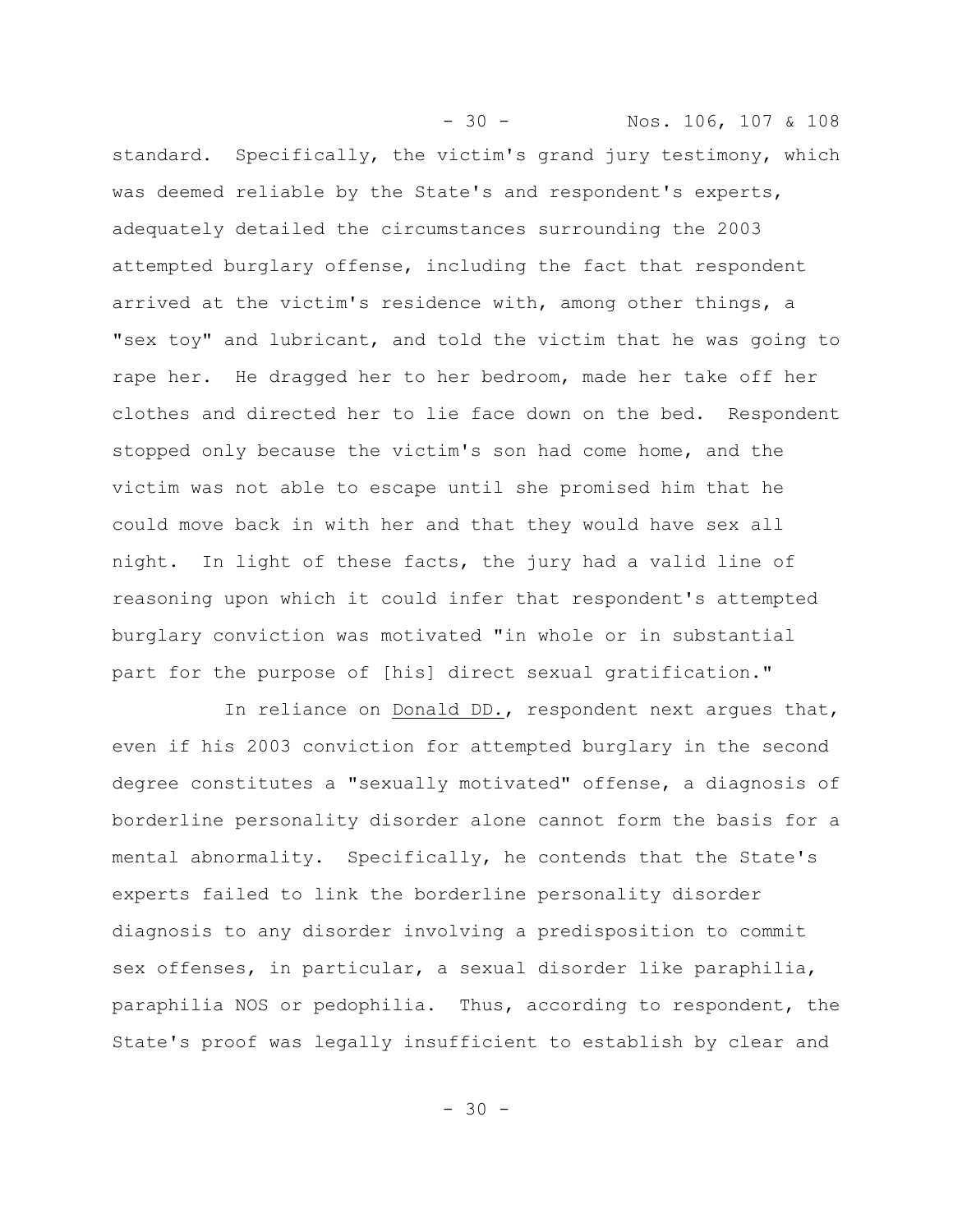- 31 - Nos. 106, 107 & 108 convincing evidence that he suffers from a mental abnormality that predisposes him to the commission of conduct constituting a sex offense. We disagree.

Section 10.03 (i)'s language "congenital or acquired condition, disease or disorder" is not limited to solely sexual disorders, as respondent claims. Rather, one may possess a "condition, disease or disorder" that does not constitute a "sexual disorder" but nonetheless "affects the emotional, cognitive, or volitional capacity of a person that predisposes him or her to the commission of conduct constituting a sex offense." To be sure, we stated in Donald DD. that ASPD by itself "proves no sexual abnormality," but that was in the context of our observation that an ASPD diagnosis means nothing more than a person has a tendency to commit crimes (Donald DD., 24 NY3d at 190).<sup>8</sup> As such, Donald DD. did not engraft upon the "condition, disease or disorder" prong a requirement that the "condition, disease or disorder" must constitute a "sexual disorder."<sup>9</sup>

<sup>&</sup>lt;sup>8</sup> The dissent correctly notes that "there is no basis to overrule Donald DD." (dissenting op, at 5), and we do not do so here. Any contention that we are is misguided and is derived from a misinterpretation of our rationale in Donald DD.

<sup>&</sup>lt;sup>9</sup> Indeed, we noted in Donald DD. that our prior decision in Shannon S. was distinguishable because the diagnosis at issue there was "potentially relevant to a finding of predisposition to conduct constituting a sex offense" (Donald DD., 24 NY3d at 191) -- that language could hardly be read as mandating a finding that respondent has a sexual disorder.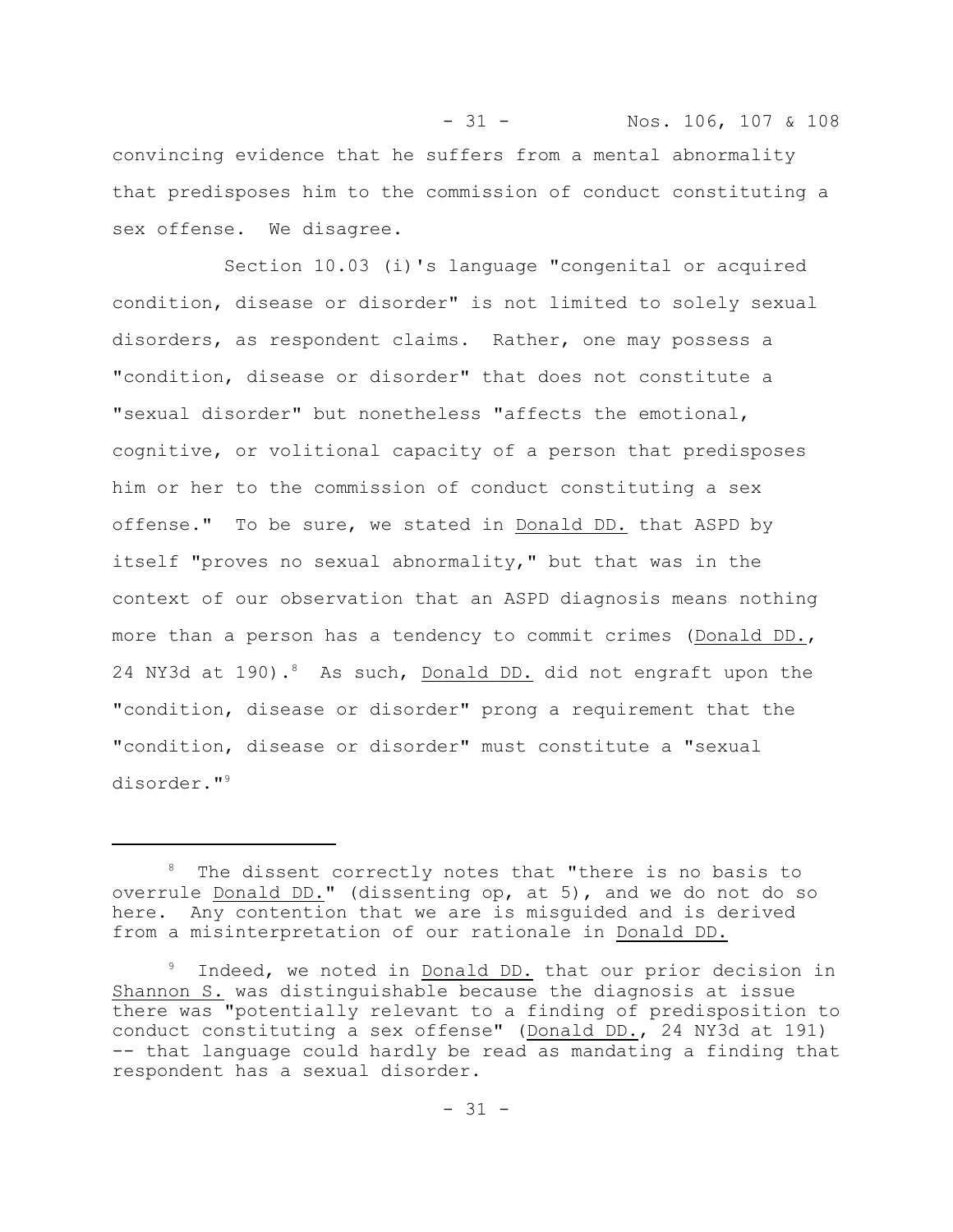- 32 - Nos. 106, 107 & 108

We also reject respondent's contention that our rationale in Donald DD. that ASPD, along with evidence of sexual crimes, cannot by itself be used to support a finding of mental abnormality, should likewise apply to a diagnosis of borderline personality disorder. Our problem with the ASPD diagnosis in Donald DD. was that such a diagnosis amounted to "'little more than a deep-seated tendency to commit crimes'" (Donald DD., 24 NY3d at 190 [citation omitted]), and that such a general tendency does not amount to a predisposition "to the commission of conduct constituting a sex offense" (id.). Our concern in Donald DD. was that the utilization of ASPD as a predicate for a finding of mental abnormality was insufficient to distinguish a sex offender who has a mental abnormality that subjects him to civil commitment from a typical recidivist.

There is no such concern with respect to a diagnosis of borderline personality disorder, which brings us to the second prong of the mental abnormality test, namely, whether the State presented legally sufficient evidence to link respondent's diagnosis of borderline personality disorder to a predisposition to commit sex offenses. We hold that it did.

The State's proof established that respondent's borderline personality disorder predisposes him to conduct constituting the commission of sex offenses because he has a need "to have sexual contact, not just a relationship with [a] person, not just having them back." One of the traits of borderline

- 32 -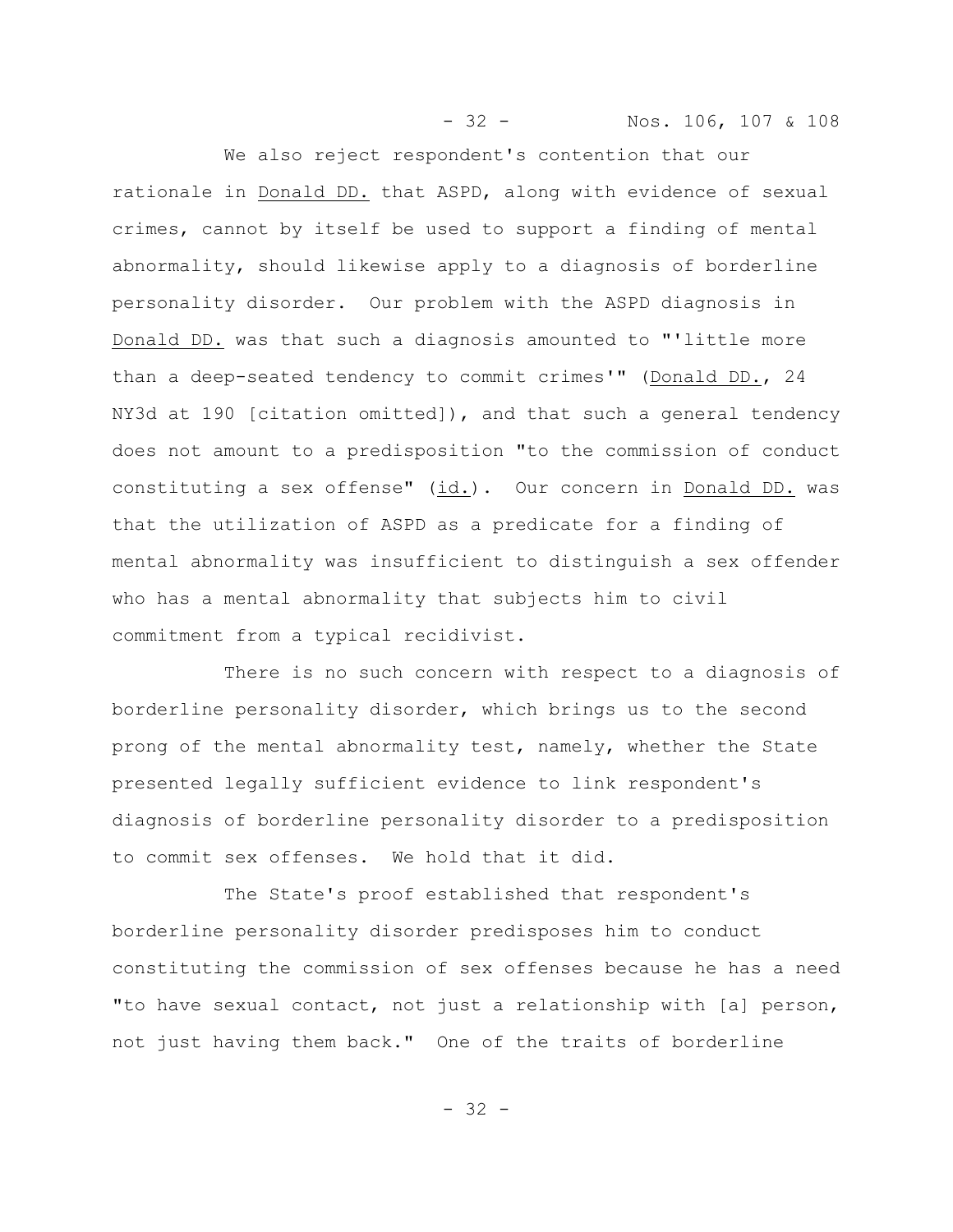- 33 - Nos. 106, 107 & 108 personality disorder is a fear of abandonment and the need to restore a relationship that has been threatened. The State demonstrated that respondent has a "need, [and has] to have a connection with these women, expressing it by needing to have sex with them against their will, despite all of these prohibitions against it." Further, there was evidence that the need itself was more than just a need to be in a relationship, however; respondent "has to have a sexual relationship which makes him whole and calms him in some way" such that "he can't take no for an answer and he has difficulty with any prohibitions against this." Thus, there was proof of a "strong sexual component" to respondent's diagnosis, and respondent has conceded that he has serious difficulty controlling his sexual urges. Rather than establishing a general tendency to commit crimes, the State's proof linked respondent's borderline personalty disorder diagnosis to his predisposition to commit sex offenses. As such, under the circumstances of this particular case, the State established by clear and convincing evidence the predispostion prong of the mental abnormality test.

Finally, we have considered respondent's argument that the State failed to prove by clear and convincing evidence at the SIST revocation hearing that he was a "dangerous sex offender requiring confinement" and conclude that it is without merit.

- 33 -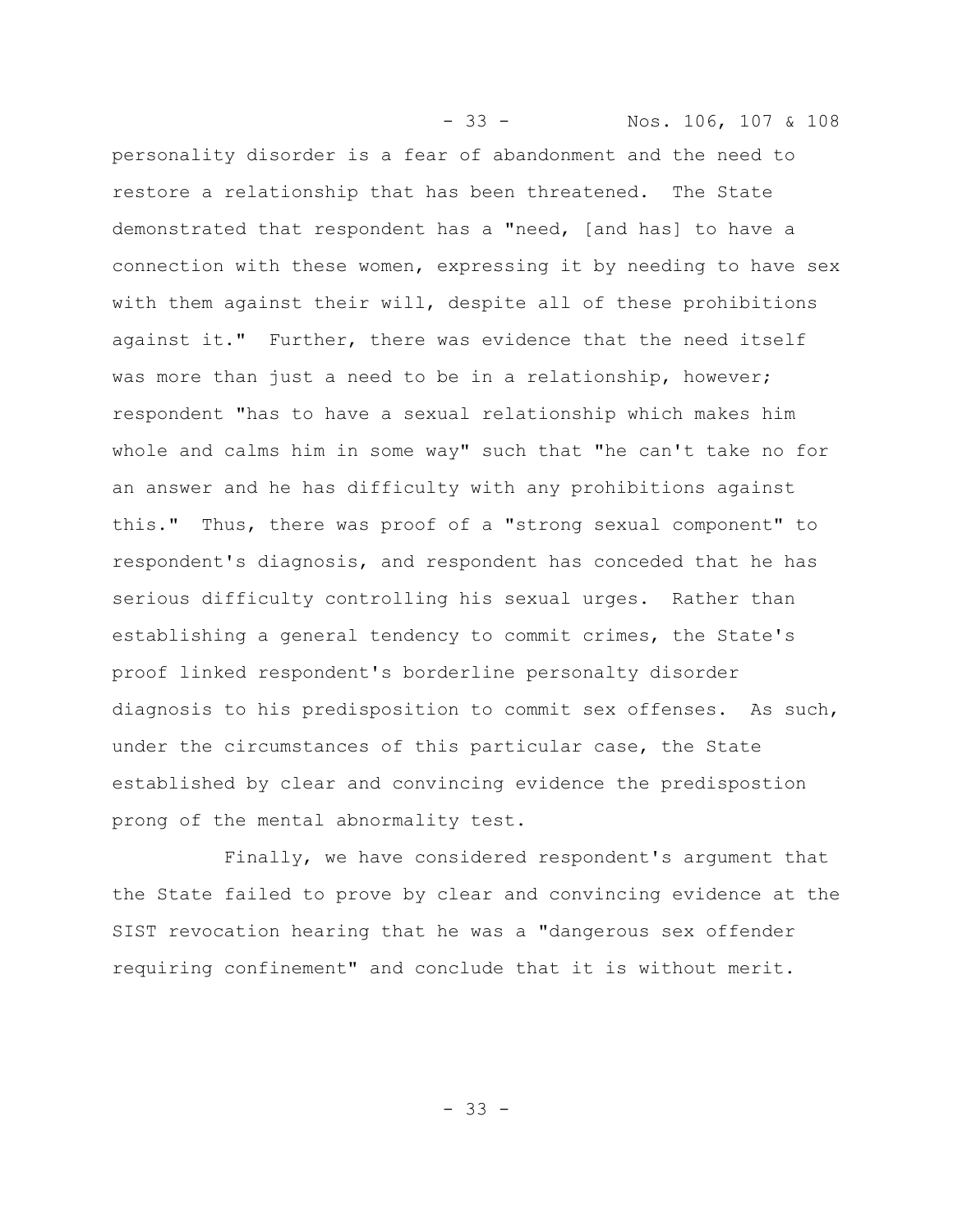V.

#### *Richard TT.*

Respondent Richard TT. has a long history of committing sex offenses. In 1999, when he was 12 years old, respondent anally sodomized a 5-year-old girl and attempted to anally sodomize an 8-year-old boy. He pleaded guilty to sexual abuse in the first degree and endangering the welfare of a child, was adjudicated a juvenile delinquent and was placed on probation for one year. His probation was revoked because of numerous nonsexual incidents that occurred at school. As a result, respondent was placed in a juvenile detention facility. While there, he confessed to sexually victimizing six girls, including his sister and two of her friends, his stepsister and two of his cousins. He stated that his sister wanted to have sex with him.

In January 2007, a few months after being released from serving a 9-month jail sentence for criminal contempt in the second degree for violating an order of protection, respondent - then 19 years old -- went to a "teen night" at the local YMCA and signed in under an alias. He tricked a 15-year-old girl into going outside with him and, despite her protests, raped her behind the YMCA building. He threatened to kill her if she reported the rape. In June 2007, respondent had intercourse with a 14-year-old girl, knowing that the girl was underage. As relevant here, respondent pleaded guilty to rape in the third degree and sexual misconduct in satisfaction of the charges

- 34 -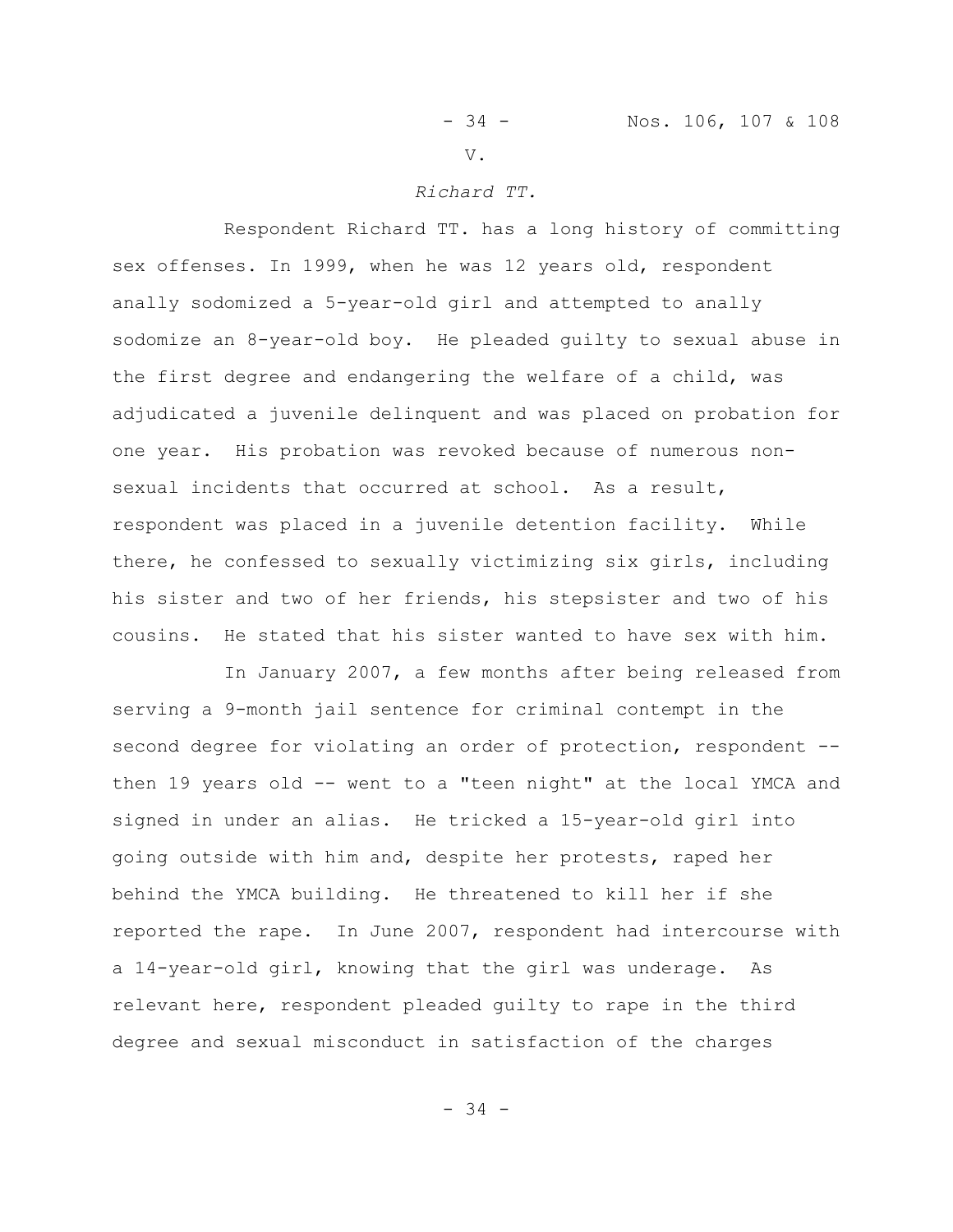- 35 - Nos. 106, 107 & 108 lodged against him for both incidents. He was sentenced to an aggregate term of 1-3 years' imprisonment.

*Mental Hygiene Law article 10 Proceeding*

In May 2010, two weeks before respondent's release from custody, the State commenced an article 10 civil management proceeding against respondent alleging that he suffered from a mental abnormality. Respondent waived his right to a hearing on the issue of probable cause and his right to have a jury consider the issue of mental abnormality. He was ordered confined to an Office of Mental Health (OMH) facility while awaiting the article 10 trial.

At the trial, the State called licensed psychologist Trica Peterson, who had been employed by OMH from 2008 through 2011 and had conducted an evaluation of respondent during her time there. During that evaluation, respondent admitted that he had been hospitalized at the age of 13 for threatening suicide, and had begun "cutting" himself at age 11.

Based on her review of the records, Dr. Peterson stated that respondent had amassed 10 victims by the age of 19, which, in her opinion, confirmed that he had "issues" with sexual behavior. Specifically, during his time at the juvenile detention facility, he admitted to sexually abusing six additional children (mostly family members), engaged in cutting, was described as being "impulsive" and "aggressive" and was known for making "sexually inappropriate commentary." He was

 $- 35 -$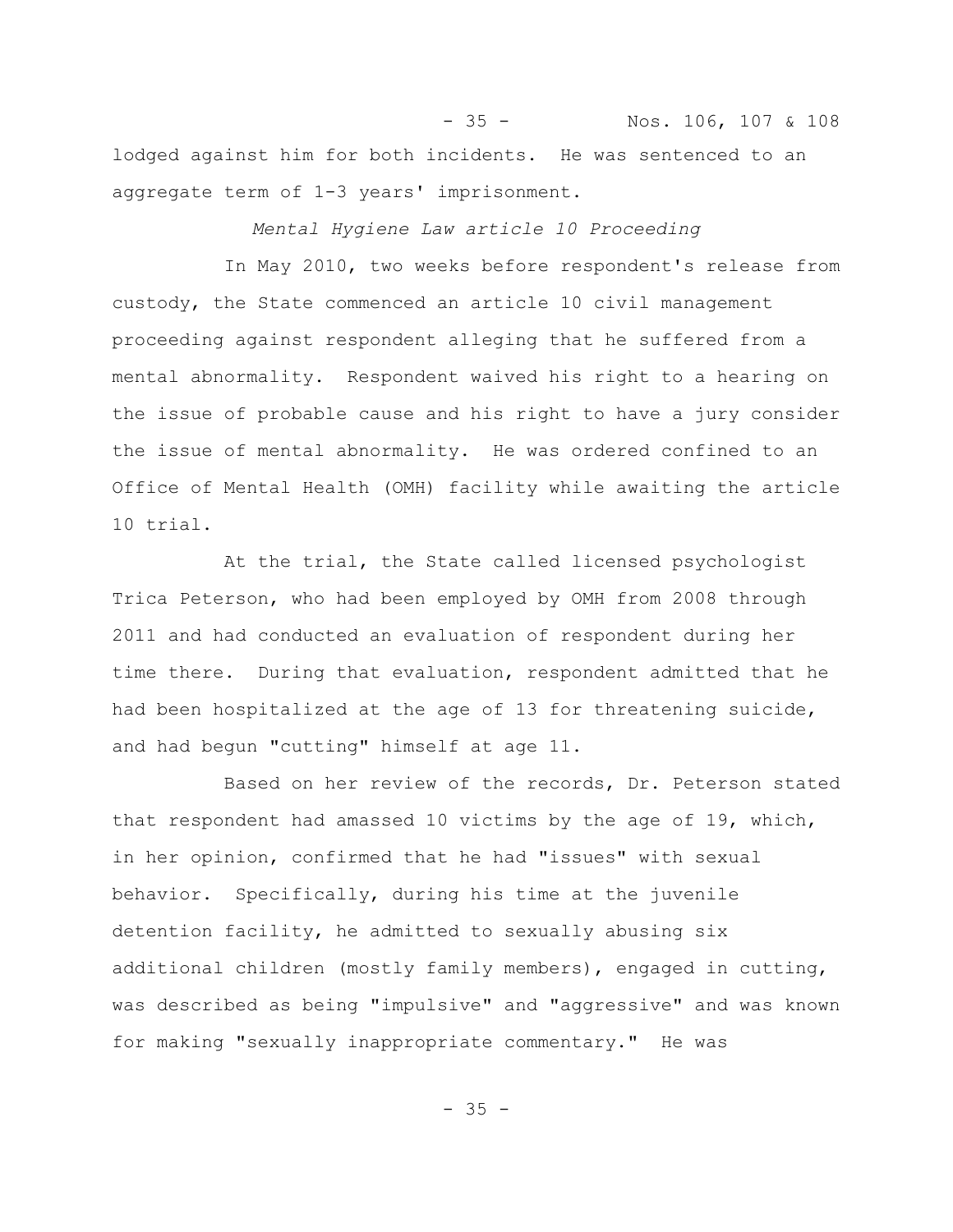eventually discharged from the detention center, and remained at large until he was sentenced to state prison for the rape offenses. Although respondent participated in sex offender treatment programs while incarcerated, he did not complete them due to his failing a urine test and being found with pornography.

- 36 - Nos. 106, 107 & 108

Dr. Peterson testified with a reasonable degree of professional certainty that respondent suffered from ASPD, borderline personality disorder and psychopathy. $10$  She acknowledged that ASPD and borderline personality disorder diagnoses do not, by themselves, indicate that a person is predisposed to committing sexual offenses.

With regard to the ASPD diagnosis, Dr. Peterson stated that respondent met all four criteria, i.e., respondent was at least 18 years old, he had symptoms of conduct disorder prior to the age of 15, he had three or more traits demonstrating "[a] pervasive pattern of disregard for and violations of the rights of others," and his antisocial behavior did not occur during a course of schizophrenia or bipolar disorder.

Dr. Peterson also testified that respondent met five out of the nine criteria necessary to support a diagnosis of borderline personality disorder. Specifically, he had persistent issues with impulsivity dating back to when he was a child, had engaged in repeated "suicidal gestures," displayed "reactive moods" and difficulty in controlling his anger, and was sensitive

<sup>10</sup> Her other diagnoses included cannabis and alcohol abuse.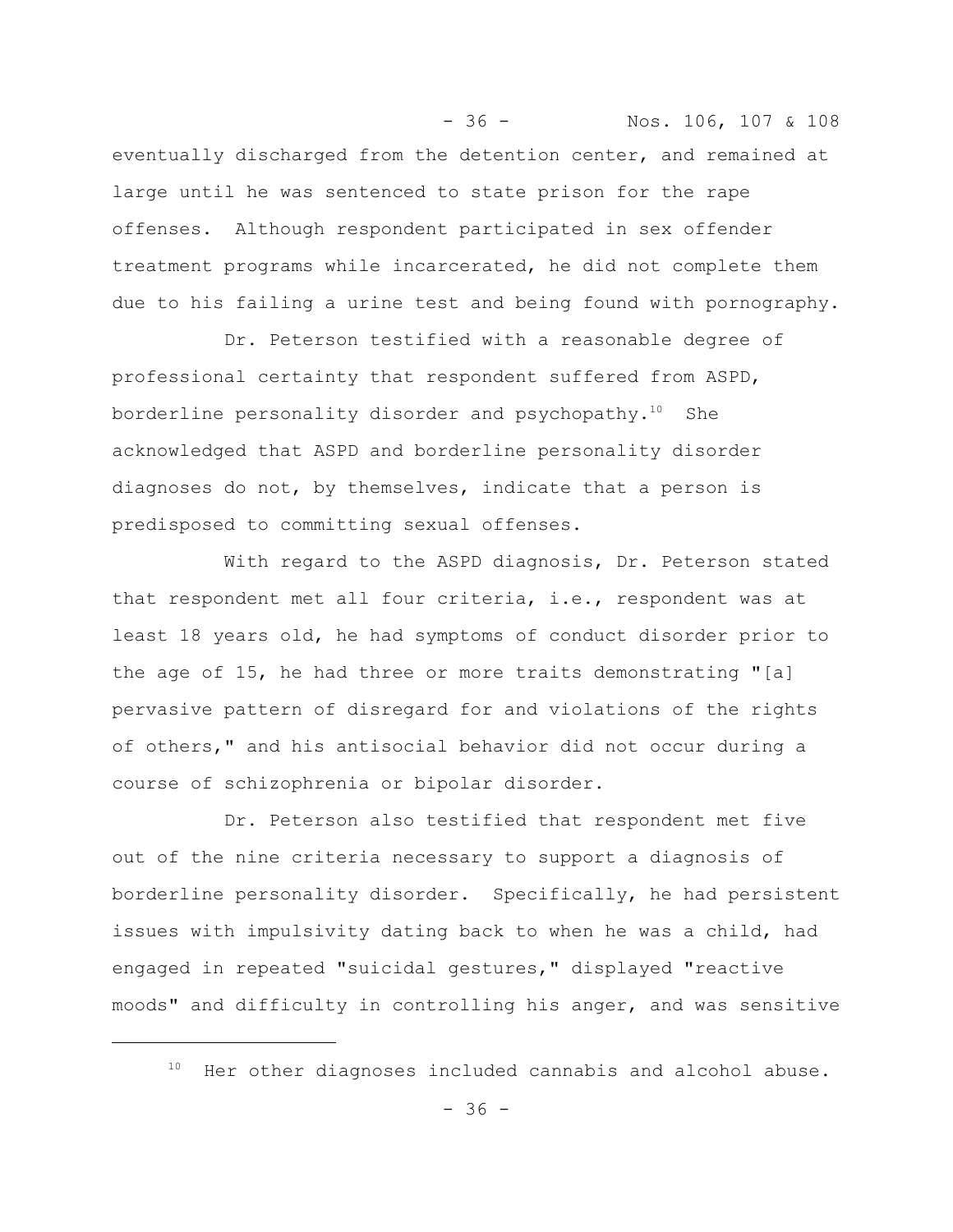- 37 - Nos. 106, 107 & 108 to being abandoned by a significant other to the point of engaging in "extreme behavior" to prevent the dissolution of the relationship.

Dr. Peterson acknowledged that the psychopathy diagnosis was not one that could be found in the DSM. Psychopathy is an "extreme form of [ASPD]" and individuals who suffer from it engage in antisocial behavior, leading to multiple arrests and repeated revocations of community release. Moreover, individuals who suffer from psychopathy are aggressive, emotionally unstable, impulsive and lack empathy and remorse. Specifically, those with psychopathy have poor behavioral control, and issues with impulsivity, and they are prone to taking risks. In September 2011, respondent was scored utilizing the "Psychopathy Checklist, Revised" test, which involved a consideration of 20 factors that are used to determine whether psychopathy is "strongly present" in a person. A score of 30 or more indicated that psychopathy is "strongly present" in the individual; respondent's score from the test administered by Dr. Peterson was over 30.

Dr. Peterson testified, as relevant here, that the ASPD, borderline personality disorder and psychopathy conditions, in combination, established that respondent has a "congenital or acquired disease, condition or disorder." She opined that those conditions or disorders affect respondent's cognitive or volitional capacity and "predispose" him to commit sex offenses.

- 37 -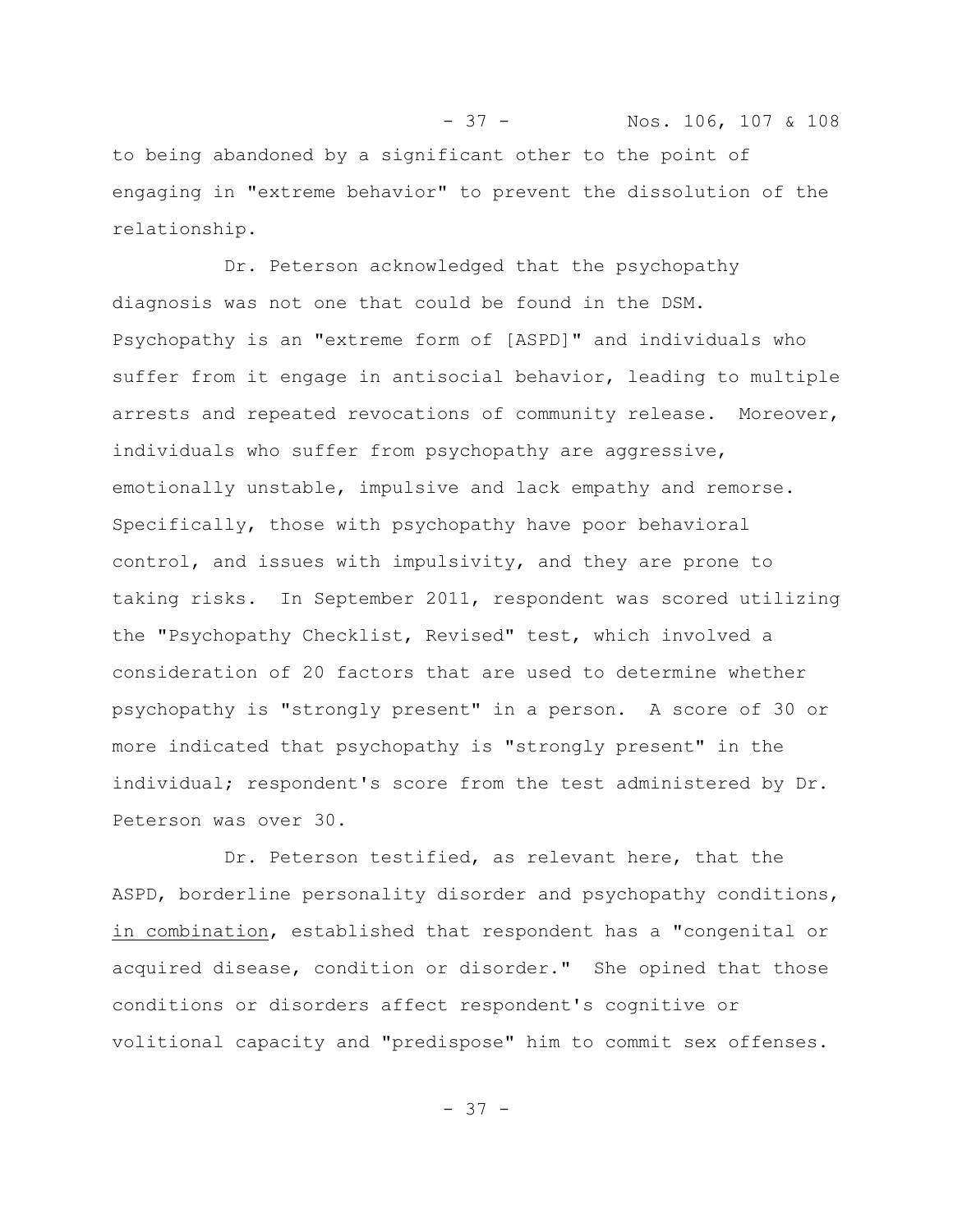Specifically, these personality disorders affect a person's "impulse control" and "emotions" and their "interpersonal relationships." Respondent's behavior over time demonstrated an "emotional reactive impulsivity" and "aggressiveness" that had been present since he was a child. His attitude and history of sexual preoccupation demonstrate that he feels "entitled" to sex regardless of its impact on his victims.

- 38 - Nos. 106, 107 & 108

Dr. Peterson also testified that respondent has displayed a "lack of responsibility for his own actions" -- as evidenced by his placing blame on the victims themselves or victims' parents. He told Dr. Peterson during their interview, for example, that his 5-year-old and 8-year-old victims had prompted or encouraged the sexual contact.

Finally, Dr. Peterson explained that respondent also has "serious difficulty" in controlling his sexual behavior, pointing out that he had victimized ten individuals by the age of 19. In his sex offender treatment program writings, respondent specifically admitted that he targeted teenage girls because "they were vulnerable and easily gullible" and that he enjoyed masturbating to young girls. He conceded that he attended "teen night" at the YMCA with the intention of meeting girls to have sex with them. Notably, while awaiting his article 10 trial, respondent stated that he was concerned about the frequency of his sexual thoughts, and made the observation that such thoughts were "driving him nuts." Dr. Peterson stated that respondent

- 38 -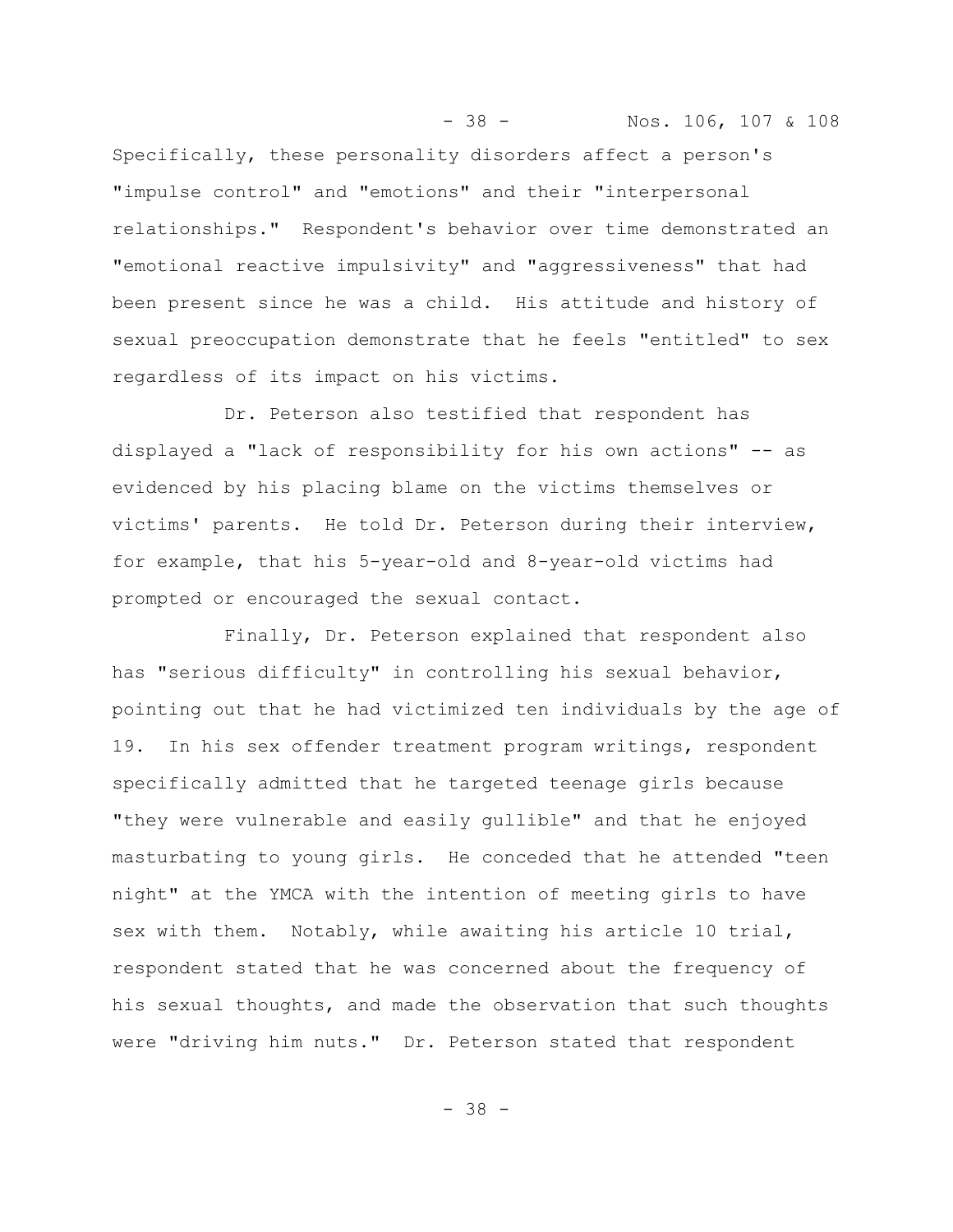lacks the "volitional capacity" to stop what he is doing, as evidenced by his difficulty in maintaining his sexual behavior within the confines of the law despite repeated (but failed) efforts at undergoing sex offender treatment. She concluded that he has an "ongoing attitude" that indicates that he is likely to reoffend, based on his placing blame on the victims, minimizing his own role in their sexual attacks and making statements in group therapy that it is not coercive to pressure women into having sex with him even when they have rebuffed his efforts.

- 39 - Nos. 106, 107 & 108

At the conclusion of the State's case, the court reserved respondent's right to make a motion with regard to legal sufficiency until the following day. Respondent thereafter called his own expert, licensed psychologist Erik Schlosser, who also testified that respondent suffered from disorders -- ASPD and borderline personality disorder -- and that those disorders could, in fact, affect his emotional, cognitive or volitional capacity. However, in Dr. Schlosser's view, those disorders did not predispose him to the commission of conduct constituting a sex offense, nor did they result in respondent having serious difficulty in controlling such conduct.

Supreme Court found by clear and convincing evidence that respondent suffered from a mental abnormality -- ASPD and borderline personality disorder, with the presence of psychopathic traits. After conducting a dispositional hearing, Supreme Court held that respondent was a "dangerous sex offender

- 39 -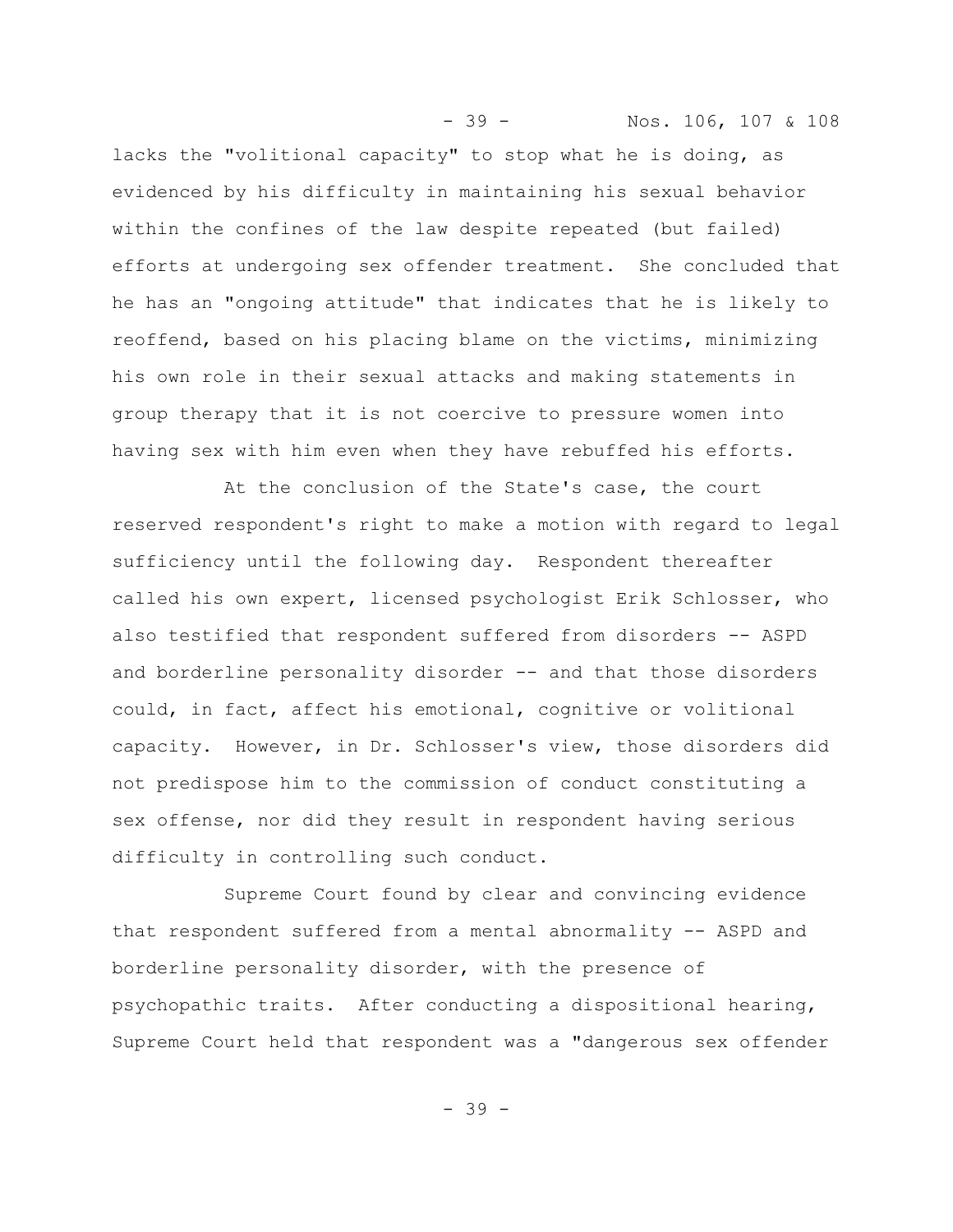- 40 - Nos. 106, 107 & 108 requiring civil confinement" and ordered his commitment to a secure treatment facility.

During the pendency of respondent's appeals of the Supreme Court's orders finding that respondent suffered from a mental abnormality and that he was a dangerous sex offender requiring confinement, this Court issued its opinion in Donald DD. Respondent thereafter moved pursuant to CPLR 4404 (b) and CPLR 5015 (a) to vacate and dismiss the orders on the ground of legal sufficiency. The State opposed the motion. However, Supreme Court, citing to its discretionary authority to vacate its own judgment (as provided by CPLR 5015), held that it was required to "heed the pronouncements in Donald DD." and grant respondent's motion, notwithstanding the fact that it believed respondent suffered from a mental abnormality as defined by Mental Hygiene Law  $\text{\$ }10.03\text{ (i)}$ . The State appealed that order.<sup>11</sup>

A divided Appellate Division held that Supreme Court abused its discretion in vacating its order of civil commitment, holding that the Donald DD. decision "did not warrant vacatur of orders that Supreme Court otherwise viewed to be supported by the evidence . . ." (132 AD3d 72, 75 [3d Dept 2015]). The majority noted that respondent "was diagnosed with several mental disorders" and that the record was "replete with proof that the

<sup>&</sup>lt;sup>11</sup> Consequently, the Appellate Division dismissed respondent's appeals from the Supreme Court's commitment orders as moot, holding that "[n]o appeal lies from a vacated judgment or order" (127 AD3d 1528, 1528 [3d Dept 2015]).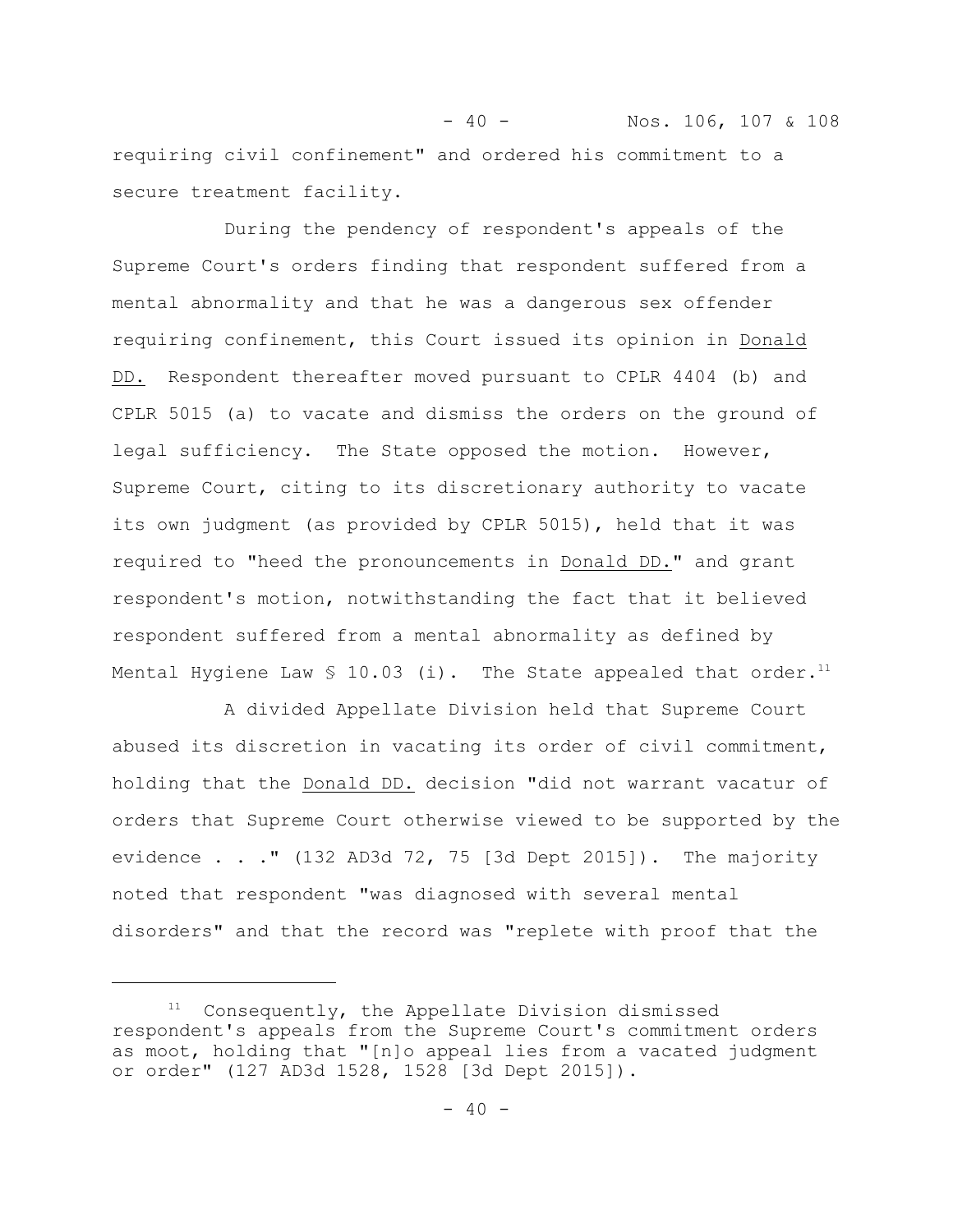- 41 - Nos. 106, 107 & 108 disorders . . . cause[d] respondent to exhibit impulsive and inappropriate sexual behavior" (id. at 76-77). Moreover, Dr. Peterson identified a number of instances where respondent demonstrated a lack of remorse and inability to understand the inappropriateness of his conduct" (id. at 77-78). Thus, according to the majority, because the evidence otherwise supported the finding that respondent was a dangerous sex offender requiring civil confinement such that there was no need for Supreme Court to grant the motion to vacate in the interest of justice, it abused its discretion in doing so (see id. at 78).

The two dissenting Justices stated that they were constrained by our holding in Donald DD. to conclude that respondent's civil confinement was not justified.

The Appellate Division granted respondent's motion for permission to appeal to this Court, and, pursuant to CPLR 5713, certified to us the question whether it erred as a matter of law in reversing on the law the order of Supreme Court that granted respondent's motion to vacate its two prior orders.

# *Legal Sufficiency*

The procedural posture of this proceeding is different from those in Dennis K. and Anthony N. Here, notwithstanding its stated belief that the record supported its prior mental abnormality determination, Supreme Court vacated its prior orders on the ground that our holding in Donald DD. mandated such relief. To that end, a question of law is presented whether

- 41 -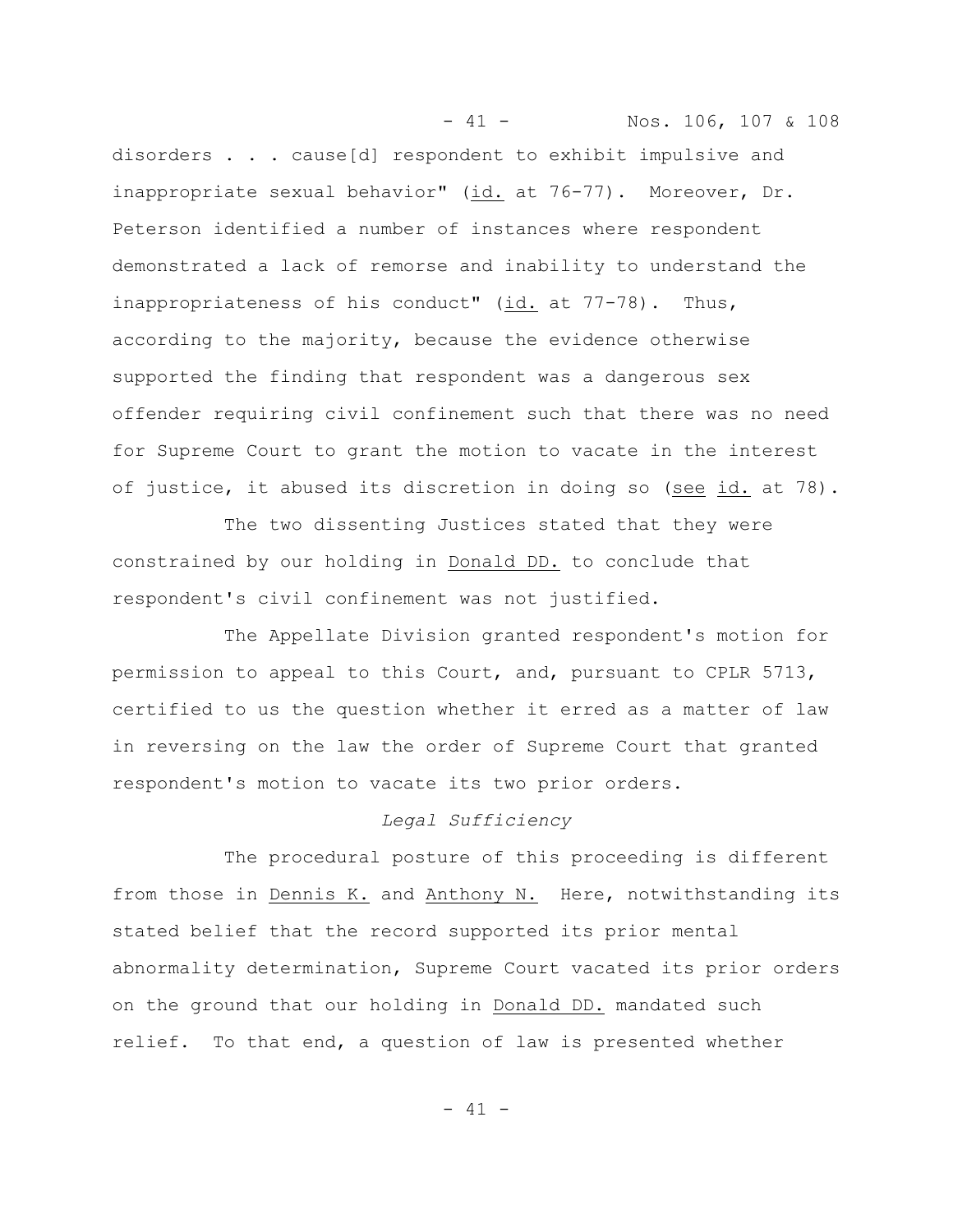- 42 - Nos. 106, 107 & 108 Supreme Court properly interpreted Donald DD., and the Appellate Division, having concluded that the evidence was legally sufficient to support the finding of mental abnormality, determined that Supreme Court abused its discretion in granting respondent's motion to vacate. We therefore begin our analysis of the legal sufficiency of the evidence presented by the State at the article 10 proceeding.

Respondent makes an argument that is identical to one of the arguments made by Anthony N., namely, that because borderline personality disorder is not a "sexual disorder," it may not serve as a predicate "condition, disease or disorder." For the reasons set forth in our legal sufficiency analysis in Anthony N., however, respondent's reliance on Donald DD. in support of this contention is misplaced.

Pointing to Dr. Peterson's testimony that there is a "considerable overlap in symptoms between borderline personality disorder and ASPD," respondent argues that, in light of our holding in Donald DD., the combination of the two disorders is insufficient for purposes of finding a mental abnormality. We decline respondent's invitation to consider the ASPD and borderline personality disorder diagnoses in isolation: Donald DD. expressly held that an ASPD diagnosis cannot support a finding of mental abnormality if it is not accompanied by any other diagnosis, but, in this instance, the State presented evidence that respondent was diagnosed with more than one

- 42 -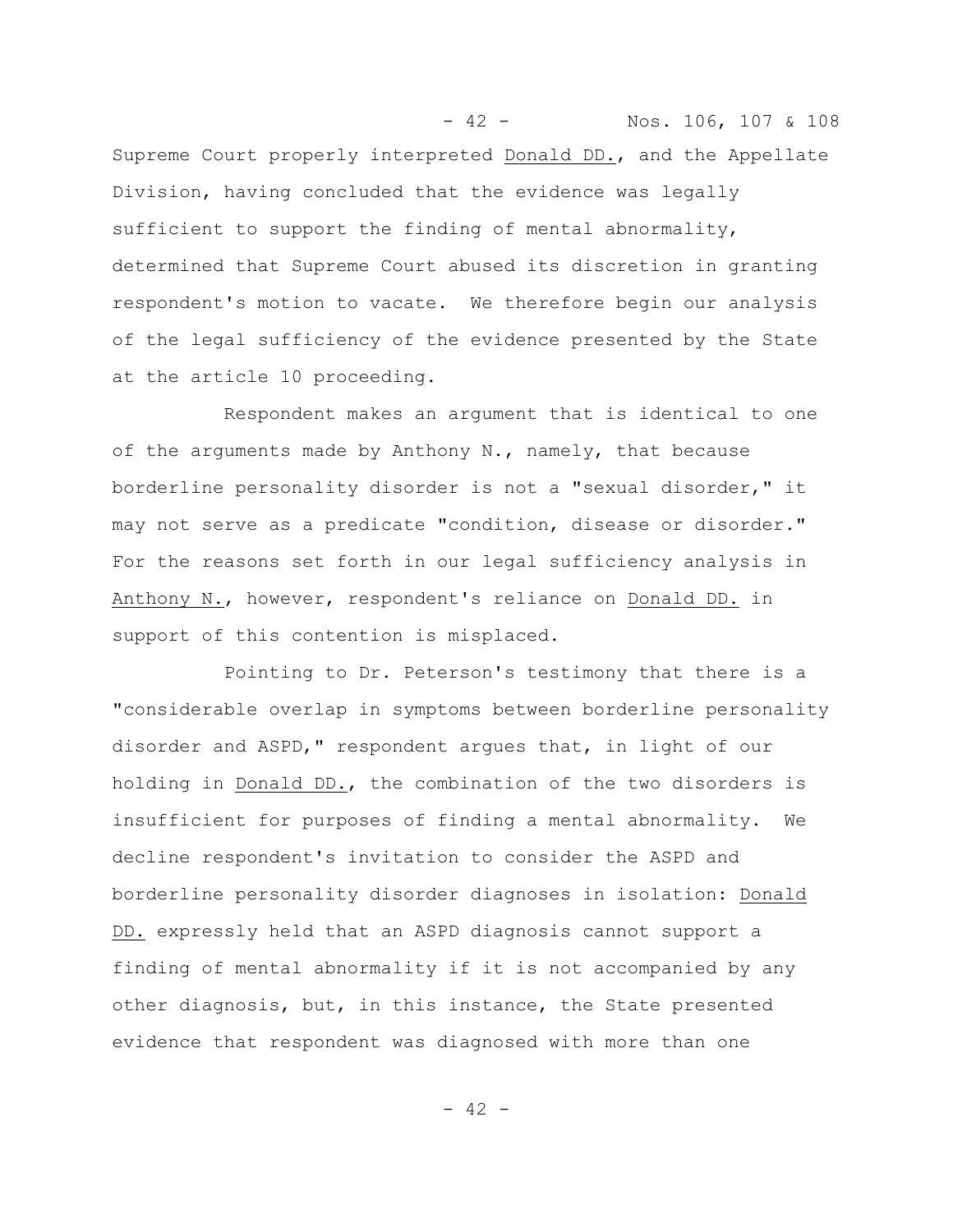- 43 - Nos. 106, 107 & 108 "condition, disease or disorder."

Here, Dr. Peterson diagnosed respondent with three disorders -- ASPD, borderline personality disorder and psychopathy -- all of which she claims create a "personality structure" that disregards the wants and needs of other people. Such disorders affect respondent's impulse control, emotions, cognitions and interpersonal relationships, and they manifest themselves in his commission of sex offenses. The combination of these disorders affect him in that he has a history of sexual preoccupation and objectification and placing blame on teenage girls, and he believes that he is entitled to sex regardless of its impact on the victims. This combination also results in emotional reactivity, impulsiveness and aggressiveness.

With regard to the offenses that he committed in 1999, respondent told Dr. Peterson that it appeared to him that the 5 year-old victim "knew about this stuff . . . she wanted me to touch her in the front," and he blamed the 8-year-old victim for bringing up the topic of anal sex. Respondent also has poor volitional controls. In his sex offender treatment program homework, he conceded that he surrounded himself with "younger" and "weaker" people so he could easily influence them, particularly young girls because of their gullibility. He attended "teen night" because it was easy to meet girls, and he claimed that he "manipulated" and pressured that victim into having sex and "did not stop until she said yes." He also

- 43 -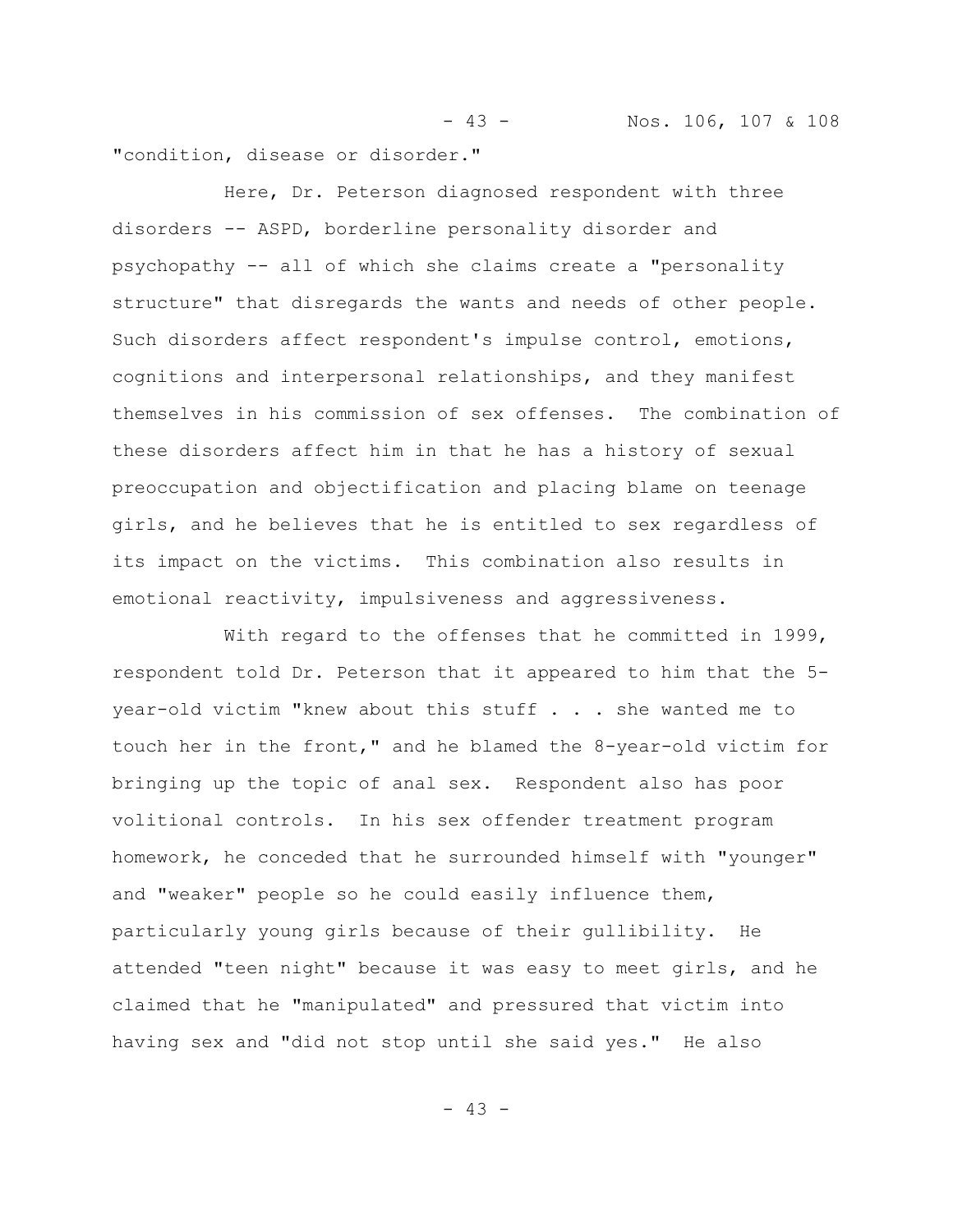- 44 - Nos. 106, 107 & 108 conceded in his writings that he enjoyed masturbating to young girls.

Finally, the State provided "[a] detailed psychological portrait" of respondent that met the State's burden of demonstrating by clear and convincing evidence that he had "serious difficulty" in controlling his sex-offending conduct. In March 2012, respondent stated that his frequent sexual thoughts were making him "nuts." Dr. Peterson found it significant that by the age of 19, respondent had 10 victims and that he had yet to successfully complete a sex offender treatment program (having been kicked out of three of them, one time because he was in possession of pornography). Moreover, she stated that respondent's sex offender treatment program homework made repeated references to sexual contact, stating that he targets teenage girls because they are gullible and vulnerable and that he "love[s] masturbating to young girls." Although respondent has access to adult partners, respondent continues to remain interested in underage girls. Dr. Peterson also explained that respondent's sexual preoccupation dates back to his public school records and continued through his residential treatment when he was a juvenile all the way to his stays at secure treatment facilities.

Respondent also exhibits cognitive distortions that demonstrate he has serious difficulty controlling his sexoffending behavior, particularly concerning his understanding

- 44 -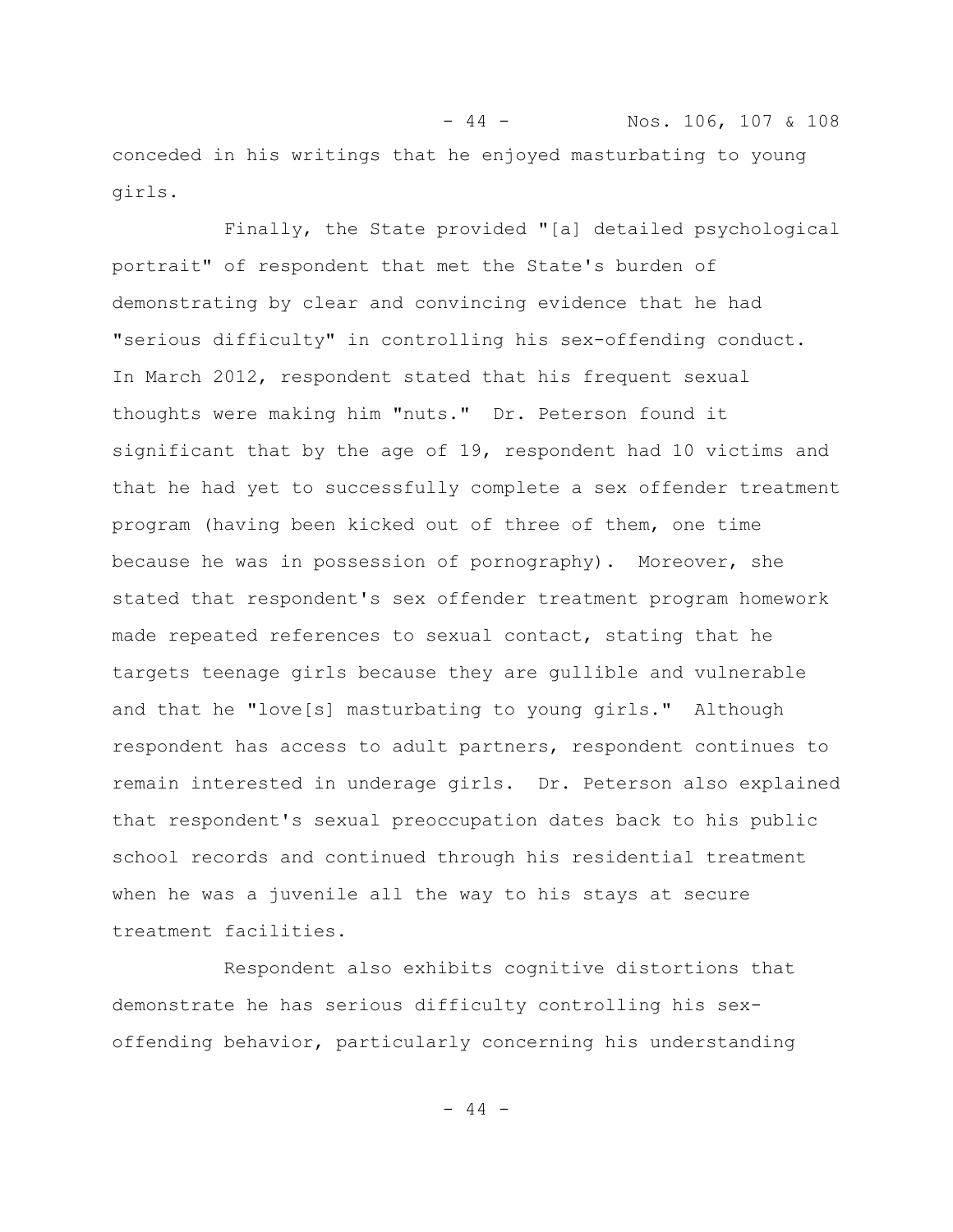- 45 - Nos. 106, 107 & 108 about what constitutes consensual sex. In February 2012, while participating in a treatment group at a secure facility, he stated that if he desired sex with a woman, he would "talk her into" having sex with him. When it was pointed out to him that it was not appropriate to pressure women into having sex and that if a woman eventually agrees to engage in sex just to get him to stop asking her, it was still considered nonconsensual, respondent downplayed that comment, stating that it was "ridiculous" that he could not persuade "an age appropriate mate into [having] sex."

In short, Dr. Peterson did not simply rely on one diagnosis in establishing sexual abnormality. She considered a number of particular disorders, and testified how those disorders, in combination, presdisposed respondent to the commission of conduct constituting sex offenses, resulting in his having "serious difficulty in controlling such conduct." That detailed testimony was sufficient to establish by clear and convincing evidence that respondent had a mental abnormality.

Supreme Court, in vacating its orders, nonetheless expressed its belief that the State had met its burden and simply vacated the orders based in its misinterpretation of our holding in Donald DD. The Appellate Division, recognizing that misinterpretation, properly held that Supreme Court abused its discretion in vacating the orders. Therefore, we affirm the order of the Appellate Division and answer the certified question

 $- 45 -$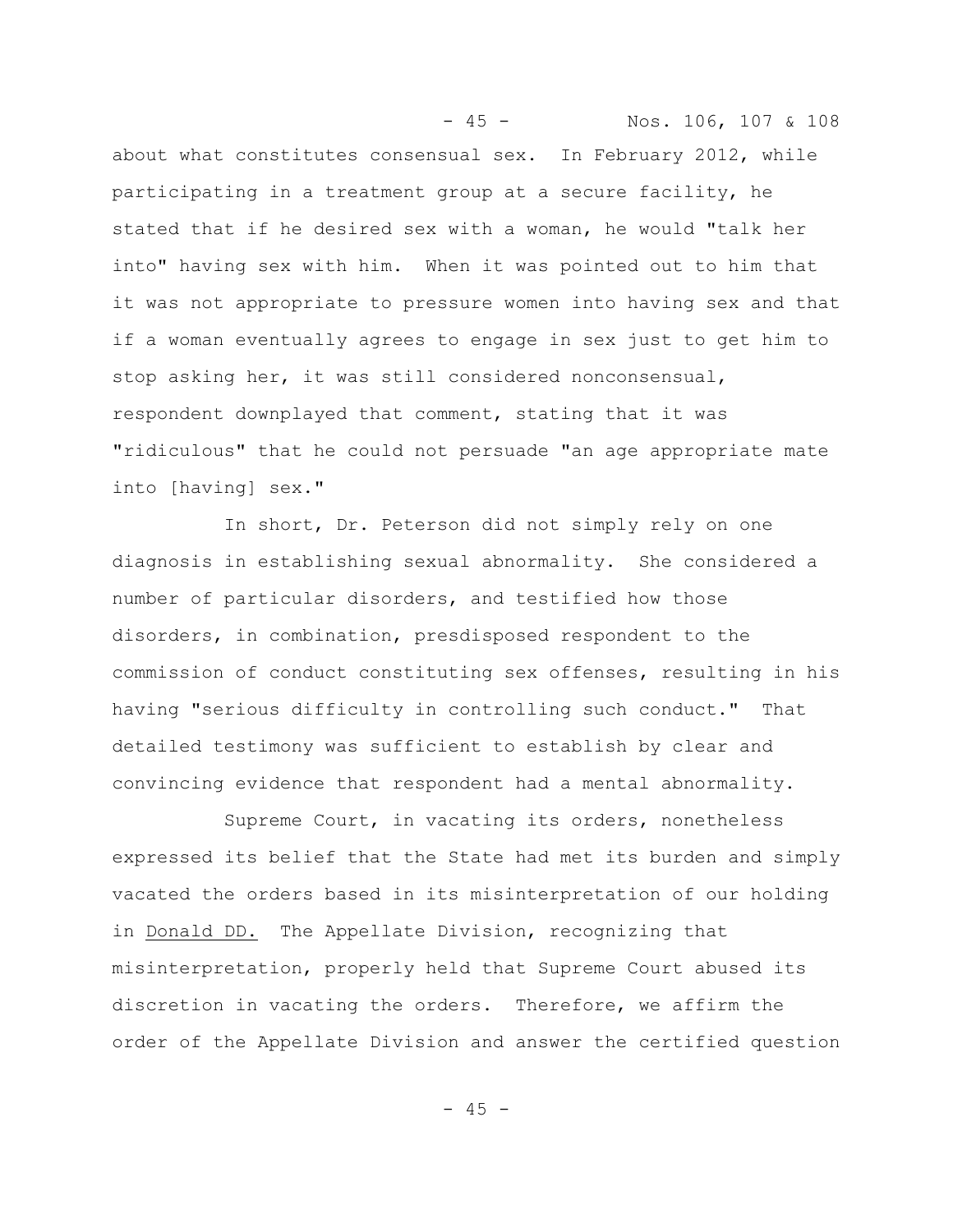- 46 - Nos. 106, 107 & 108

in the negative.

In Matter of State of New York v Dennis K., the order of the Appellate Division should be affirmed, without costs.

In Matter of State of New York v Anthony N., the orders of the Appellate Division should be affirmed, without costs.

In Matter of State of New York v Richard TT., the order of the Appellate Division should be affirmed, without costs, and the certified question answered in the negative.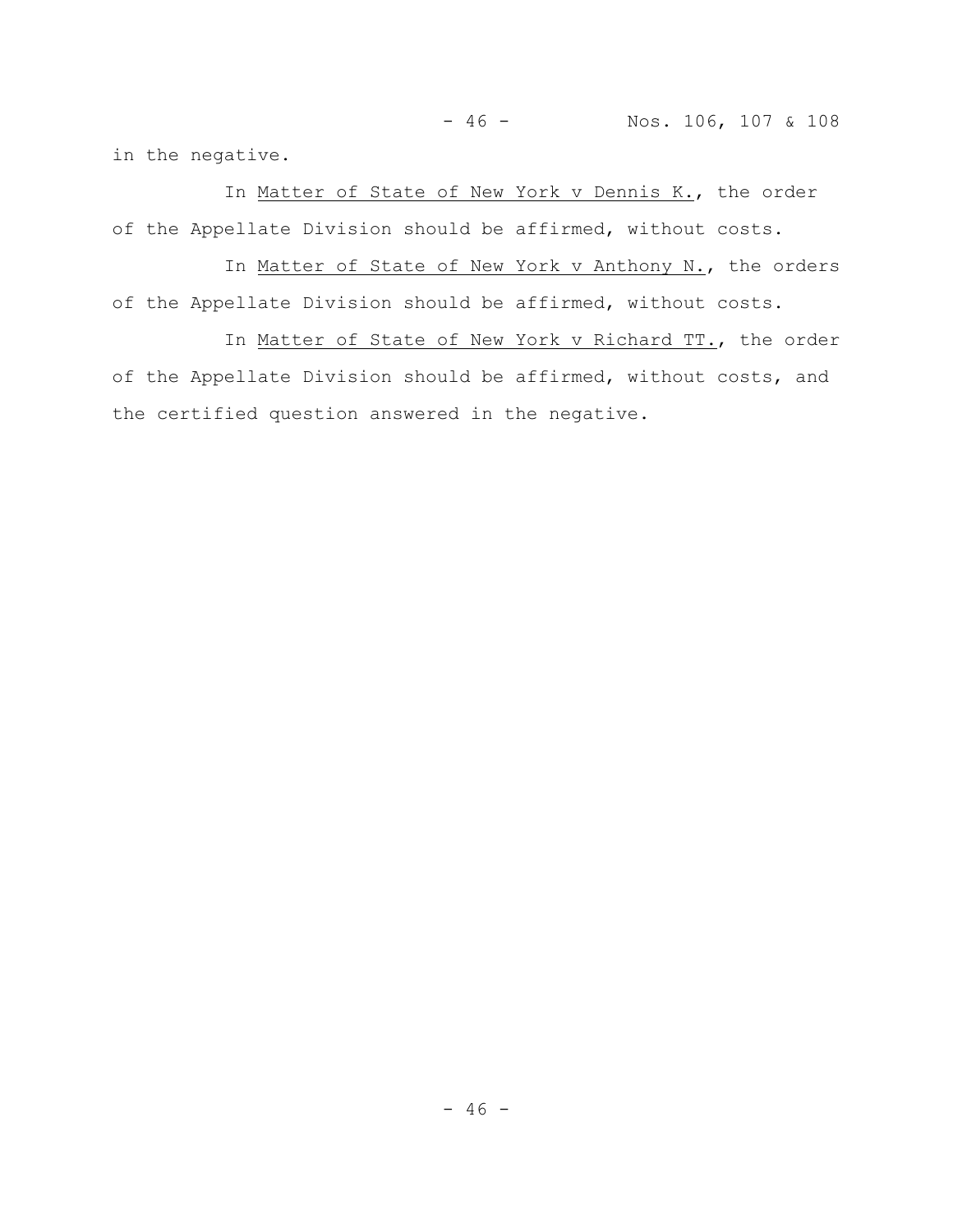Matter of the State of New York v Dennis K. Matter of the State of New York v Anthony N. Matter of the State of New York v Richard TT.

Nos. 106, 107 & 108

RIVERA, J.(concurring in Matter of the State of New York v Dennis K. and dissenting in Matter of the State of New York v Anthony N. and Matter of the State of New York v Richard TT.):

I concur in Matter of the State of New York v Dennis K. based on our existing case law and the record developed at respondent's article 10 trial. However, I dissent in Matter of the State of New York v Anthony N. and Matter of State of New York v Richard TT. because in my opinion a diagnosis of borderline personality disorder (BPD) may not establish, as a legal matter, the basis for civil management, and the records in these cases are otherwise devoid of facts sufficient to support civil confinement.

I.

A "mental abnormality" is defined as

"a congenital or acquired condition, disease or disorder that affects the emotional, cognitive, or volitional capacity of a person in a manner that predisposes him or her to the commission of conduct constituting a sex offense and that results in that person having serious difficulty in controlling such conduct"

(Mental Hygiene Law § 10.03 [i]). Sex offenders with "mental

 $- 1 -$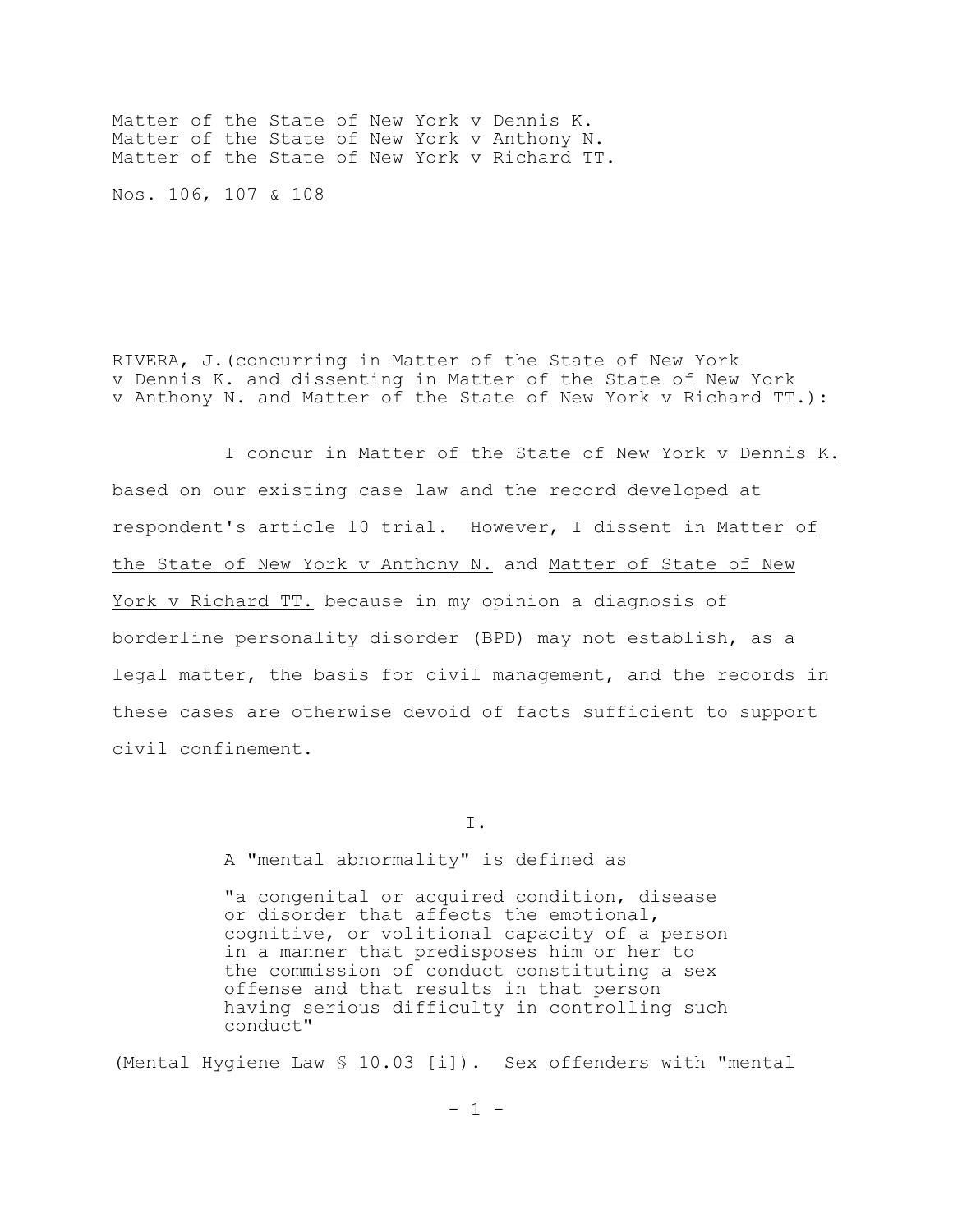abnormalities that predispose them to engage in repeated sex offenses . . . may require long-term specialized treatment modalities to address their risk to reoffend" (Mental Hygiene Law § 10.01 [b]), including strict and intensive outpatient supervision (Mental Hygiene Law § 10.01 [c]) and, "in extreme cases, confinement [for] the most dangerous offenders . . . in order to provide them such treatment and to protect the public from their recidivistic conduct" (id. § 10.01 [b]).

- 2 - Nos. 106, 107 & 108

As a matter of substantive due process, the statute must set up a mechanism for "distinguish[ing] the dangerous sexual offender whose serious mental illness, abnormality, or disorder subjects [the offender] to civil commitment from the dangerous but typical recidivist convicted in an ordinary criminal case" (Kansas v Crane 534 US 407, 413 [2002], citing Kansas v Hendricks, 521 US 346, 357-358 [1997]). "A state may only use civil process to confine a sex offender for treatment of 'mental abnormality . . . that makes it difficult, if not impossible, for the person to control his [or her] dangerous behavior'" (State v Floyd Y., 22 NY3d 95, 103 [2013], quoting Hendricks, 521 US at 358 [internal quotation marks omitted]).

The loss of liberty and risk of long-term, if not permanent, confinement at stake in article 10 proceedings counsels that the statute be narrowly interpreted to ensure that those subject to civil management are the aberrational recidivist sex offenders. In furtherance of the twin goals of article 10 --

 $- 2 -$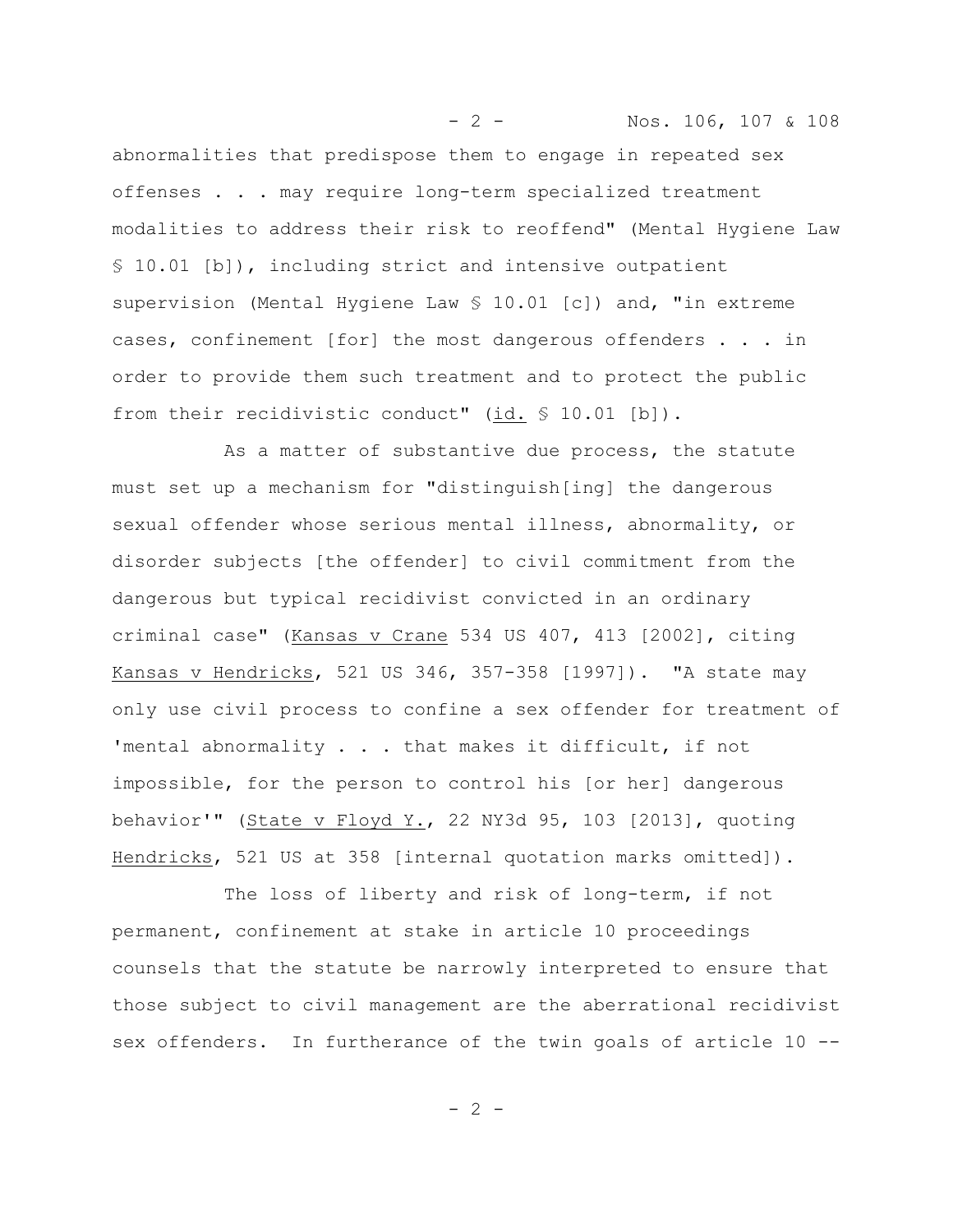public safety and treatment -- civil management is meant to protect the public from a particular class of dangerous sex offenders and to provide for those offenders' therapeutic treatment. The statutory distinction between a sex offender with a mental abnormality that prevents sexual impulse control, and a recidivist, is the animating feature of the statute. Without it, article 10 could not survive constitutional scrutiny.

- 3 - Nos. 106, 107 & 108

### II.

## Dennis K.

The Court has previously sanctioned a diagnosis of paraphilia NOS as a predicate mental disorder or defect to a finding of a mental abnormality within the meaning of Mental Hygiene Law § 10.03 (i) (Matter of State of New York v Shannon S., 20 NY3d 99, 107 [2012]). Similarly, in Dennis K., respondent's diagnosis of paraphilia NOS and antisocial personality disorder (ASPD) could serve as a basis for the jury's mental abnormality finding. Respondent's challenge to the scientific basis for this diagnosis is appropriately left to a hearing in accordance with Frye v United States (293 F 1013 [DC Cir 1923]), which he did not request.

As discussed by the majority, on the facts presented, there was sufficient evidence that respondent suffers from a mental abnormality (Mental Hygiene Law  $\S$  10.03 [i]). Notably, respondent identifies himself as a "sadistic power rapist," who

- 3 -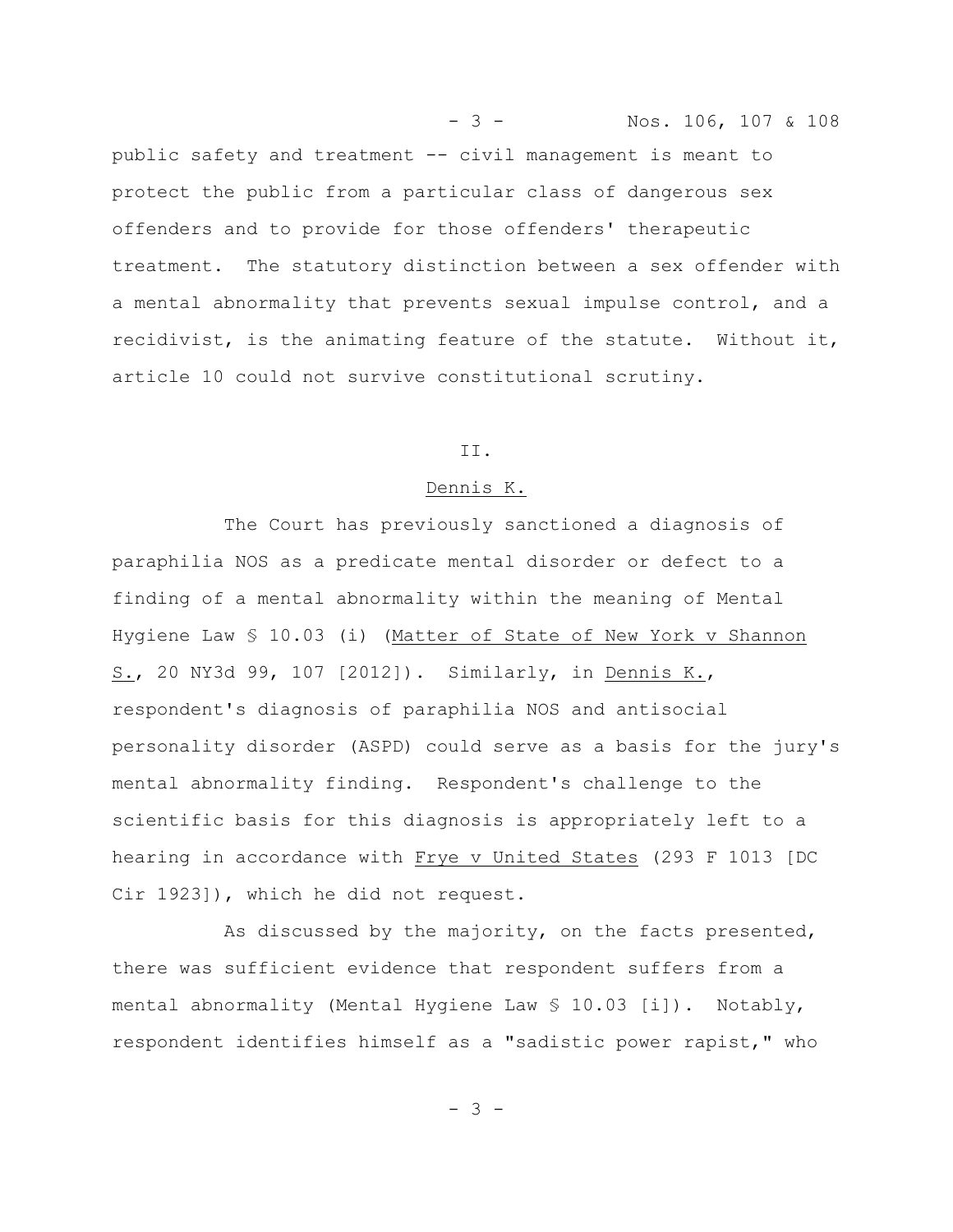is aroused by exercising power over his non-consenting partners. Respondent's statements, along with the other evidence of his inability to control his urges leading to his paraphilia NOS and ASPD diagnoses, distinguishes him from other rapists and places him within the class of sex offenders subject to civil management under article 10. For the reasons stated in the majority opinion, I agree that respondent's other claims are without merit.

- 4 - Nos. 106, 107 & 108

### Anthony N. and Richard TT.

In Anthony N. and Richard TT. the majority has effectively overruled, in part, Matter of State of New York v Donald DD. (24 NY3d 174 [2014]). The majority states that Donald DD. did not mandate a finding of a sexual disorder (majority op. at 31 n 8, 42). This interpretation is not supported by our holding in Donald DD. that a sole diagnosis of ASPD, together with evidence of sexual crimes, could never serve as the basis for a finding of mental abnormality under article 10. The Court explained, "[t]he problem is that ASPD establishes only a general tendency toward criminality, and has no necessary relationship to a difficulty in controlling one's sexual behavior" (Donald DD., 24 NY3d at 191). If the majority's current view accurately reflected the Court's analysis in Donald DD., the dissent would not have criticized the Court for essentially redefining "mental abnormality" under article 10. The dissent maintained that the

 $-4 -$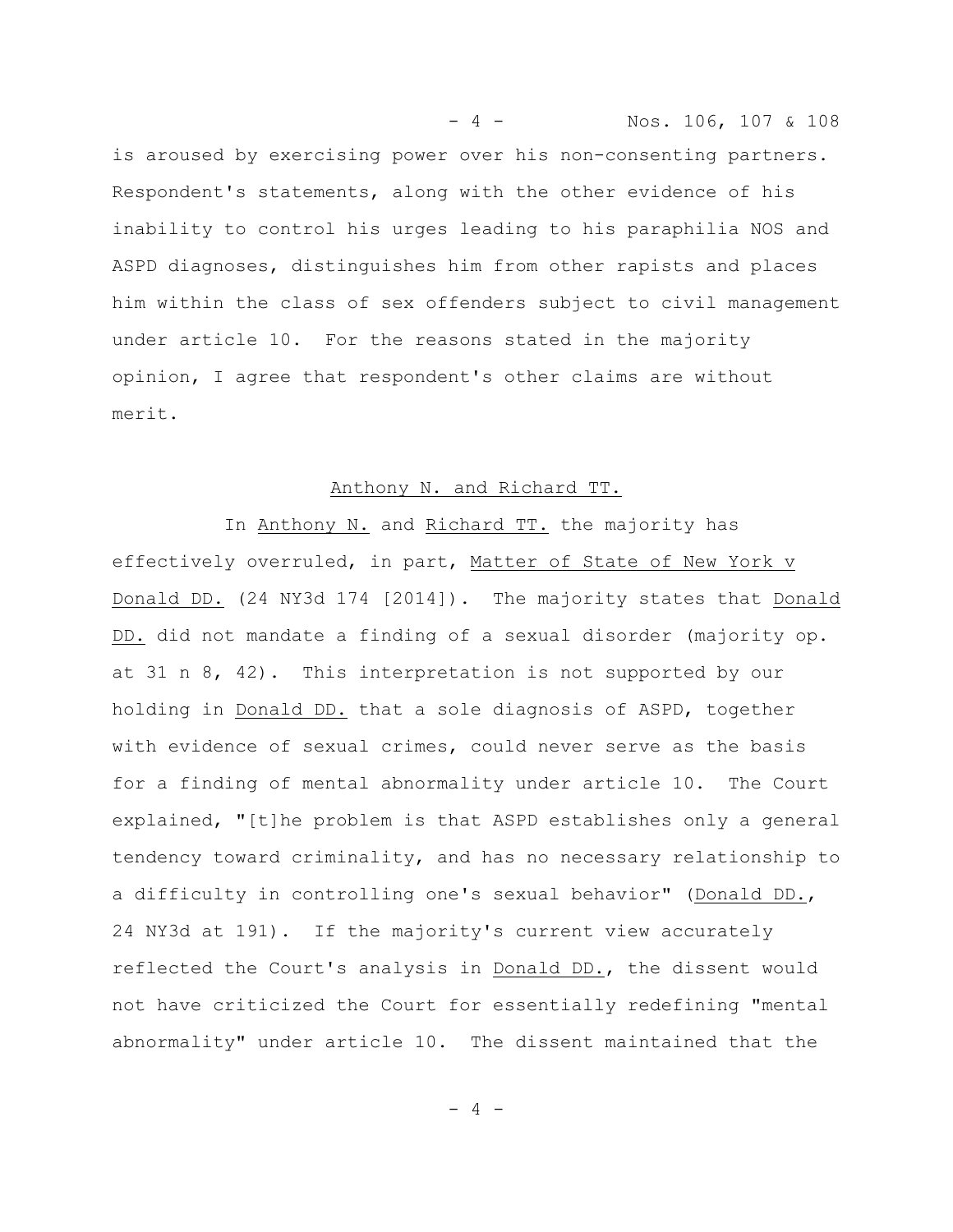- 5 - Nos. 106, 107 & 108 Court "equate[d] a 'congenital or acquired condition, disease or disorder' with a 'mental abnormality'" (24 NY3d at 194 [Graffeo, J., dissenting]). As a result, the Court "implicitly inject[ed] a requirement that the underlying disorder be 'sexually-related' into Mental Hygiene Law § 10.03(i)" (id. at 196). The Court did not reject this interpretation of its analysis. In fact, there is no response to the dissent on this point at all. Instead, the Court doubled-down, quoting approvingly respondent's counsel that "ASPD is 'not a sexual disorder'" (id. at 190). Even the state's expert in Donald DD., and the expert in the companion case of Matter of the State of New York v Kenneth T., acknowledged that ASPD did not predispose a person to commit conduct constituting a sex offense (id.). Since there is no basis to overrule Donald DD., we are bound by its reasoning and holding.

Turning to the appeals in Anthony N. and Richard TT., the Court must determine whether a BPD diagnosis falls on the Shannon S. or the Donald DD. side of the line we have drawn between a diagnosis that serves as a predicate for civil management, and one that does no more than identify general criminality. In my opinion, a BPD diagnosis raises the same concerns associated with ASPD that we found dispositive in Donald DD. Like ASPD, BPD is prevalent among the prison population, with some studies suggesting that 25% to 50% of prisoners suffer from BPD (Randy Sansone & Lori Sansone, Borderline Personality

- 5 -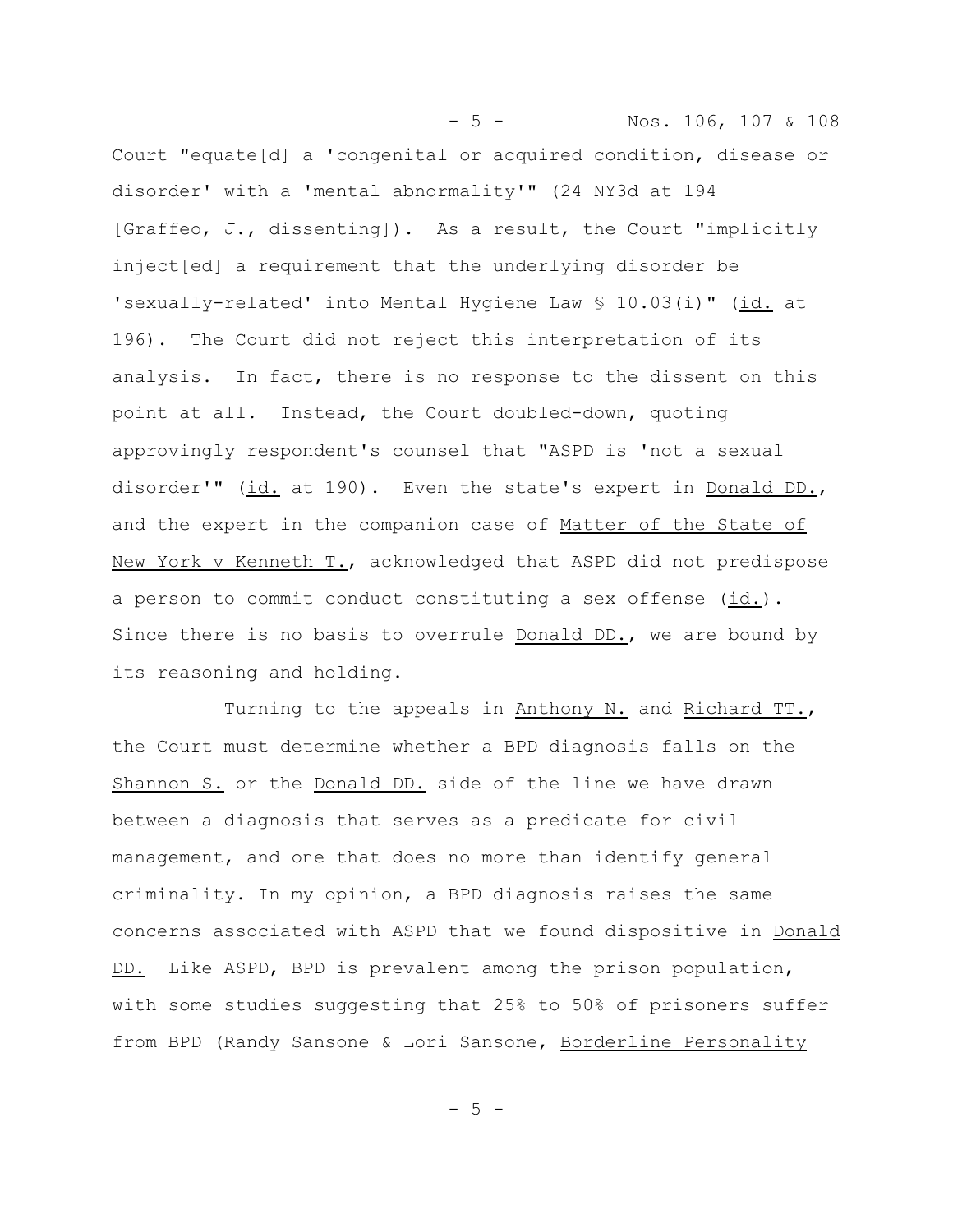- 6 - Nos. 106, 107 & 108 and Criminality, 10 (6) Psychiatry, 17 [2009]; see Donald DD., 24 NY3d at 189-190). Admittedly both are a class of personality disorder, although BPD is somewhat different from ASPD, because impulsivity is a central characteristic of BPD, and may include manifestations of sexual impulsivity. However, a BPD diagnosis does not require sexual impulsivity expressed by behaviors constituting sexual offenses. In fact, the DSM-5 does not associate BPD with sex-offending conduct.

In Anthony N., one of the State's experts, Dr. Lord, testified that a BPD diagnosis does not mean that a person has a mental abnormality, and the other State expert, Dr. Thomassen, explained that BPD is not a common diagnosis for sex offenders, so he looked for a linkage between BPD and the risk of reoffending. The experts basically pathologized battering, upon which they based their diagnoses.<sup>1</sup>

Dr. Lord concluded that Anthony N.'s mental abnormality was evidenced by his belief that he was entitled to sex on demand and his history of relationships and sexual offenses. Dr. Lord testified that he diagnosed Anthony N. with BPD because of his displays of emotional instability, impulsivity and irritability,

<sup>&</sup>lt;sup>1</sup> Of course a batterer could suffer from a mental abnormality as defined by article 10. However, the fact that a sex offender batters the offender's partner, by itself, does not convert a criminal act into a predicate "condition, disease or disorder" for a mental abnormality, nor satisfy the statutory requirement that the offender has "serious difficulty in controlling" sex offending conduct (Mental Hygiene Law § 10.03 [i]).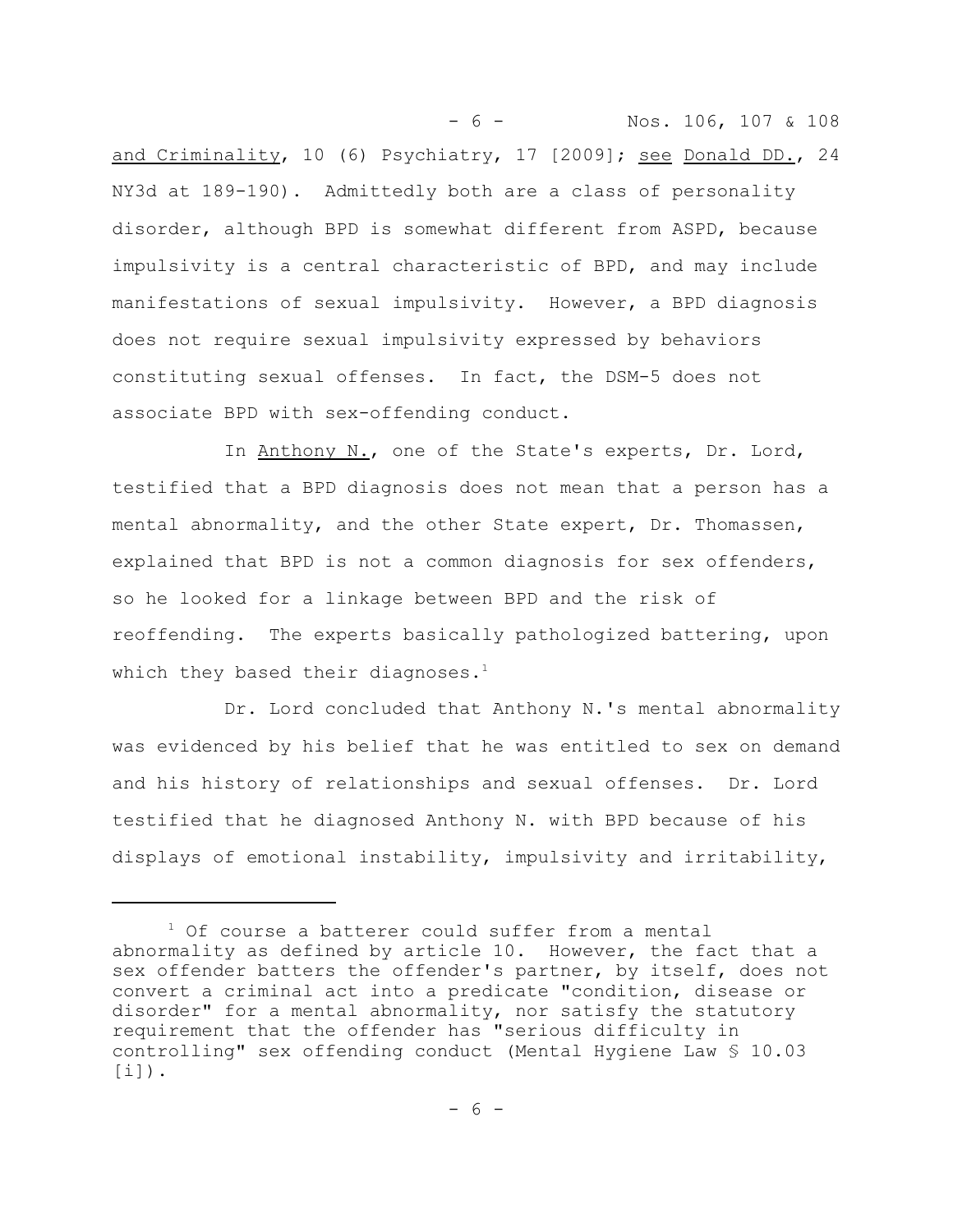often to the point of violence. Dr. Lord added that Anthony N. has serious difficulty in controlling his behavior, as evidenced by his recurring sexual offenses "despite many interventions with the legal community."

- 7 - Nos. 106, 107 & 108

According to Thomassen, Anthony N. has a

"desperate need to have some relationship or contact with women to which he is connected<br>or wishes to have connection. And in his or wishes to have connection. particular case, that contact appears to need to be sexual, at least some cases. There's consistent evidence in the record of him offending against his -- well, having forced sex against his paramours."

He further concluded that Anthony N. "having forced sex against his paramours" was a sound basis to find a predisposition to act on a sexual urge.

In Richard TT., the State's expert, Dr. Peterson, testified that it was the combination of BPD with respondent's two other disorders, ASPD and psychopathy, that predisposed him to commit sex offenses and impacted his impulse control. The expert relied on what she considered to be the result of the combined impact of the three diagnoses, which individually were insufficient to establish respondent's predisposition to commit sex offenses. However, there is no support for her "combination diagnosis" theory.

Thus, in order to connect BPD to uncontrollable sexual behavior that constitutes a sex offense, the experts in these cases relied on respondents' past crimes. However, under article 10, a finding of mental abnormality cannot be based solely on

- 7 -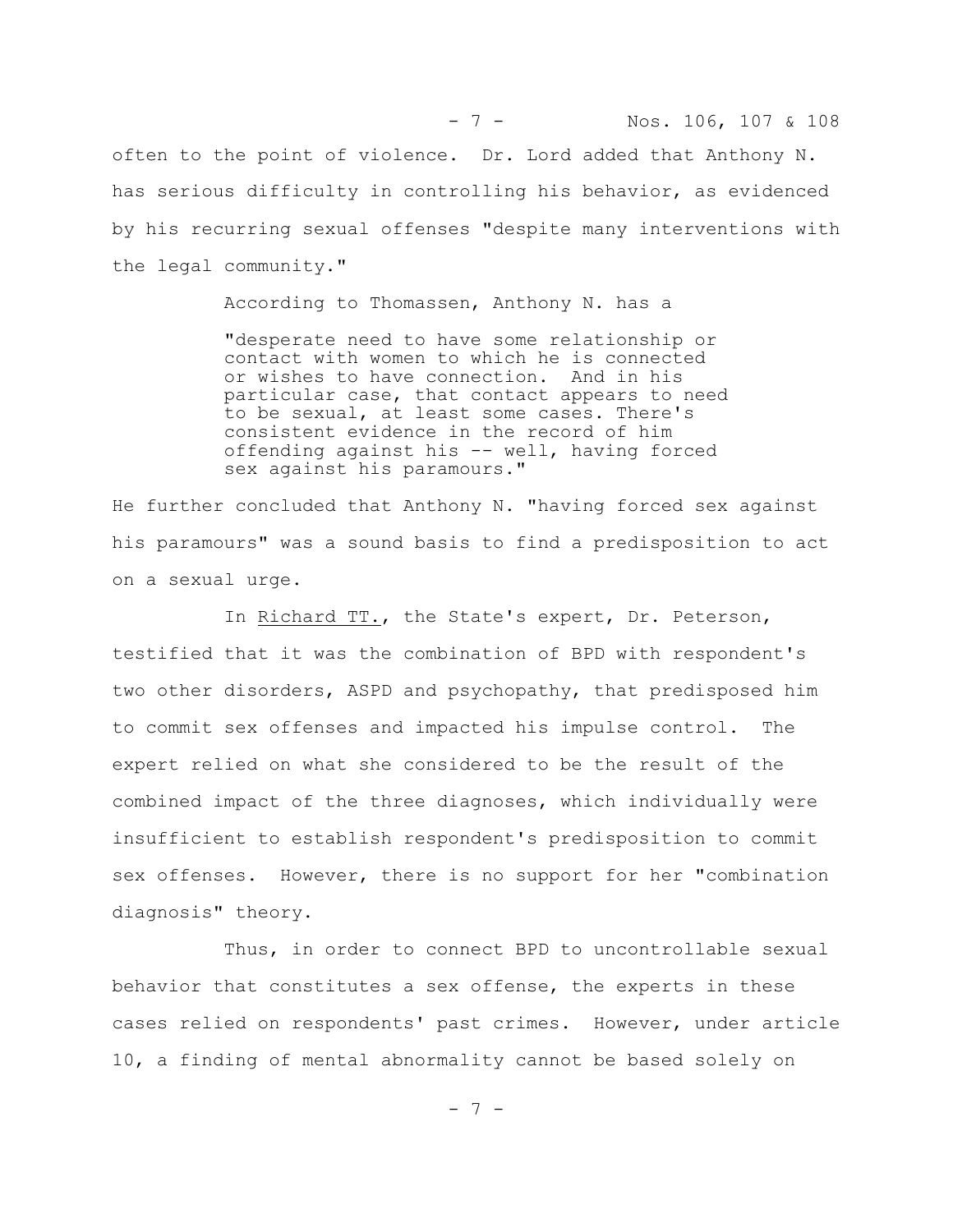- 8 - Nos. 106, 107 & 108 evidence of the commission of past sex offenses (Mental Hygiene Law § 10.07 [d]). Article 10 "essentially envisions a battle of the experts to determine whether the respondent has a mental abnormality" (Floyd Y., 22 NY3d at 105-06 [citations omitted]), and because the basis of experts' conclusions "inevitably involve devastating accusations," convictions for sex crimes, as well as the concomitant victim-witness statements, "[j]uries may be predisposed to doubt the convicted sex offender and believe the State's expert" (id.). It is not enough that an expert looks at a respondent's crimes and then works backwards to explain the existence of a mental abnormality. This process easily lends itself to misdiagnoses, and increases the risk of over commitment and a greater focus on public safety by incarceration than offender treatment and care through civil management (see Crane, 534 US at 412; Hendricks, 521 US at 372–373 [Kennedy, J., concurring]; Shannon S., 20 NY3d at 108-109).

In my opinion, respondents' criminal records and the expert testimony presented in their cases were insufficient to establish they suffer from a mental abnormality as defined by article 10, and within the constitutional limits delineated by the United States Supreme Court. To be clear, respondents have committed horrendous acts, but the existence of a mental condition is necessary to distinguish them "from the dangerous but typical recidivist convicted in an ordinary criminal case", (Crane 534 US at 413), and to justify what may end up as

- 8 -